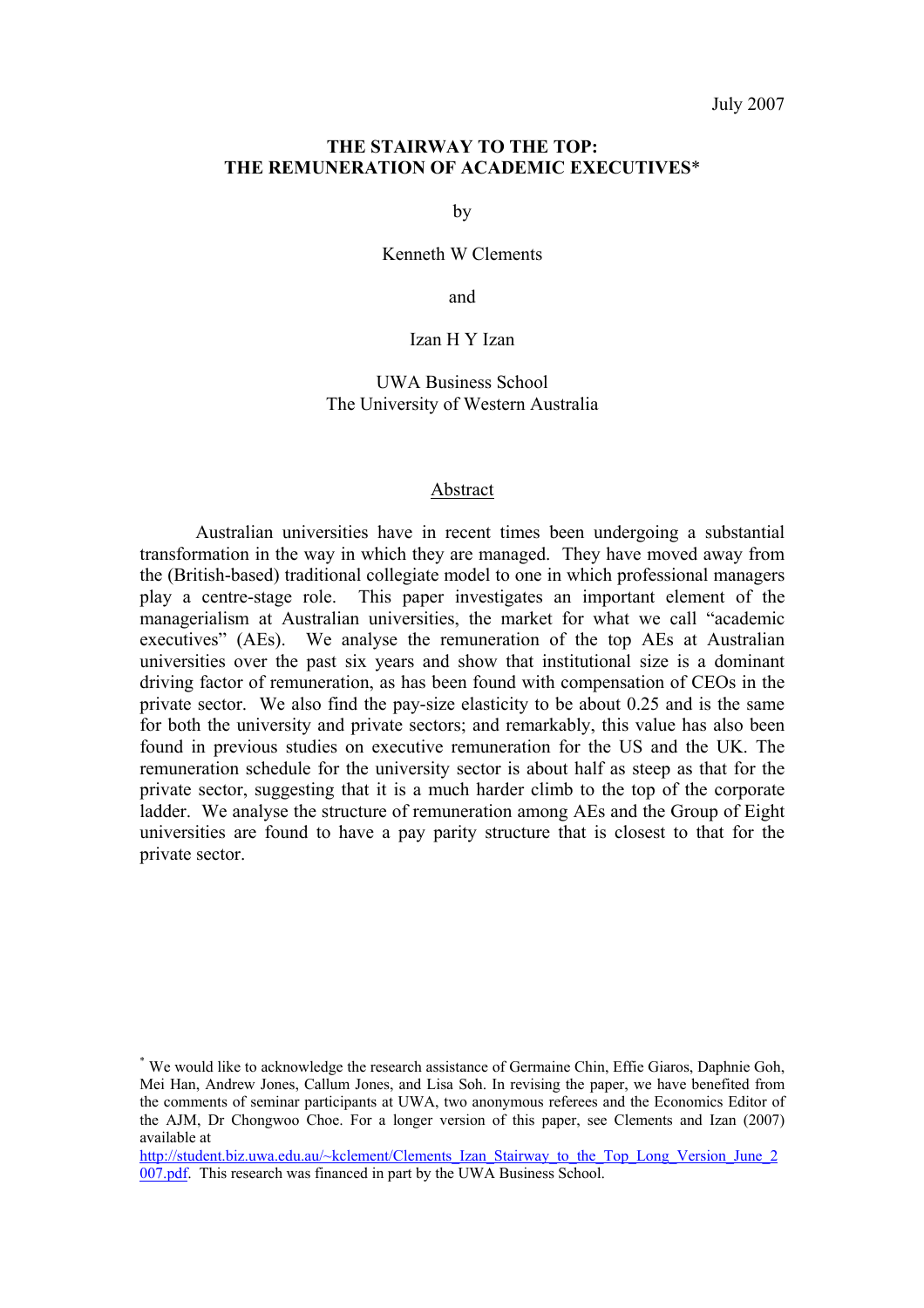### 1. Introduction

The role of academic executives at Australian universities has recently become more prominent for several reasons. First, the complexity of the university sector has grown substantially, leading to increasing demands for administrative talent. Related to this are the growing external pressures from government and the general community for universities to be accountable and transparent in all their activities. Finally, the pressures for universities to raise funds from outside sources have come with its own administrative requirements. These factors have led to the establishment of more elaborate administrative structures at most universities, a substantial increase in the demand for senior academics possessing administrative skills, and a noticeable growth in salaries paid to academic executives (AEs). In a recent article published in the Higher Education Supplement of The Australian, Illing (2006) summarises these developments thus:

A reshuffle at the top of the University of Sydney confirms a shift to US-style business managerialism at Australian universities in which a new layer of management, deputy vice-chancellors, wield unprecedented executive power…. Once simply the vice-chancellor's assistant, deputy vice-chancellors over the past 15 years have assumed formidable authority, often overseeing billion dollar budgets. About 150 positions in Australian universities are designated deputy and provice-chancellors or their equivalents, up from 99 in 1996…

Whether or not the rise of the AE is a desirable development and if their remuneration is "appropriate" are vexed questions involving much controversy. The issues raised are more or less the same as those relating to executive compensation in the private sector: How does an institution measure and reward superior executive performance? Do executives get paid what they are really worth to the company, or is the market rigged in their favour at the expense of shareholders and other stakeholders? Do Australian companies have to compete in a global market for executive talent, and thereby have no choice but to pay what might seem to be huge amounts? Does the system promote the efficient allocation of resources, so that remuneration arrangements facilitate the best people getting to the top, at least on average?

In this paper, we analyse the remuneration of academic executives at Australian universities in order to shed some light on these issues. In particular, we analyse the remuneration structure for the top five AE levels and the parity between levels to answer the question of whether the gradient is sufficiently steep to attract academics of the required calibre to pursue administrative careers in universities. We also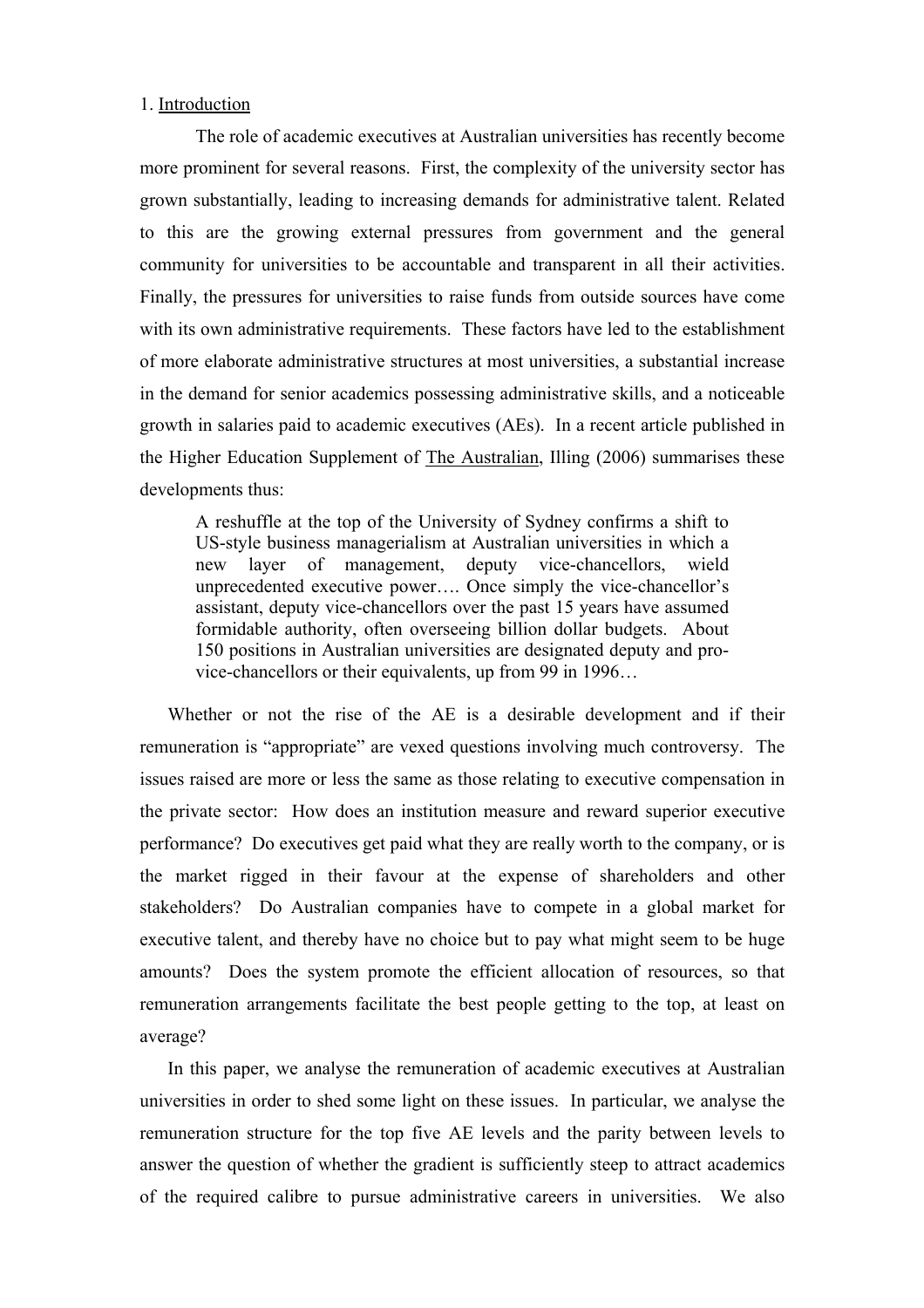analyse whether AE remuneration is determined in more or less the same manner as that for executives in the private sector. A key finding in the existing literature is that company size tends to be the dominant factor driving the remuneration of executives in the private sector. Does a similar finding hold for academic administrators? If so, this would then constitute some *prima facie* evidence that fundamental common factors are at work in both sectors, so that universities would not have to be considered a "special case" requiring a unique analytical framework to understand their workings. Our findings suggest that this is indeed the case, and interestingly, the size elasticity of pay is about the same in both sectors. The marked difference between the private and university sectors is in the gradient of the remuneration structure: the gradient is much steeper in the private sector, suggesting that it is a more difficult climb to the top. We find that the remuneration structure of the Group of Eight universities, as reflected by the gradient, is closest to that for the private sector.

We also provide evidence on how fast AE remuneration has grown in recent years, and how that compares with movements in salaries of academics who teach and conduct research and with the overall rate of inflation. Data over the last five years suggest that AE remuneration has increased at a rate almost twice that for teaching and research staff. In addition, we identify which universities consistently "pay more" and which "pay less", after controlling for size. Queensland and Monash appear to be consistently above average payers of their AEs.

The only prior work on this topic relates to the remuneration of university Vice-Chancellors/Presidents.<sup>1</sup> But we believe that this work can be usefully broadened to consider the role, workings and remuneration of the academic executive team as a whole. Analysing the remuneration of only one member of an academic executive team in isolation neglects the possibility of important complementarities or "synergies" among members of the team, whereby, for example, it may be possible to compensate for a poor Vice-Chancellor with a strong Deputy and vice versa.

There are three reasons for studying academic executives. Firstly, universities are now substantial businesses, with significant annual budgets, and yet there has been very little study about how their CEOs and other executives are remunerated. This is in part due to the lack of remuneration data until recently. Secondly, for various reasons, including simple gossip, there is a great deal of interest in how much VCs get paid. For example, the headline in a recent Australian Financial Review article

 $\overline{a}$ 

 $<sup>1</sup>$  See Soh (2004, 2007) for Australian evidence, and the references therein to studies for other countries.</sup>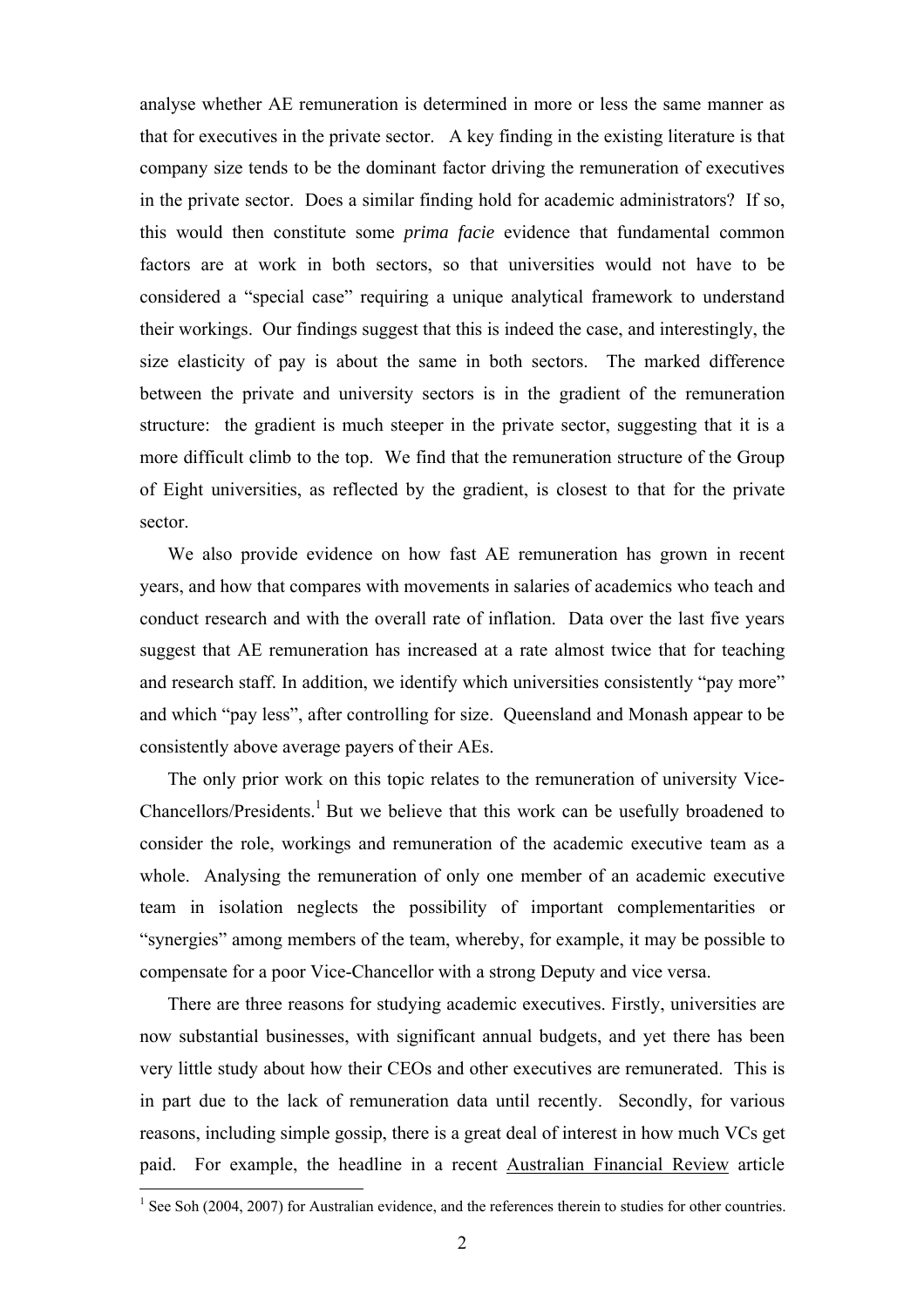screams "Top academic scores a million" (Lebihan, 2007). Thirdly, universities have moved away from having a flat structure to one that is more hierarchical with the emergence of Faculty Deans, Pro- and Deputy Vice-Chancellors, making it interesting to study the pay disparities among their top executives and the incentives they provide for academics to move into administration.

### 2. The Nature of Academic Executives and their Remuneration

 At a typical Australian university, there would be something like six academic executives, including the Vice-Chancellor, the Deputy Vice-Chancellor and several Pro Vice-Chancellors. At a broad level, these individuals have responsibility for the overall management of the university, including functions such as leadership, representation, teaching and learning, research, staffing, legislative and compliance. In this section we discuss aspects of the nature of these positions.

As mentioned above, in recent years the number of AEs at most universities has risen substantially. Aitken (2005), former Vice-Chancellor of the University of Canberra, describes the situation rather cheekily in the following way:

> A common complaint around the campus over the past 20 years or so has been the growth of "managers" or "management". A specific version is the displacement of "real academics" (usually the speaker and friends) by "wasteful", "useless", Pro Vice-Chancellors and the like. A favourite jibe has been "plastic men", from PVC, no doubt.

Aitken then goes on to attribute the growth in AE numbers to the increased scale of operation of the typical university and the more onerous compliance requirements to which universities are subject. Expanding on Aitken's thesis, there are several other reasons for the growth in the number of AEs, including the increased regulation from Commonwealth and State governments, and associated reporting requirements; the rise of multi-campus universities (especially following mergers); the greater emphasis on foreign students and in many cases, offshore teaching programs; more fee-paying students; and the pressures to diversify sources of funding away from government. In short, the greater size and complexity of universities have increased their management requirements and consequently more AEs.

 A popular explanation of executive remuneration in the private sector is "tournament theory", according to which the structure of pay within a company can be understood by analogy with a professional sports competition, such as a tennis tournament (Lazear and Rosen, 1981). Assume for simplicity that there is only one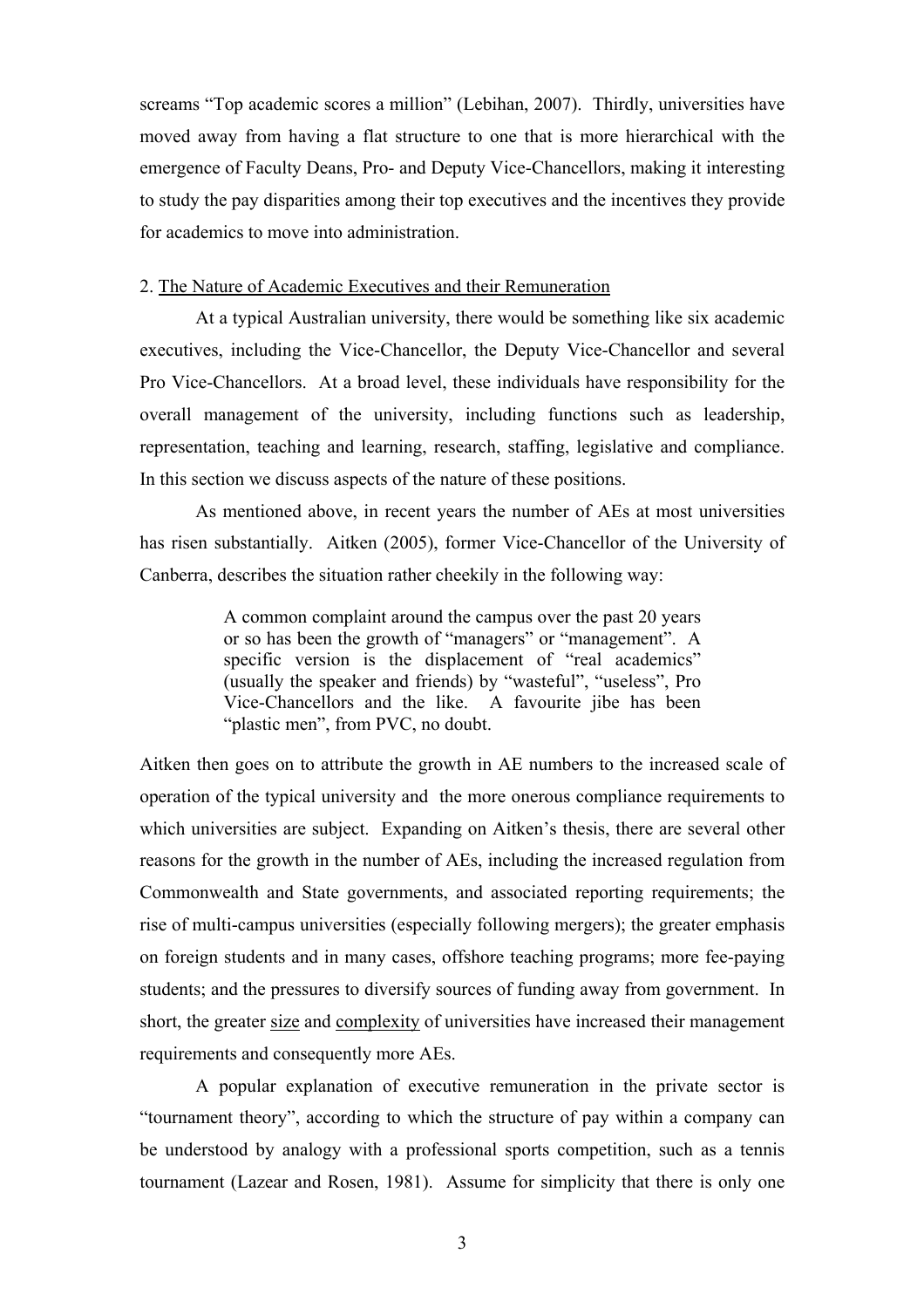prize, so the tournament is of "the winner-take-all" variety. All players have the common objective of winning the tournament and collecting the substantial prize money. Although only one player ends up collecting the prize, it is the possibility of winning the prize that motivates all competitors to play hard. The workings of the tournament mean that the absolute ability of players is immaterial, as in each game one player's abilities are compared to another's, with the winner being relatively better than the other. Luck and talent combine to determine the winner of the tournament. The expected value of the size of the prize provides the incentive for players to compete hard and thereby produce "exciting tennis". Accordingly, if the probability of winning falls, as would happen if additional players were permitted to enter the tournament, then in order to offset the deleterious effect on incentives and maintain the same level of tennis, organisers would have to offer a larger prize.

In a corporate setting, it is not a winner-take-all environment with executive remuneration, but one in which the spread between remuneration at various levels provides the motivation for employees to work hard and compete for a promotion. Lazear (1995, p. 4) emphasises the importance of not considering the remuneration of one executive of a company by itself, but rather comparing it with remuneration at lower levels:

> ...Compensation must be treated as an entire structure, not as a collection of separately determined components. The wage of a vice-president cannot be set independent of an assistant vicepresident because the vice-president's wage affects the desire of all those below him to obtain the job.

Where luck plays an important role in determining executive success, on the basis of tournament theory we would expect to see a larger spread in remuneration in order to provide the appropriate incentive for employees. For example, in the extreme case in which promotion is determined on the basis of the toss of a coin, luck plays the only role, personal effort is irrelevant and employees have no incentive to work hard. As in many instances it is difficult, if not impossible, to get an accurate measure of the absolute worth of an employee to a company, an appealing feature of tournament theory is that it requires only relative worth -- one employee as compared to another - something that is easier to measure.

As mentioned above, tournament theory has implications about the structure of compensation in the hierarchy to generate incentives for individuals to win the tournament prize. Tests of the theory have been conducted for sporting tournaments (Ehgenberg and Bognanno, 1990a, 1990b, and Becker and Huselid, 1992) and for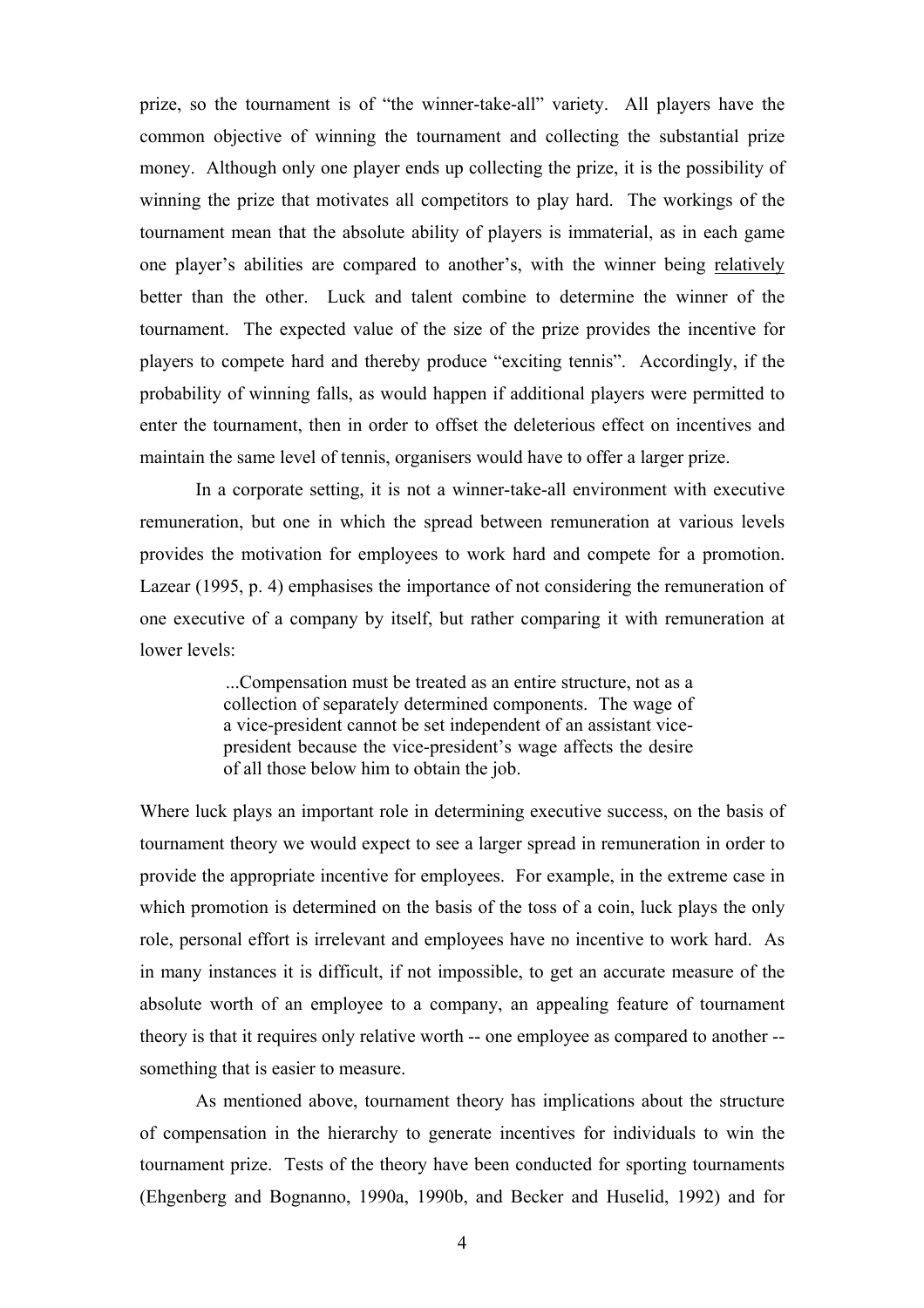executives (Eriksson, 1999, Conyon et al., 2001, Rajgopal and Srinivasan, 2006 and Lee et al., 2005). Eriksson (1999) used data in 210 Danish firms over the period 1992 to 1995 to test various implications of tournament theory. One finding which has direct relevance to our paper is that consistent with tournament theory, the pay differential increases as one moves up the corporate hierarchy. He also finds that such disparities increase in noisier business environments.

In two recent papers, Lee et al. (2005) and Rajgopal and Srinivasan (2006) test the implications of tournament theory using recent US data on executive remuneration. Lee et al. (2005) use a sample of 1855 companies over the period 1992 to 2003 and find that firms with large dispersion in compensation among the top five executives have higher performance than comparable firms with lower dispersion. The relationship is stronger in firms with high agency costs and those with more effective governance structures. Rajgopal and Srinivasan (2006) also examine the pay disparity among the top five executives, but use even more recent data covering the period 1996 to 2004, during which there has been significant growth in executive pay. They find that on average, the maximum pay is about 4.7 times that of the minimum pay for the top five executives, suggesting relatively large pay disparities at the top. Their findings support implications of tournament theory – companies in riskier industries have greater pay dispersion than those in more stable industries. Pay disparities are also larger for larger and younger firms, and those with greater investment opportunities, higher turnover and "star executives".

A similar study conducted using UK data covering the 1990s by Conyon et al (2001) also supports the idea that the pay disparity increases as one moves higher up the corporate ladder. They find that the ratio of the level one pay to level two pay is greater than the ratio of level two to level three. The premium from moving to level one from level two is between 41 to 70 percent, and that to level two from level three is lower at between 17 to 35 percent. They also find that the prize for becoming CEO is larger when there are more "competitors" in the field, as proxied by the number of executives. Coupé et al. (2003) was one of the first to test the applicability of tournament theory to the academic market – departments of economics in 107 universities. They find that the salary gaps increases with rank, with compensation linked to performance at higher ranks.

 No one could convincingly argue that the remuneration of academic executives is similar to that of corporate executives in all respects. For one thing, AEs are paid much less than their private sector counterparts: Soh (2007) finds that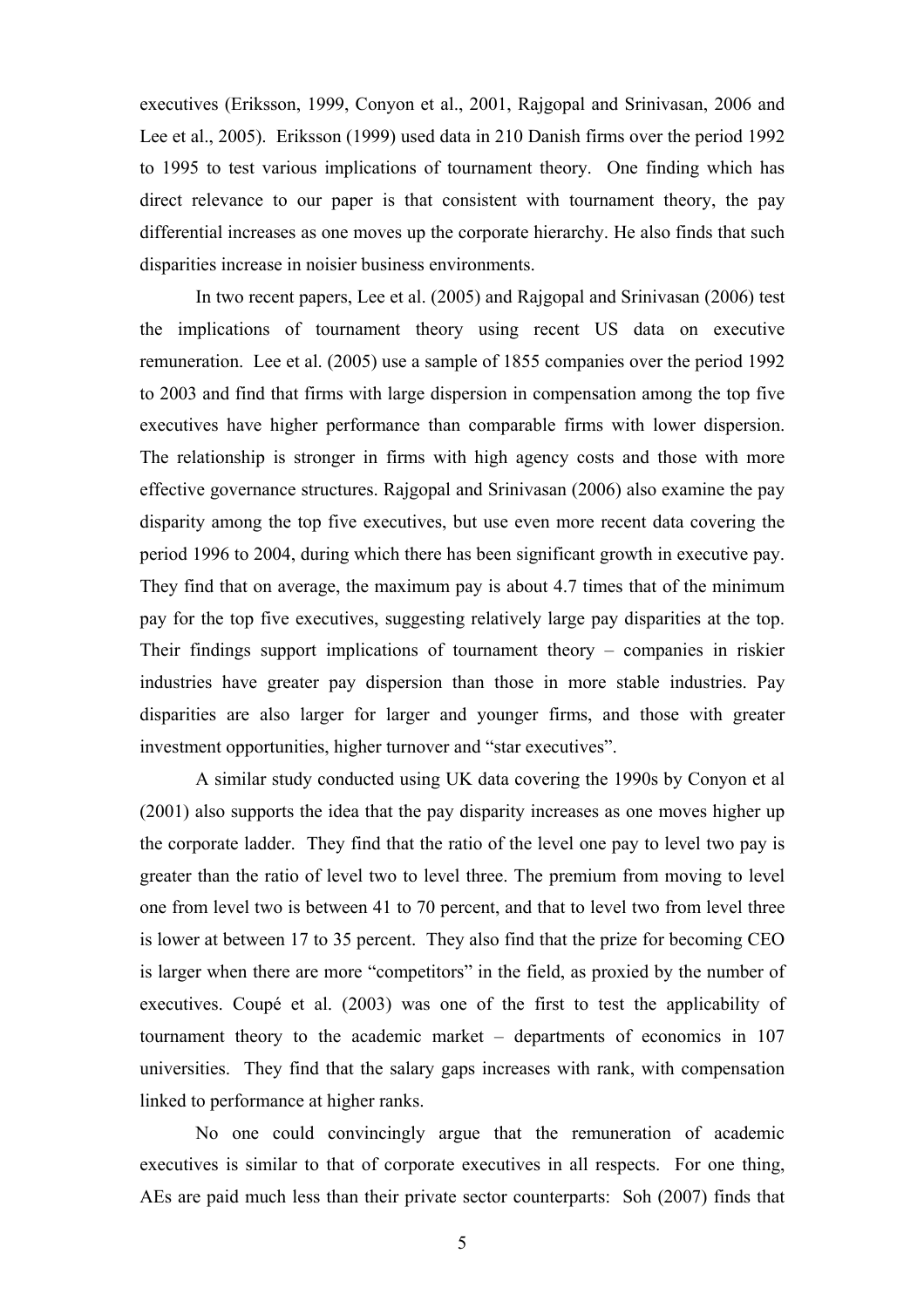after adjusting for size differences, Australian Vice-Chancellors are paid about 60 percent less than Chief Executive Officers in the private sector, which perhaps reflects the psychic income derived from being a VC. It would thus seem reasonable to think of the remuneration of AEs as being determined by an amalgam of factors, only some of which reflect the objectives of stakeholders and performance of the individuals. This mixture of determinants would seem to be consistent with the nuanced attitude towards remuneration expressed by former VC Don Aitken (2006):

> …I chose to align the VC's pay to that of my staff, feeling that the VC needed to be seen as part of the university community, not somehow apart from it. I thought I was worth twice a professorial salary and I made it clear to the union, which thought about it, and nodded. It was accepted and there was never any fuss afterwards…Of course, I had other perks, notably a car and a house to live in . On the other hand, for 12 years I seemed to work a 24-hour day and to be permanently on call…

> I have always felt that the dictum "if you pay peanuts you get monkeys" was rubbish. The role of the Vice-Chancellor is a difficult one but a wonderful job for the right person -- and for that person the money is incidental.

> But with the substantial recent growth in the remuneration of VCs, it could possibly be expected that more emphasis will be placed on their performance.

Finally, what is known about the personal characteristics of the academic executives? Given their importance and their rapid growth, it is surprising that there is little research on the nature of AEs in Australia, and what research there is deals only with Vice-Chancellors. Vice-Chancellors are 55 years old on average when appointed and occupy their positions for an average of 6 years (Soh, 2007). In comparison, Chief Executive Officers of publicly-listed companies in Australia on average are about 10 years younger when appointed, but interestingly they also have an average tenure of 6 years (Soh, 2007, Lieu, 2003). Slattery (2007) in an article which deals with a heated dispute between the current and previous VC of Macquarie University ventures the following taxonomy of the personalities and management styles of the VCs:

> There are the gruff, no nonsense Vice-Chancellors, such as The University of Western Australia's Alan Robson and the Australian National University's Ian Chubb. The University of Queensland's John Hay and Melbourne University Glyn Davis are both politically astute, urbane and frighteningly well-read. The University of NSW's Fred Hilmer is a nerdy management theorist; Sydney University's Gavin Brown is a garrulous Scot.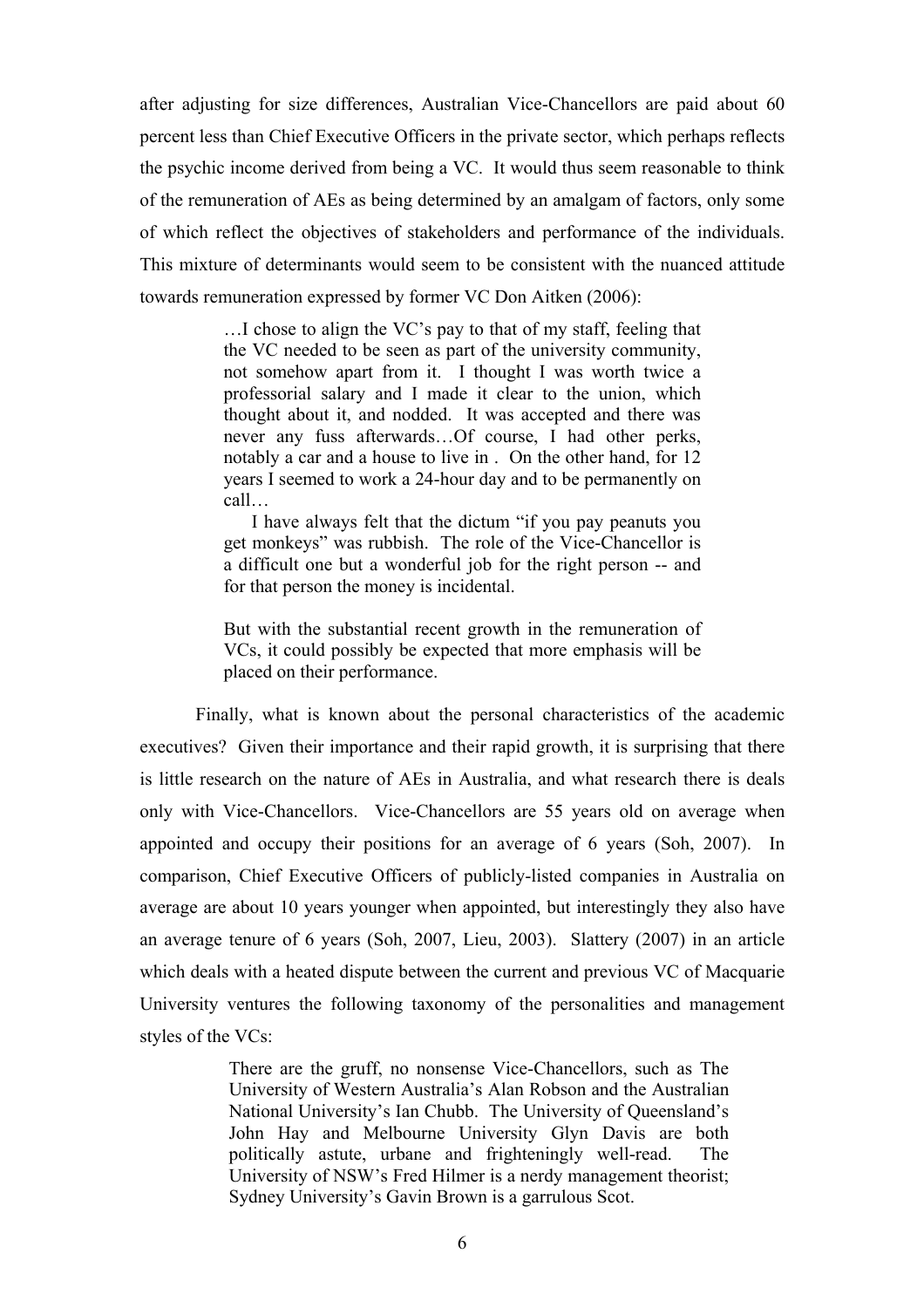## 3. How Much do Australian Universities Pay?

Australian universities are obliged to disclose in notes to their published financial statements information regarding the remuneration of executives. This takes the form of the number of executives falling within each \$10,000 band, commencing at \$100,000 (Australian Accounting Research Foundation, 1993, Australian Accounting Standards Board, 1997, DEST, 2000). Our starting point is thus the annual report and financial statements that are produced by each university. There are considerable differences in the amount of additional information about the nature of remuneration given in the notes to the accounts<sup>2</sup>. In the vast majority of cases, the reported information is only the remuneration by band. In particular, individuals, or the corresponding positions, are not linked to the remuneration data. By consulting the organizational chart presented in the annual report of each university, we can obtain some insights into who is paid what, by assuming that those in more senior positions are paid more. This is, of course, just a first approximation as there is no iron-clad rule that says remuneration always increases as we ascend the hierarchy.<sup>3</sup>

We collected information on remuneration data for 1999-2004 for over 30 universities. As the data are in the form of the number of people lying in each \$10,000 band, we use the mid-point of the bands. To give an example of the data, Table 1 presents remuneration in 2004 for 32 universities. On average VCs received \$474,000 in 2004. The dispersion of VC pay, as measured by the standard deviation, is \$169,000, or about 31 percent in logarithmic terms. As can be seen from column 2 of the table, VCs at UNSW and Queensland are the highest paid. Column 3 of the table reveals that UNSW and Queensland also pay their "number two person" higher than other universities. Column 3 also shows that on average, occupants of the second highest position receive almost 40 percent less than the VC of their institution, and that the relative dispersion of their pay is about 26 percent, a little less than that of VCs. Other features of Table 1 include (i) members of the Group of Eight (Go8) tend to be better payers of their academic executives on average (column 7); and (ii) across universities, there are considerable differences in the structure of AE pay, as can be

 $\overline{a}$ 

 $2^{2}$  For example, Murdoch University in their 2001 financial statements provided much more than the minimum requirements by giving full details of the remuneration of each individual position. At the other end of the spectrum, a number of universities offer no clarification to the remuneration data, while others provide some modest information. For further information, see Clements and Izan (2007).

<sup>&</sup>lt;sup>3</sup> Our mapping of remuneration and positions at the various universities in our sample is available on request.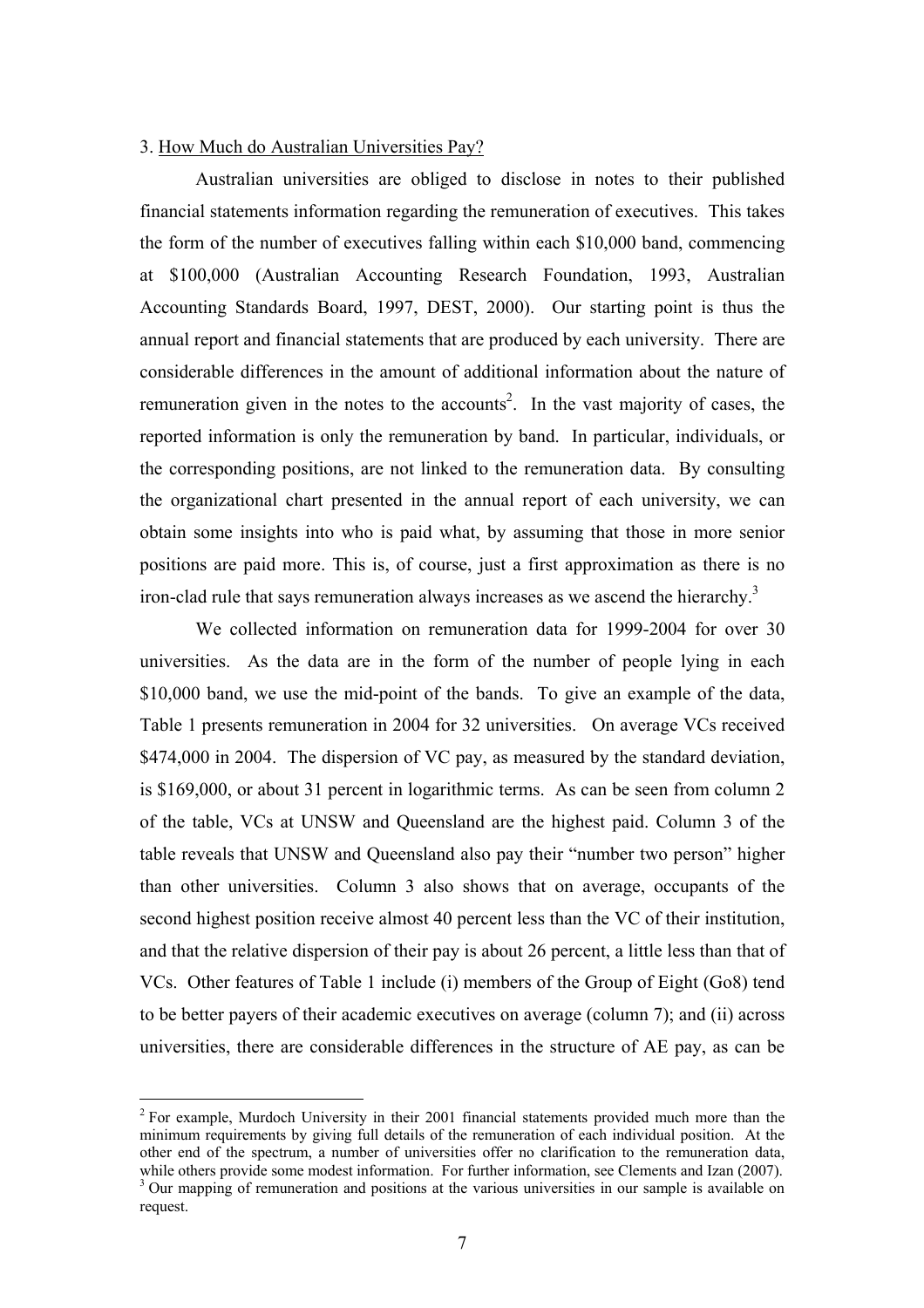seen from the cross-sectional standard deviations given in columns 8 and 9. The pay structure is very flat at Swinburne and Victoria, while it is much steeper at Charles Sturt University, The University of Newcastle and UNSW.

### Insert Table 1

Figure 1 provides a visualisation of the "spread" of remuneration by plotting the highest, mean and lowest for each university, with universities ranked in terms of the mean. To better represent the spread, we use a geometric scale for remuneration for the 21 universities that report data pertaining to both the highest and "average of  $5<sup>th</sup>$  + highest". This figure shows that in proportionate terms, the spread is approximately constant, except at both ends of the distribution. At the bottom, the spread shrinks, while it grows at the top. On average over all universities, the VC earns about twice that of the fifth highest AE. For further details of the data, see Clements and Izan (2007).

#### Insert Figure 1

### 4. The Pay Parity Matrix

 $\overline{a}$ 

A useful way of examining the relativities in remuneration for staff at the various levels, and the progression from lower levels to the top, is through the "pay parity matrix" (Clements and Izan, 2006). The elements of the pay parity matrix enable us to make convenient comparisons of remuneration, its dispersion and the "steepness" of the stairway to the top. In this section, we discuss the nature of this matrix and its application to academic executives.

Consider the comparison of the pay at a given university of the VC with that of an AE at level i  $(i = 2, \ldots, 5)$ , to be denoted by  $P_i$  and  $P_i$ , respectively. We use the logarithmic ratio, defined as  $\pi_{ii} = \log(P_i/P_i)$ , which we shall call the "parity" between the remuneration of level i and the VC. The relationship between the percentage difference  $p_{i1}$  and the parity  $\pi_{i1}$  is  $p_{i1} = 100 \times (e^{\pi_{i1}} - 1)$ . While  $p_{i1}$  is approximately  $100 \times \pi_{11}$  if P<sub>i</sub> is not too far less than P<sub>1</sub>, as discussed in Clements and Izan (2006) the parity  $\pi_{ij}$  has several advantages over the percentage  $p_{ij}$  in measuring relative remuneration.<sup>4</sup>

<sup>&</sup>lt;sup>4</sup> Briefly, there are three advantages: (i) As  $\pi_{ij} = \pi_{ik} - \pi_{jk}$ , the parity possesses an additivity property, making it independent of irrelevant levels. (ii) The parity is symmetric in the sense that if level i earns  $-\pi_{i1} > 0$  less than the VC, then the VC earns  $-\pi_{i1}$  more than level i. (iii) The parity has an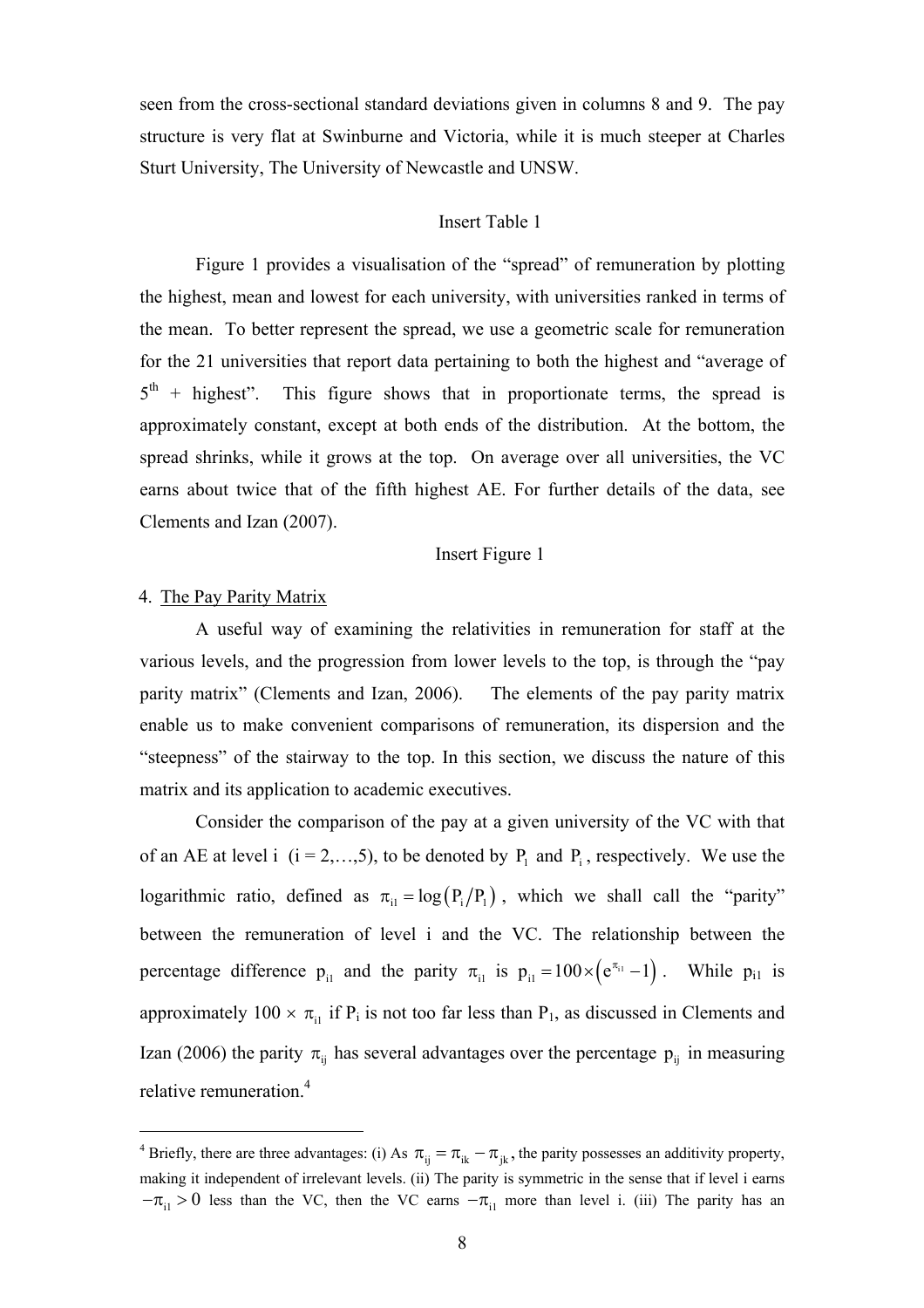Table 2 provides the pay parities for the VC in terms of each of the lower levels, for each university in 2004. These parities are in the form of  $\pi_{i1} = \log (P_i / P_i) < 0$ , i = 2,…,5. Thus, looking at the first row, at Adelaide the AE who is second in the hierarchy earns about 28 percent less than the VC, number 3 earns 80 percent less, while 4 earns 84 percent less<sup>5</sup>. Surprisingly, there do not seem to be any further obvious patterns in the parities either across universities or across levels. Figure 2 gives the same information for selected universities in each year of the period 1999-2004. As the vertical scale of each Panel is the same, the graphs are directly comparable across universities in terms of both the means (the lengths of the columns) and the dispersion over time (the spread of the dots). To illustrate the interpretation of this figure, consider RMIT (Panel 3): Here as the heights of the columns decrease rapidly as we move from lower to higher levels (that is, as we move from left to right), the pay gradient is quite steep. And as within each level the dots are reasonably spread out, there is a moderate degree of dispersion of each parity over time. This is to be contrasted with the "neighbouring" University of SA (Panel 4), where the gradient is much flatter and there is little dispersion with each level. In other words, there is more inequality in the distribution of remuneration over both levels and time at RMIT as compared to SA.

## Insert Table 2 Insert Figure 2

One way to visualise the workings of the parities  $\pi_{ii}$  for i, j = 1,…,N is in the form of an N×N matrix  $\Pi$ . This matrix has as  $(i, j)^{th}$  element  $\pi_{ij} = \log (P_i/P_j)$ , which is remuneration of level i relative to j. The matrix **Π** is skew-symmetric, that is, the diagonal elements are all zero, while  $\pi_{ij} = -\pi_{ji}$ . We use the 1999-2004 remuneration data for  $N = 5$  levels to compute the **Π** matrix for each university and then average over the 33 universities, and Panel A of Table 3 contains the results. Thus going down the sub-diagonal immediately to the right of the main diagonal containing the zeros, and looking at  $\pi_{i+1}$  for  $i = 1, \ldots, 4$ , we see that on average VCs earn about 42 percent more than the number 2 academic executive, number 2 about 13

unrestricted domain, so it is less likely to have a skewed distribution. None of these properties is shared by the percentage difference. For details of these and other properties of pay parity matrix, see Clements and Izan (2006).

<sup>&</sup>lt;sup>5</sup> These percentages are all approximations. Using  $100 \times (e^{\pi_{i1}} - 1)$ , the exact percentage differences are: Number 2 earns 24 percent less than the VC; number 3, 55 percent less; and number 4, 57 percent less.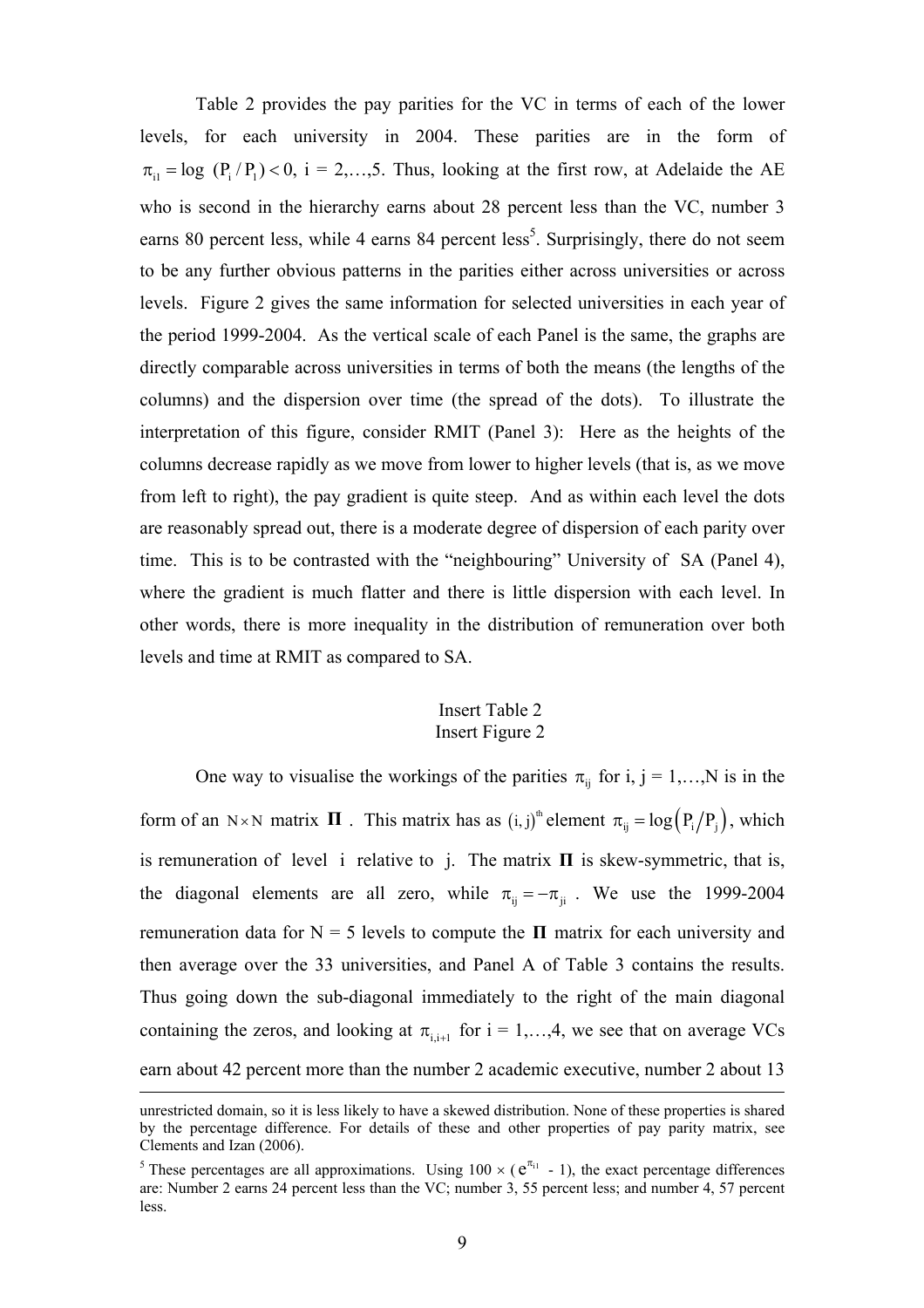percent more than number 3, number 3 about 9 percent more than 4, and 4 earns about 9 percent above number 5. Interestingly, if we strike out the row involving the VC, we see that among the lower ranks, only one parity exceeds 32 percent, viz.,  $\pi_{25}$ , indicating a surprising degree of equality of pay among academic administrators other than VCs.

 The remaining panels in Table 3 give the equivalent matrix for each group of institutions, namely, the Group of Eight (Go8), the Australian Technology Network (ATN), the Innovative Research Universities (IRU), and the universities which do not belong to any of these groups, designated "other". It is interesting to note that the Go8 universities have by far the largest disparity between the various levels, which suggests that for these universities, the "stairway to the top" is much steeper than for other universities. If we use the notion adopted from tournament theory, that the VC salary represents the "tournament prize", the ultimate prize in the case of Go8 universities is much higher, and possibly, much tougher to win, as the prize serves to attract better talent. The pecking order seems to be as follows: the Go8, followed by the IRU, then the other universities and the ATN. That is, we observe that on average, the VC at a Go8 university receives 86 percent more than the fifth highest individual, while the VC at an ATN university receives only 64 percent more.

## Insert Table 3

### 5. Remuneration across Institutions, Levels and Time

 $\overline{a}$ 

In order to assess the impact of differences in the size of institutions on remuneration, we estimate the following regression by pooling across time, institutions and levels:

(1) 
$$
\log P_{\text{ict}} = \alpha + \beta \log S_{\text{ct}} + \sum_{s=1}^{5} \delta_s Y_s + \sum_{k=2}^{5} \gamma_k L_k + \varepsilon_{\text{ict}},
$$

where for university c and year t,  $P_{\text{ict}}$  is the remuneration for executive at level i,  $S_{\text{ct}}$  is the revenue,  $L_2$  to  $L_5$  are dummy variables for the four levels below the Vice-Chancellor and  $Y_s$  are the year dummies. The coefficient  $\beta$  is the elasticity of remuneration with respect to size (the "size elasticity" for short). The coefficients  $\gamma$ ,

 $<sup>6</sup>$  For details of the membership of each group, see  $\frac{http://www.australian-universities.com/groupings-$ </sup> of-australian-universities.php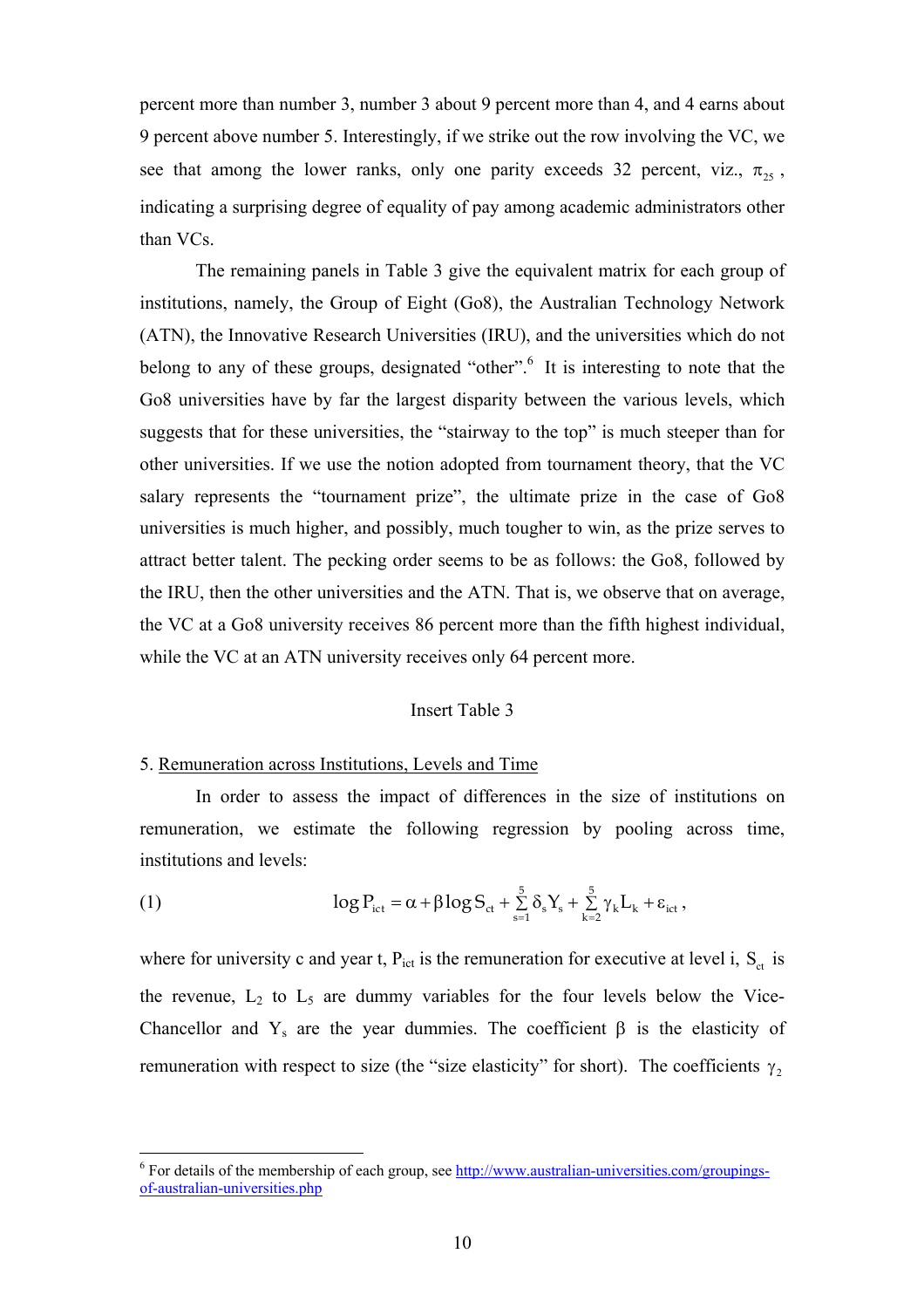to  $\gamma_5$  measure the parity between the VC's remuneration and those of lower-level executives.

The estimates of equation (1), using pooled OLS, are presented in Table 4. In Panel B of the table, we also include a dummy for Go8 universities, and Panel C provides the results when we also include dummies for membership of the ATN and the IRU. Estimates of the year dummies indicate that on average, and after controlling for size and membership of particular groups of universities, academic executive remuneration in 2004 is approximately 29 percent higher than that in 1999. This compares with an increase of about 17 percent in the average salaries of academics at UWA over the same time period, which we take to be about the same nationwide.<sup>7</sup> The approximate 29 percent increase in AE earnings can also be compared with the 18 percent increase in the Consumer Price Index over the same period.<sup>8</sup> Clearly, the earnings of AEs have grown almost twice as fast as those of Teaching and Research (T&R) academics and the cost of living.

#### Insert Table 4

 Panel B of Table 4 also shows that Go8 universities, on average, pay their executives about 14 percent more than other universities, after controlling for size. When the Go8 dummy is included in the regression, the sensitivity of remuneration to size decreases, suggesting that the Go8 classification may in part measure the size effect. When dummy variables for the ATN and IRU are added (Panel C), we see that on average, these universities pay lower than the Go8 universities, and about the same as other universities that are not members of any of these groups. The results for the Go8 are different to those reported by Soh (2007) for Vice-Chancellors, possibly because our data are more recent than hers (which refer to 1995 to 2002).

 In Table 5, we drill down further by introducing individual institution dummies to assess who pays significantly more or less than that expected on the basis of size and time effects. Panel A refers to all levels, and the coefficients for institutions are ranked in ascending order. The dominance of the Go8 as the toppaying universities in the country is clearly evident here, with Monash, Queensland, NSW and Melbourne the leaders. For example, after allowing for size and year

<sup>&</sup>lt;sup>7</sup> This is based on professors' salaries at UWA which increased from \$94,788 in September 1999 to \$110,748 in September 2004, and from \$59,243 to \$69,217 for Level B (step 6) academics.<br><sup>8</sup> The CPI increase is from the Reserve Bank of Australia's inflation calculator, available at

http://www.rba.gov.au/calculator/calc.go.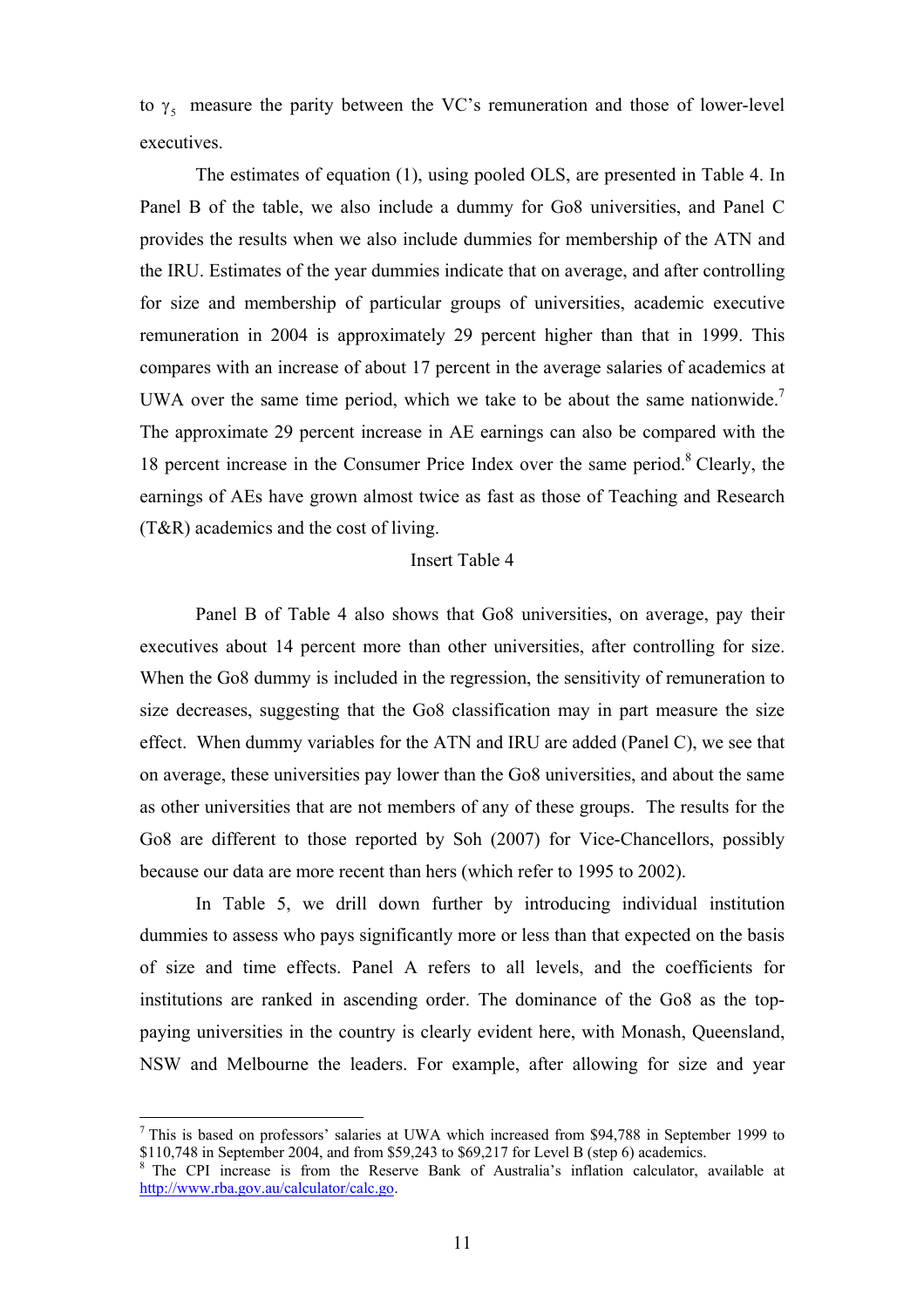effects, AEs at Monash on average receive about 95 percent more than those at James Cook, while at Queensland they receive 7 percent less than Monash  $(0.88 - 0.95 =$  $-0.07$ ). <sup>9</sup> ANU pays its executives, on average, the lowest amongst the Go<sub>8</sub> universities. Deakin is among the high payers and seems to be the outlier here, for reasons which we cannot fully explain.

### Insert Table 5

 The ranking of universities based on VC salaries (Panel B of Table 5) does not vary a great deal from the ranking based on all academic executives, with the correlation between the ranks estimated at 0.96. On the basis of Table 5, UQ has the highest paid VC in the country, followed by Monash, NSW and Sydney, all very large universities. The correlation between the ranking on the basis of AE remuneration and a ranking on the basis of size, proxied by revenue, is about 0.83. The correlation between the ranking of universities on the basis of AE remuneration and that based on the Melbourne Institute Index of the International Standing of Australian Universities<sup>10</sup> is 0.73. The estimated coefficients for the year dummies in Table 5 provide another "constant quality" index of AE remuneration over time. Controlling for size, levels and institutions, the remuneration of all AEs has increased by about 38 percent (Panel A), while that of VCs has risen by almost 50 percent (Panel B), which is again far greater than the rate of inflation and the increase in T&R academic salaries over the same time period.

### 6. Comparison with the Private Sector

 $\overline{a}$ 

 In this section, we compare the structure of remuneration of academic executives with that of their private sector counterparts, using data on executive remuneration in the 300 public companies included in the S&P/ASX 300 index for 2004 and  $2005$ .<sup>11</sup>

We pool the  $2004<sup>12</sup>$  data for both the private and university sectors, and estimate the remuneration-revenue relationship for each of the executive levels, and include a "private sector" dummy. The results from this regression are presented in Table 6. Some interesting conclusions emerge from this analysis: firstly, the size

<sup>&</sup>lt;sup>9</sup> Again, these percentages are approximations. Using  $100 \times (e^{\lambda} - 1)$  where  $\lambda$  is the estimated coefficient for the relevant institution, the exact differences are as follows: Monash AEs receive 159 percent more than those at JCU, while at Queensland, they receive 6.8 percent less than Monash.<br><sup>10</sup> Available at <u>http://melbourneinstitute.com/publications/reports/MelbIndex.pdf<br><sup>11</sup> The source for these data is the <u>Aus</u></u>

<sup>2006.</sup> 

 $12$  2004 is the only common year for which data for both the university and private sectors are available.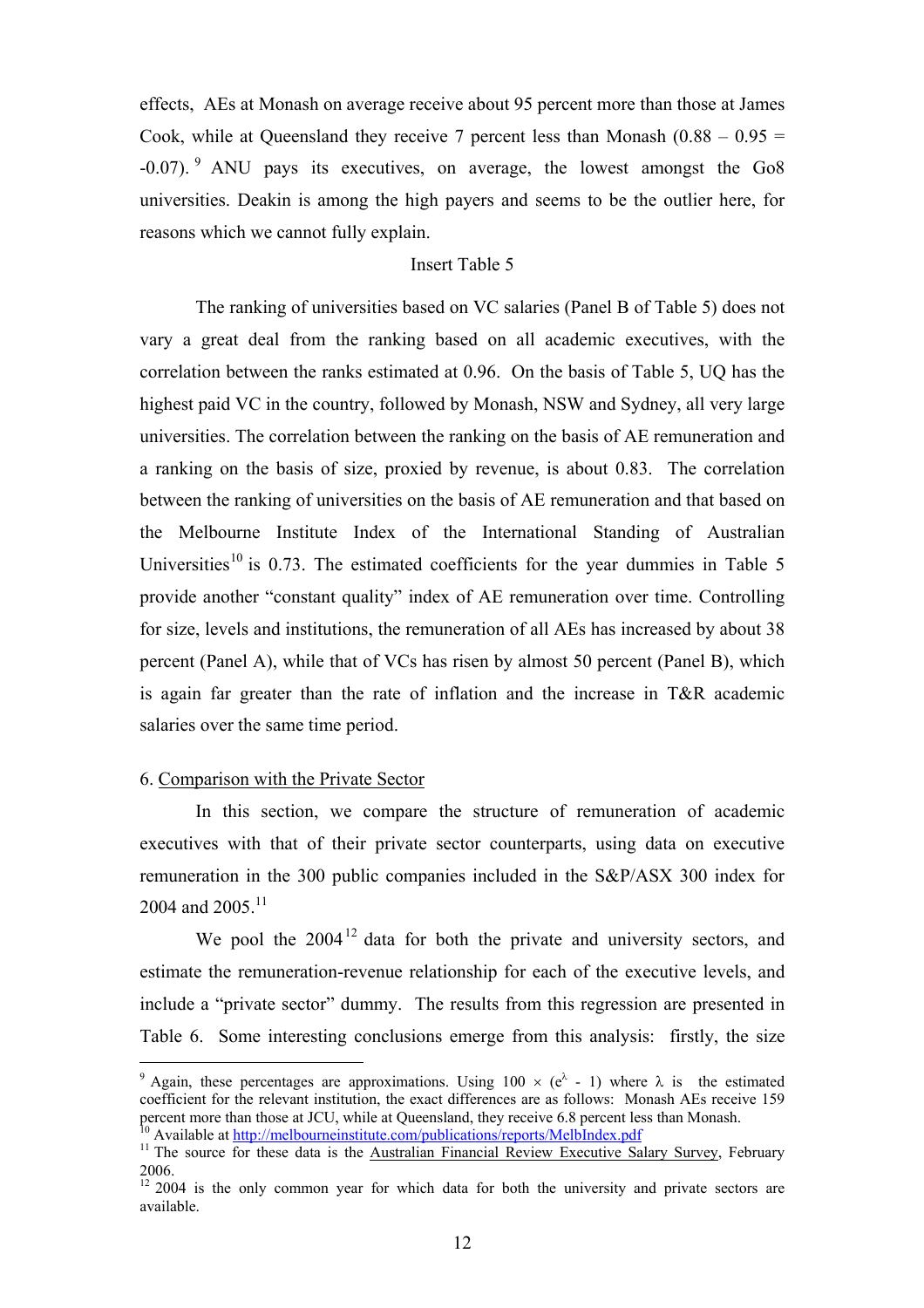elasticity for all levels range between 0.25 and 0.28. The finding that the size elasticity is approximately one-quarter is consistent with prior research as summarized by Murphy (1999, p 2493):

> It is not surprising that compensation increases with company size; larger firms, for example, may employ better-qualified and better-paid managers (Rosen, 1982; Kostiuk, 1990). More surprising, at least historically, has been the consistency of the relation across firms and industries. Baker et al. (1988) summarize Conference Board data on the relation between CEO cash compensation and firm sales from 1973 to 1983 and document pay-sales elasticities in the 0.25-0.35 range, implying that a firm that is 10 percent larger will pay its CEO about 3 percent more. Rosen (1992) summarizes academic research covering a variety of industries and a variety of time periods in both the US and the UK, concluding that the "relative uniformity [of estimates] across firms, industries, countries, and periods of time is notable and puzzling because the technology that sustains control and scale should vary across these disparate units of comparison."

## Insert Table 6

.

 $\overline{a}$ 

 Secondly, for all levels, remuneration is on average higher in the private sector as demonstrated by the positive coefficients the "private sector" dummy variables in all the regressions, a result which is not very surprising. It is interesting, however, to see that the difference is largest for the CEO/VC (level one) with the coefficient for the private sector dummy estimated at 0.90, and decreases as we move down the hierarchy, with the coefficient estimated at 0.46 for level five. The estimate for the "private sector" premium for the CEO is similar to that found in Soh (2004). Based on these estimates, we can calculate the average difference between the remuneration of private sector and university sector executives for each level. For example, at the CEO level, an estimated coefficient of 0.90 indicates that private sector executives receive, on average, a remuneration that is about 2.5 times that of Vice Chancellors<sup>13</sup>, and the fifth highest private sector executives receive, on average, a remuneration that is 1.6 times higher than the fifth highest university executives. Note that as these multiples are "size adjusted", they refer to relative remuneration in companies and universities of a comparable size. This evidence that the differential declines for lower level executives also demonstrates that the progression to the top is much harder in the private sector, relative to the university sector.

<sup>&</sup>lt;sup>13</sup> Note that this implies that VCs receive about  $(2.5)^{-1} = 0.4$  times what private sector CEOs earn, or 60 percent less.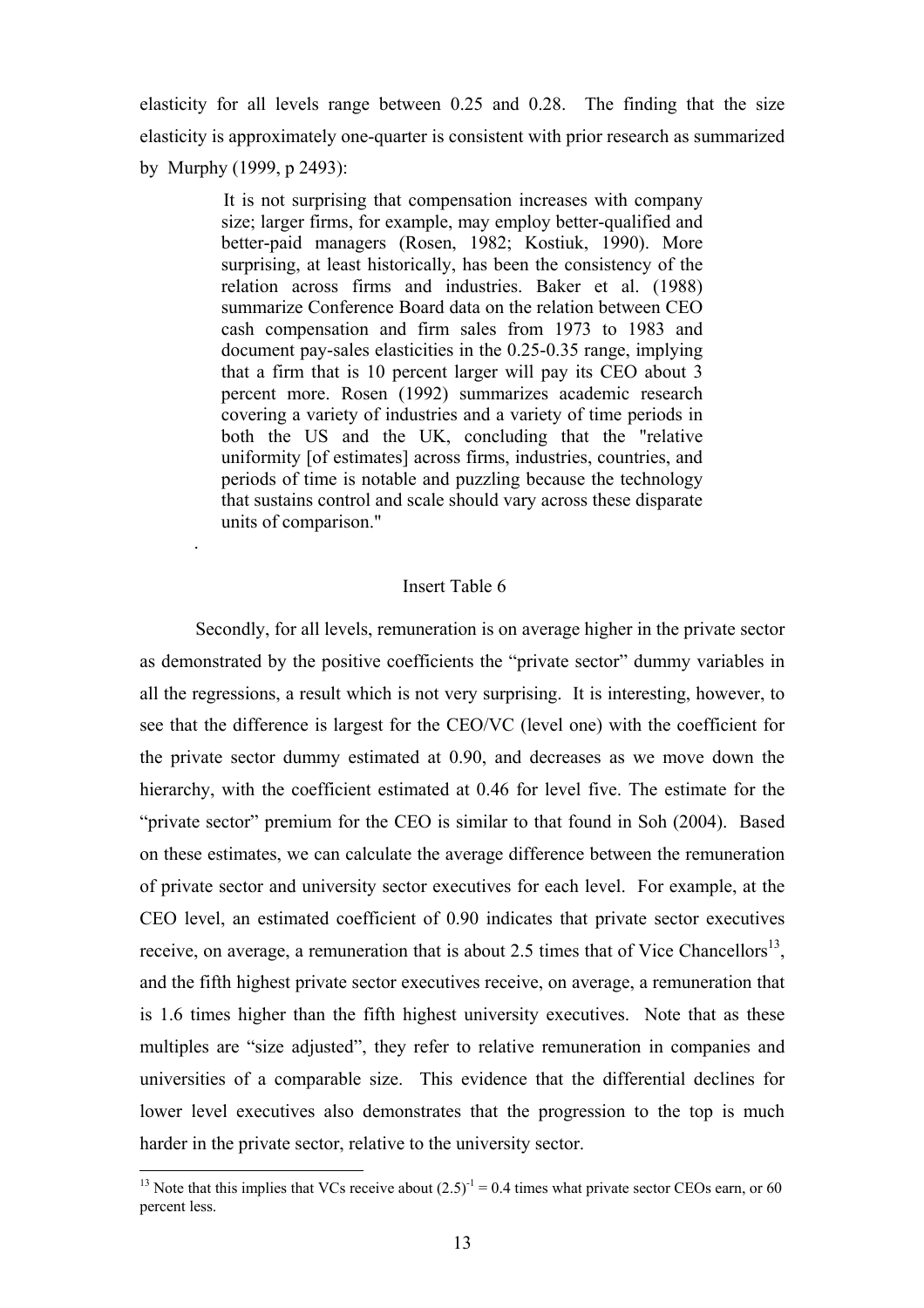The scatter plots corresponding to Table 6 (for Levels 1 and 2 only) are given in Figure 3. The plots give the clear visual impression that (i) the relationship between remuneration and size is approximately log-linear; and (ii) the size elasticity is more or less the same across all levels in the private and university sectors. Also, differences in the levels of remuneration between the two sectors can be clearly seen from these plots. Though not reproduced here, we tested whether the size elasticities differ across the two sectors, and found that they are not.

## Figure 3

 Table 7 gives the pooled OLS results for the private sector with size, year, level and industry dummies included. As can be seen, the size elasticity remains at around one-quarter when we consider either the top five executives (Panel A, "Whole sample") or just the CEOs (Panel B). The industry dummy variable coefficients show that private executive remuneration, not surprisingly perhaps, is highest in the financial sector and lowest for the "other" sector. Indeed, there is a marked difference between the average CEO remuneration in the financial sector compared with the other eight industrial sectors -- CEOs in finance earn almost 20 percent more than those in the next highest group, health care. The finding with respect to the financial sector is consistent with Murphy (1999). The coefficients of the year 2005 dummy indicate that on average executive remuneration increased by about 11 percent over the 2004-2005 period while CEO remuneration increased by about 7 percent. These increases are both greater than the rate of inflation.

#### Insert Table 7

 We can contrast the pay parity matrix between universities and the private sector. To hold constant size and the other determinants of pay, we construct the generic matrix from the coefficients of the level dummies in equation (1). That is, the first element of the first column is zero, while the i<sup>th</sup> element ( $i \ge 2$ ) of this column is defined as  $\pi_{i1} = \hat{\gamma}_i$  (i = 2,...,5), where  $\hat{\gamma}_i$  is the estimated coefficient for level i. The remaining elements of the matrix can be derived from this first column. For the university (private sector), we use the estimated coefficients given in Table 4 (Table 7) and Table 8 contains the results. These results reveal that as there is a consistent difference between the parity between similar pairs of executives in the university and private sector, the stairway to the top is much steeper in the private sector. For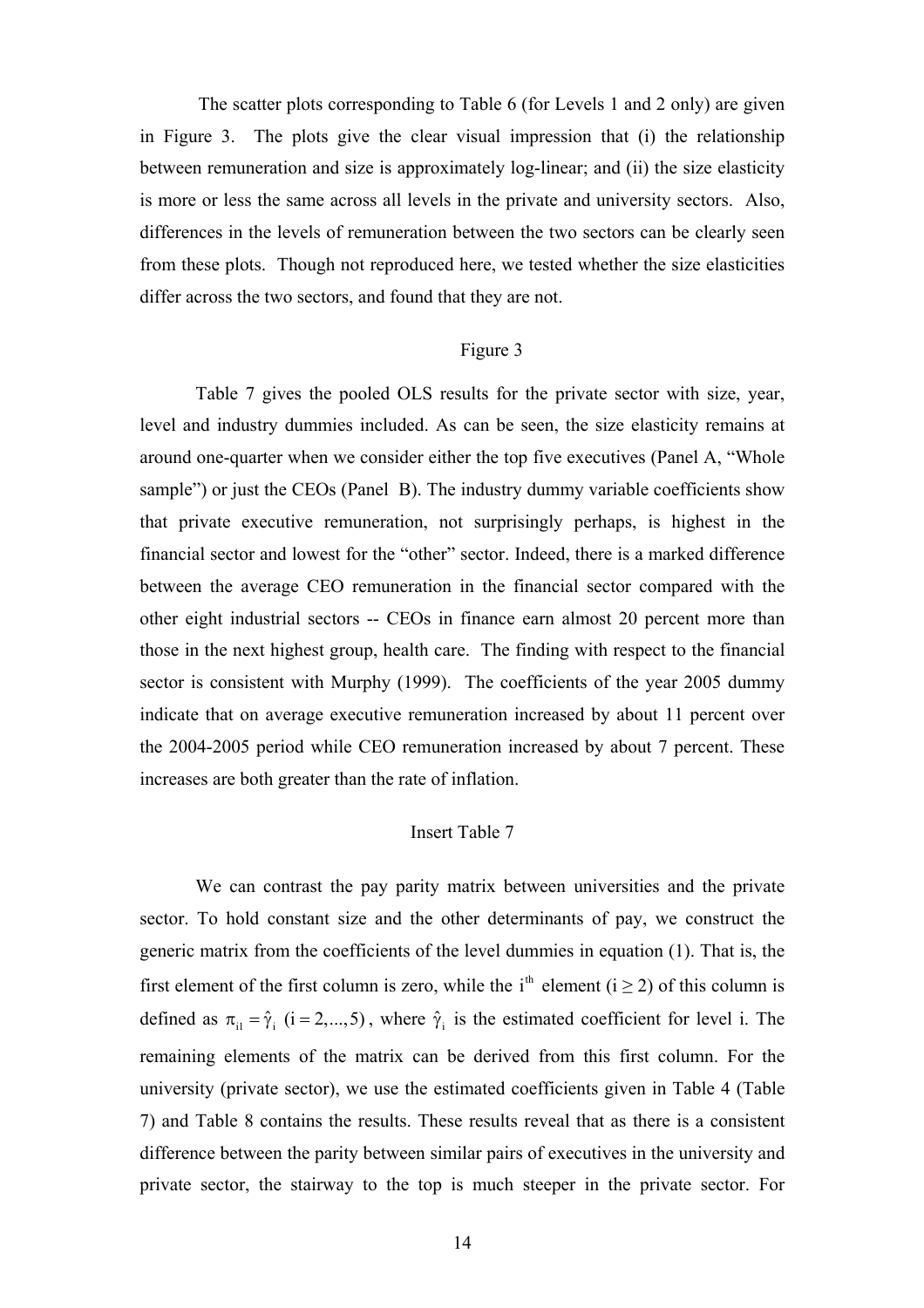example, we see that the parity between the second and third highest executives in the private sector is -25 percent, while it falls by about one half when we move to the university sector, where the same parity is -13 percent. Similarly, the parity between the second and the fourth levels is -42 percent for the private sector and only -21 percent for the university sector. These differences reflect the relatively flat remuneration structure that exists within universities as compared to the private sector. In terms of tournament theory, this suggests that the contest for the top job is likely to be fought much harder in the private sector. This may come as a surprise to experienced observers of the workings of the labour market in academia. A comparison of the pay parities for the various groups of universities (Table 3) and for the private sector (Table 8) suggests that the Go8 AEs have a pay structure that is closest to the private sector.

### 7. Robustness Tests

In Tables 4 and 5 above, we pooled data across universities and time. As we move through time, the number of universities as well as the number of levels of AE change to give us an unbalanced panel. To check the impact of this, we redo the results with a number of balanced panel samples in which the composition is held constant. We considered all possible balanced panels, with four and five levels of AEs, and with at least three years of data available in order to preserve a reasonable number of observations. The list of possible balanced panels and the detailed results from re-estimating equation (1) using these are available from Clements and Izan (2007). We present here the results from using only one of those panels as an example, and then summarise our findings.

 As an illustration, Tables 9 to 11 present the results from one of the balanced panels which exclude level 5 AEs and data from 1999 and 2000. The results are not too different from those presented using our unbalanced panels presented in Tables 3, 4 and 5 respectively.

The results from using all the balanced panels can be summarised as follows:

• When we allow for the differing commencement of dates of the various panels and express the estimated growth of remuneration on an average annual basis, the use of a balanced panel has little impact, while the coefficient of the Go8 dummy tends to rise, and the coefficients of the ATN and IRU remain insignificant.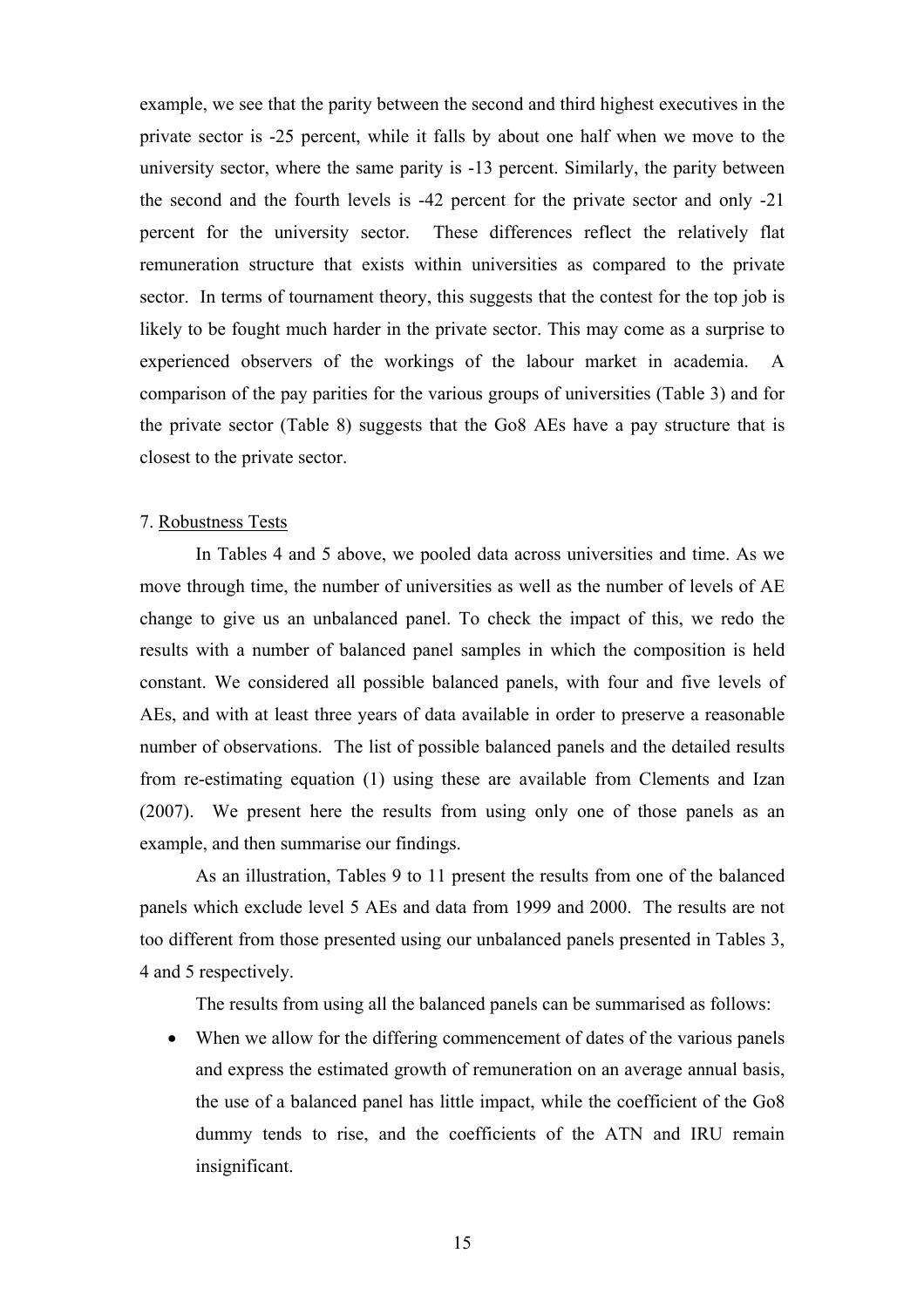- The ranking of institutions on the basis of their dummy variable coefficients is not greatly affected by the use of the balanced panel, with the rank correlation estimated to be at least 0.9 in all cases, except one.
- The structure of the pay parity matrix for all universities remains broadly unchanged. The structure can be summarised by the average gradient of the remuneration schedule, which takes the form  $(1/4)\pi_{14}$ , when N=4 or  $(1/5)\pi_{15}$ , when N=5. This average gradient is more or less the same with the balanced panels.

## Insert Tables 9, 10 and 11

 We also reestimated the model using other proxies for size, namely total assets, total student enrolments and total staff, with the results for the first two proxies presented in Table  $12^{14}$ . We find that the estimates for the time and level dummies remain relatively unchanged, but that the sensitivity to changes in size falls from its previous estimate of 0.25. What is interesting however, is that the adjusted  $R^2$  is highest when revenue is used as the size proxy, and that the introduction of the Go8 dummy in regressions reported in Table 12 increases the adjusted  $R^2$  markedly. This suggests that the ability to raise revenue through research grants is a factor that appears to influence AE remuneration, especially in the Go8. This could in part explain the enthusiasm with which AEs encourage T&R academics to invest time and resources in attracting outside funding.

### 8. Conclusions

 $\overline{a}$ 

In recent years, universities have become more complex organisations, with the establishment of more elaborate administrative structures, and the appointment of senior academic executives to manage their affairs. The growth in the number of these positions has attracted some attention, and raises interesting issues about the operation of the academic labour market. The paper focuses on one of theses issues, namely, the nature of the remuneration structure for these executives.

 We examine the remuneration provided to academic executives in Australian universities over the five-year period from 1999 to 2004, using information contained in annual reports. We were able to analyse the differences in remuneration across the sector, and identify those universities that have been "over payers" and those that have been "under payers". Our analysis reveals some very interesting results:

 $14$  The results from all models are available from Clements and Izan (2007).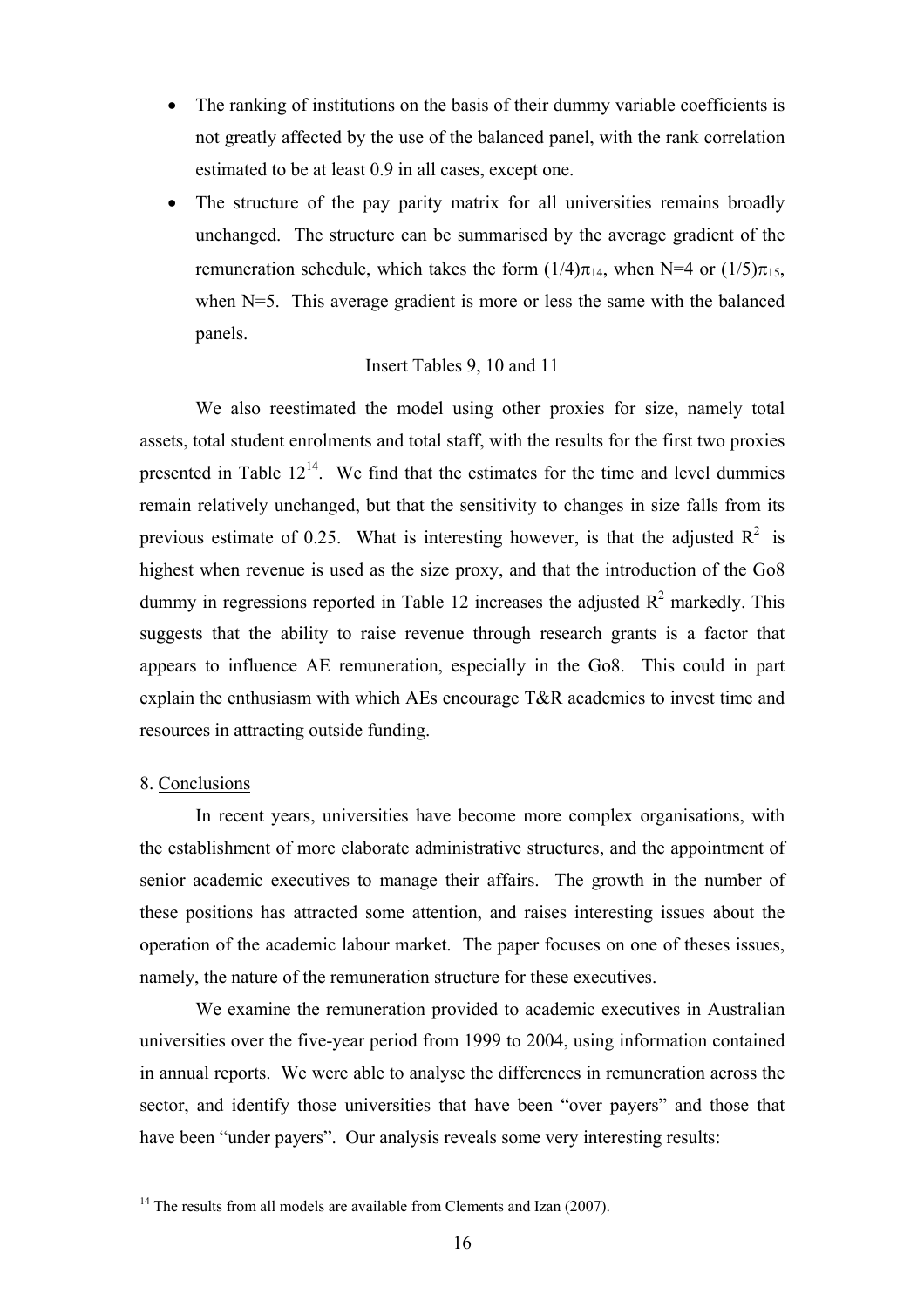- As for the private sector, the size of universities, as measured by revenue, is an important determinant of remuneration.
- The sensitivity of remuneration to size is about one-quarter for both the university sector and the private sector.
- On average, after controlling for size, the Group of Eight universities pay their executives more than other universities.
- Two universities -- Queensland and Monash -- appear to pay consistently above the sector average.
- Over the period 1999-2004, the remuneration of academic executives has increased by more than 30 percent, which is about twice the increase in the salaries of teaching and research academics.

The database allows us to examine the relativities in remuneration for staff at the various levels, and how remuneration progresses from one level to the next, through the construction of the "pay parity matrix". The elements of this matrix enable us to analyse the "steepness" of the stairway to the top. According to tournament theory, the steeper the slope, the greater the competition to get to the top and the harder is the progression to higher levels. We find that there are differences in the pay structure across universities, and that Go8 universities have the steepest progression to the top.

Comparisons with the private sector indicate that controlling for size differences, on average, a 'private sector' CEO earns about 2.5 times that of a university VC, and the 'private sector premium' declines to about 1.6 times for the fifth highest executive. The size elasticities for both sectors appear to be about the same and interestingly, the stairway to the top for the university sector is about half as steep as that for the private sector, suggesting that it is a much harder climb to the top of the corporate ladder. The Go8 universities have a pay parity matrix structure that is closest to that for the private sector.

In this paper, our focus has been on the relationship between academic executive remuneration and the 'size' of universities. An interesting dimension, which we have not explored explicitly here, but one that has received a great deal of attention in the literature on private sector executive remuneration, is the relationship between remuneration and performance. If superior performance is to be rewarded more explicitly in the future in the form of higher remuneration of VCs and other university executives, then conceivably this market could become even more similar to that for private sector executives, with performance bonuses becoming a more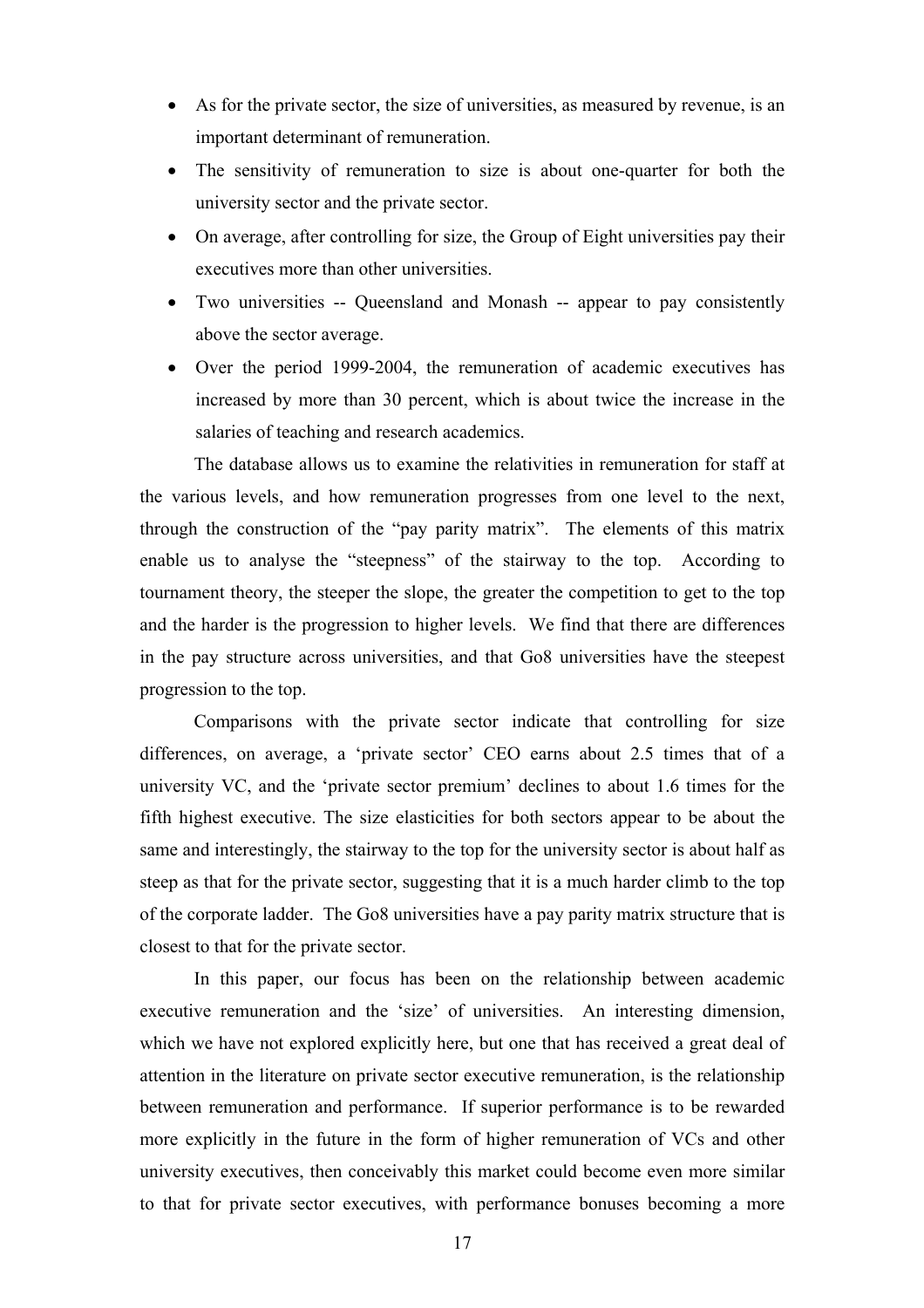frequent remuneration device. In view of the diverse objectives of universities, and their multiple stakeholders, this of course raises difficult issues of how to define appropriate performance metrics for VCs and other academic executives. A possible future direction for research would be to investigate the workings of alternative performance metrics for the university sector, and how they could be/are linked to remuneration.

In an interview broadcast on the Radio National<sup>15</sup>, journalist Monica Attard in relating Macquarie University's former VC's remuneration of about \$600,000 stated:

> [I]t is odd for most people that, essentially, an academic in a public institution can earn a salary that we normally equate with a salary that's earned in private enterprise.

To that, the former VC, Di Yerbury replied:

Nowhere near what I would have earned in private enterprise.

To that, and for now, we say, "Indeed!"

 $\overline{a}$ 

## **REFERENCES**

- Aitken, D. (2005). "Those Simpler Days are Gone." Australian Financial Review, 29 August.
- Aitken, D. (2006). "VC Value Not Just a Top Figure." Australian Financial Review, 8 May.
- Australian Accounting Research Foundation (1993). AAS: 22 Related Party Disclosures. Australian Accounting Standard 22, issued on behalf of the Australian Society of Certified Practicing Accountants and The Institute of Chartered Accountants in Australia.
- Australian Accounting Standards Board (1997). AASB 1017: Related Party Disclosures: Accounting Standard 1017, Australian Accounting Standards Board: Melbourne.
- Baker, G., M. Jensen and K.J. Murphy (1988). "Compensation and Incentives: Practice vs. Theory." Journal of Finance, 43: 593-616.
- Becker, B., E. and M. A. Huselid (1992). "The Incentive Effects of Tournament Compensation Systems." Administrative Science Quarterly, 37: 336-350.
- Clements, K.W. and I. H. Y. Izan (2006). "Notes on Analysing the Structure of Pay." Unpublished paper, UWA Business School, The University of Western Australia.
- Clements, K. W. and I. H. Y. Izan (2007). "Stairway to the Top: The Remuneration of Academic Executives", available at http://student.biz.uwa.edu.au/~kclement/Clements\_Izan\_Stairway\_to\_the\_Top\_Long\_Version June 2007.pdf

<sup>&</sup>lt;sup>15</sup> The interview was broadcast on Sunday 18 February 2007, on the Sunday Profile program. The transcript is available at http://www.abc.net.au/sundayprofile/stories/s1847798.htm?backyard (accessed 20 February 2007).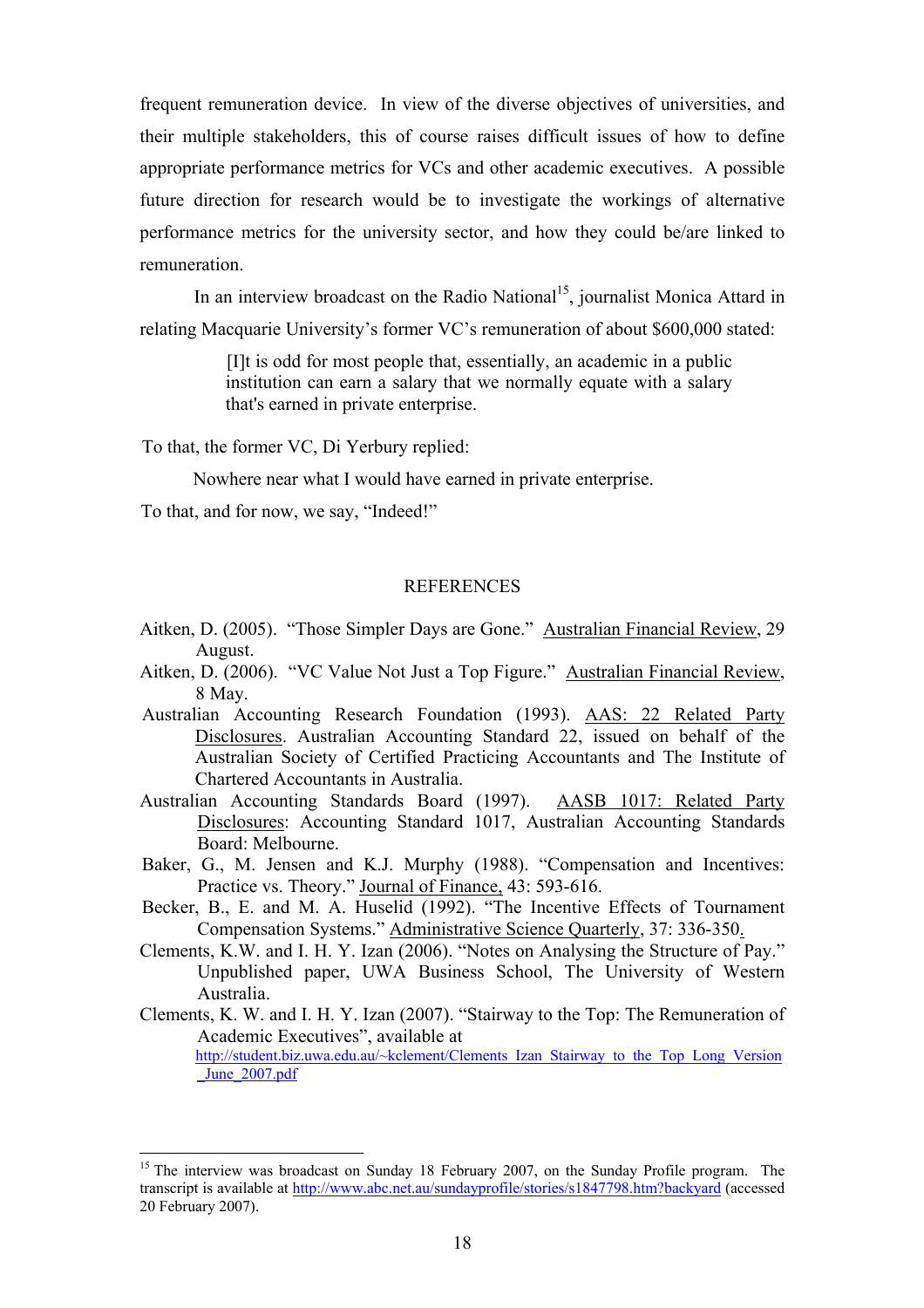- Conyon, M. J., S. I. Peck and G. V. Sadler (2001). "Corporate Tournaments and Executive Compensation: Evidence from the UK, Strategic Management Journal, 22: 805-815.
- Coupé, T., V. Smeets and F. Warzynski (2003). "Incentives in Economic Departments: Testing Tournaments?" Working Paper 03-25, Department of Economics, Aarhus School of Business, Denmark.
- Department of Education, Science and Training, DEST, (2000). "Finance 2000: Selected Higher Education Statistics." Higher Education Statistics Collection, Department of Education, Science and Training.
- Ehrenberg, R., and M. Bognanno (1990a). "Do Tournaments have Incentive Effects?" Journal of Political Economy, 98: 1307-24.
- Ehrenberg, R., and M. Bognanno (1990b). "The Incentive Effects of Tournaments Revisited: Evidence from the European PGA Tour." Industrial and Labour Relations Review, 43: 74-88.
- Eriksson, T. (1999). "Executive Compensation and Tournament Theory: Empirical Tests on Danish Data", Journal of Labor Economics, 17 (2): 262-280.
- Furnham, A. (2006). Management Mumbo-Jumbo: A Skeptics' Dictionary. Houndsmills, UK: Palgrave Macmillan.
- Illing, D. (2006). "Deputies in New Power Play." Higher Education Supplement, The Australian March 15, p. 21.
- Kostiuk, P. (1990). "Firm Size and Executive Compensation." Journal of Human Resources, 25: 90-105.
- Lazear, E. P. (1995). Personnel Economics. Cambridge, Mass.: MIT Press.
- Lazear, E. P. and S. Rosen (1981). "Rank-Order Tournaments as Optimum Labour Contracts." Journal of Political Economy 89: 841-64.
- Lebihan, R. (2007). "Top academic scores a million". Australian Financial Review, Education, 4 June 2007: 29.
- Lee, K. W., B. Lev and G. H. H. Yeo (2005). "Executive Pay Dispersion, Corporate Governance and Firm Performance", Working Paper, Stern School of Business, New York University.
- Lieu, D. (2003). Australia's Participation in the Global Market for CEOs. Honours Dissertation, Bachelor of Commerce, University of Western Australia.
- Maslen, G. (2006). "\$1m Vice-Chancellor on Way." Australian Financial Review, May 1: 29-30.
- Murphy, K.J. (1999). "Executive Compensation." Handbook of Labor Economics, 3: 2486-2562.
- Rajgopal, S. and A. Srinivasan (2006). "Pay Dispersion in the Executive Suite." Working Paper, Graduate School of Business, University of Chicago.
- Rosen, S. (1982). "Authority, Control and the Distribution of Earnings." The Bell Journal of Economics, 13: 311-323.
- Rosen, S. (1992). "Contracts and the Market for Executives." In: L. Wein and H. Wijkander, eds., Contract Economics, Oxford, UK: Blackwell Publishers.
- Slattery, L. (2007). "Macquarie University -- School for Scandal." Australian Financial Review, February 10-11, pp. 22-23.
- Soh, L. H. C. (2004). How Different are Universities from Companies? Financial Reporting Perspectives and the Market for Vice-Chancellors. Honours Thesis, University of Western Australia.
- Soh, L. H. C. (2007). "The Market for Vice-Chancellors." Australian Journal of Management, 32 (1): 29-55.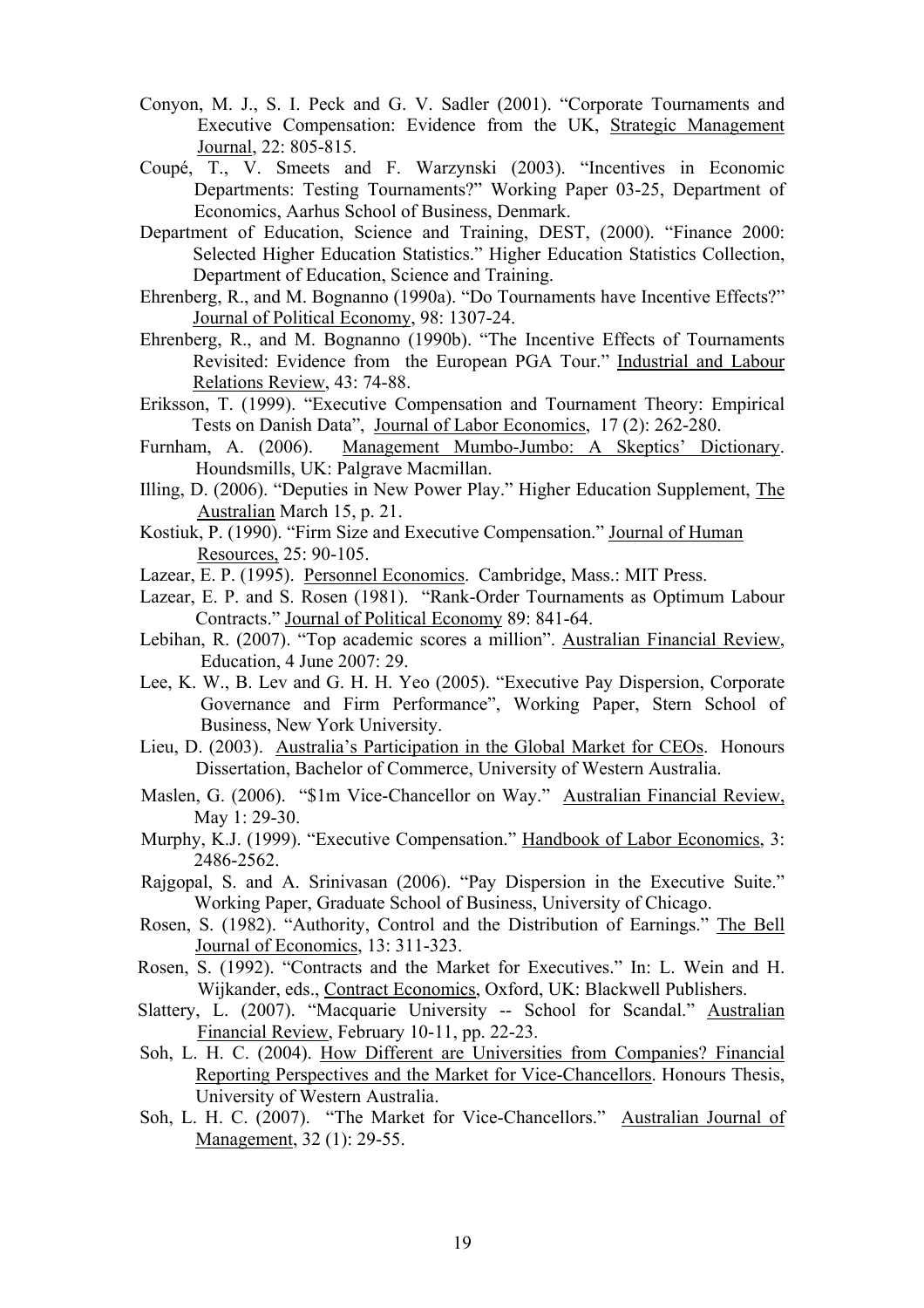|                        |           | 2 <sup>nd</sup> | 3rd            | 4 <sup>th</sup> | Average of               |      |                          | Standard deviation     |  |
|------------------------|-----------|-----------------|----------------|-----------------|--------------------------|------|--------------------------|------------------------|--|
| University             | <b>VC</b> | highest         | highest        | highest         | $5th +$<br>highest       | Mean | Dollars                  | Logs<br>$(\times 100)$ |  |
| (1)                    | (2)       | (3)             | (4)            | (5)             | (6)                      | (7)  | (8)                      | (9)                    |  |
|                        |           |                 |                |                 |                          |      |                          |                        |  |
| 1. Adelaide*           | 565       | 425             | 255            | 245             | $\overline{\phantom{a}}$ | 373  | 153                      | 41                     |  |
| 2. ANU*                | 525       | 275             | 275            | 235             | $\blacksquare$           | 328  | 133                      | 36                     |  |
| 3. Ballarat            | 335       | 215             | 195            | 185             | 185                      | 223  | 64                       | 25                     |  |
| 4. Canberra            | 405       | 225             | 215            | 215             | 195                      | 251  | $87\,$                   | 29                     |  |
| 5. CQ                  | 405       | 235             | 225            | 215             | $\blacksquare$           | 270  | 90                       | 30                     |  |
| 6. CSU                 | 395       | 245             | 215            | 115             | $\blacksquare$           | 243  | 116                      | 51                     |  |
| 7. Curtin              | 455       | 225             | 225            | 225             | 215                      | 269  | 104                      | 32                     |  |
| 8. ECU                 | 475       | 245             | 245            | 235             | 215                      | 283  | 108                      | 32                     |  |
| 9. Deakin              | 475       | 355             | 305            | 265             | 255                      | 331  | 90                       | 25                     |  |
| 10. Griffith           | 465       | 315             | 305            | 285             | 285                      | 331  | 76                       | 20                     |  |
| 11. JCU                | 345       | 225             | $\blacksquare$ | $\blacksquare$  | $\blacksquare$           | 285  | 85                       | 30                     |  |
| 12. LaTrobe            | 425       | 345             | 335            | 325             | 275                      | 341  | 54                       | 16                     |  |
| 13. Macquarie          | 525       | 395             | 245            | 245             | 245                      | 331  | 126                      | 35                     |  |
| 14. Melbourne*         | 545       | 395             | 355            | 305             | $\blacksquare$           | 400  | 103                      | 25                     |  |
| 15. Monash*            | 625       | 375             | 365            | 355             | 335                      | 411  | 121                      | 25                     |  |
| 16. Murdoch            | 425       | 265             | 255            | 225             | 185                      | 271  | 92                       | 31                     |  |
| 17. Newcastle          | 625       | 285             | 275            | $\blacksquare$  | $\blacksquare$           | 395  | 199                      | 46                     |  |
| 18. NSW*               | 1,095     | 435             | 285            | 255             | 245                      | 463  | 361                      | 63                     |  |
| 19. Queensland*        | 905       | 475             | 345            | 335             | 315                      | 475  | 248                      | 44                     |  |
| 20. QUT                | NA        | $\rm NA$        | NA             | $\rm NA$        | NA                       | NA   | NA                       | NA                     |  |
| 21. RMIT               | 445       | 415             | 315            | 275             | 255                      | 341  | 85                       | 25                     |  |
| 22. SA                 | 455       | 265             | 265            | 255             | 235                      | 295  | 90                       | 26                     |  |
| 23. SCU                | 275       | 215             | 205            | 195             | $\blacksquare$           | 223  | 36                       | 15                     |  |
| 24. SQ                 | 305       | 215             | 205            | $\blacksquare$  | $\blacksquare$           | 242  | 55                       | 22                     |  |
| 25. Swinburne          | 255       | 195             | 195            | 185             | 185                      | 203  | 29                       | 13                     |  |
| 26. Sydney*            | 575       | 425             | 315            | 295             | 285                      | 379  | 123                      | 30                     |  |
| 27. Tasmania           | 355       | 215             | 215            | 205             |                          | 248  | 72                       | 26                     |  |
| 28. USC                | 305       | 215             | $\blacksquare$ | $\blacksquare$  |                          | 260  | 64                       | 25                     |  |
| 29. UTS                | 475       | 335             | 305            | 255             | 245                      | 323  | 93                       | 27                     |  |
| 30. UWA*               | 455       | 325             | 295            | 265             | 255                      | 319  | 81                       | 23                     |  |
| 31. Victoria           | 315       | 285             | 255            | 245             | 245                      | 269  | $30\,$                   | 11                     |  |
| 32. Western Sydney     | 495       | 275             | 275            | 265             | 205                      | 303  | 111                      | 32                     |  |
| 33. Wollongong         | 445       | 295             | 255            | 225             | 215                      | 287  | 94                       | 29                     |  |
| Mean                   | 474       | 301             | 267            | 248             | 242                      | 311  | 105                      | 29                     |  |
| SD-dollars             | 169       | 81              | 49             | 50              | 42                       | 68   |                          |                        |  |
| SD-logs $(\times 100)$ | 31        | 26              | 18             | $22\,$          | 17                       | 21   | $\overline{\phantom{0}}$ | $\blacksquare$         |  |

## ACADEMIC EXECUTIVE REMUNERATION, 2004

## (\$'000)

Notes: 1. The heading of column 6, "average of  $5<sup>th</sup>$ + highest", refers to the average of the  $5<sup>th</sup>$  or lower-level executives if their remuneration is not too dissimilar.

2. Universities in the Group of Eight (Go8) are indicated by an asterisk (\*).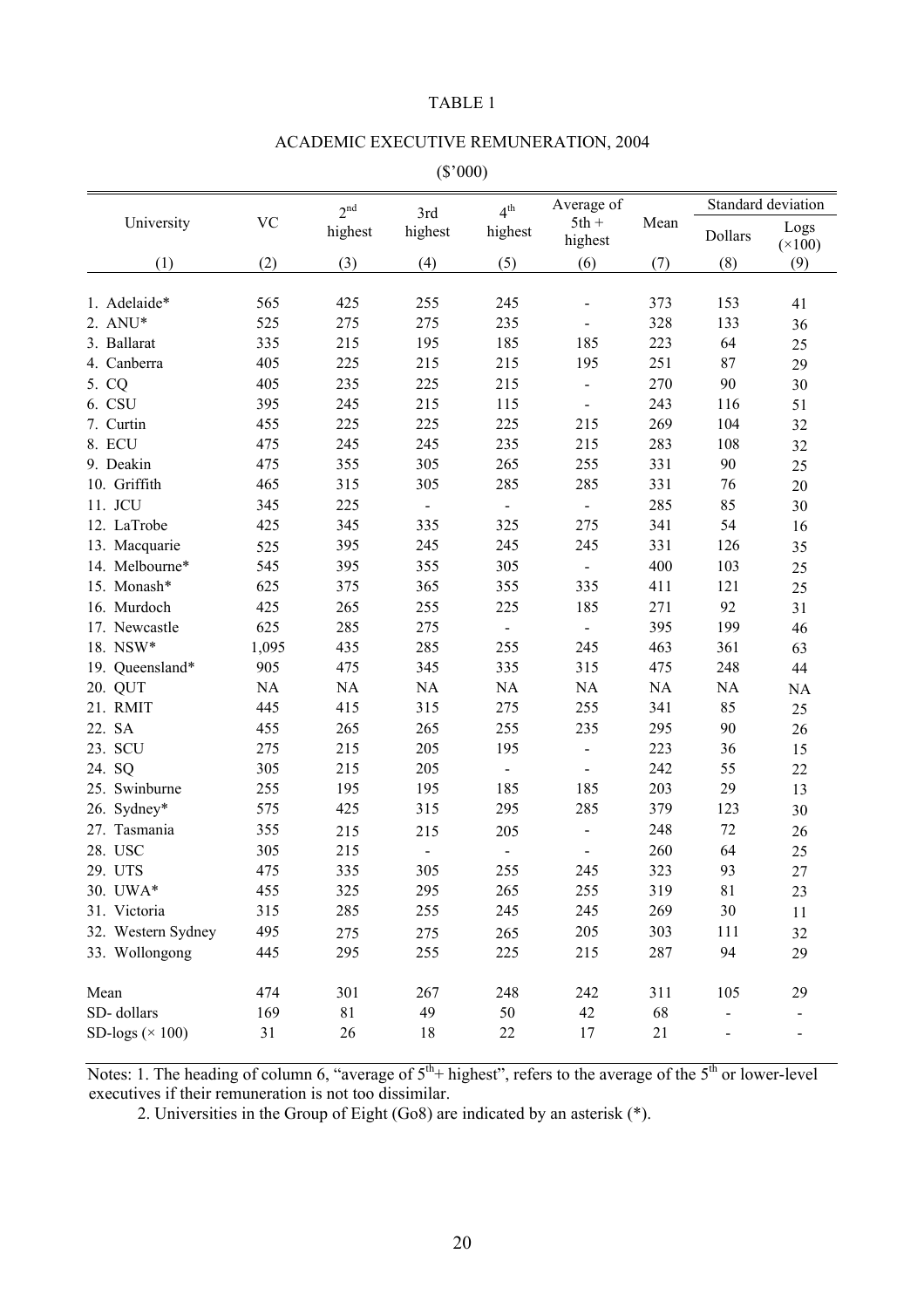### FIGURE 1



## ACADEMIC EXECUTIVE REMUNERATION SPREAD, 2004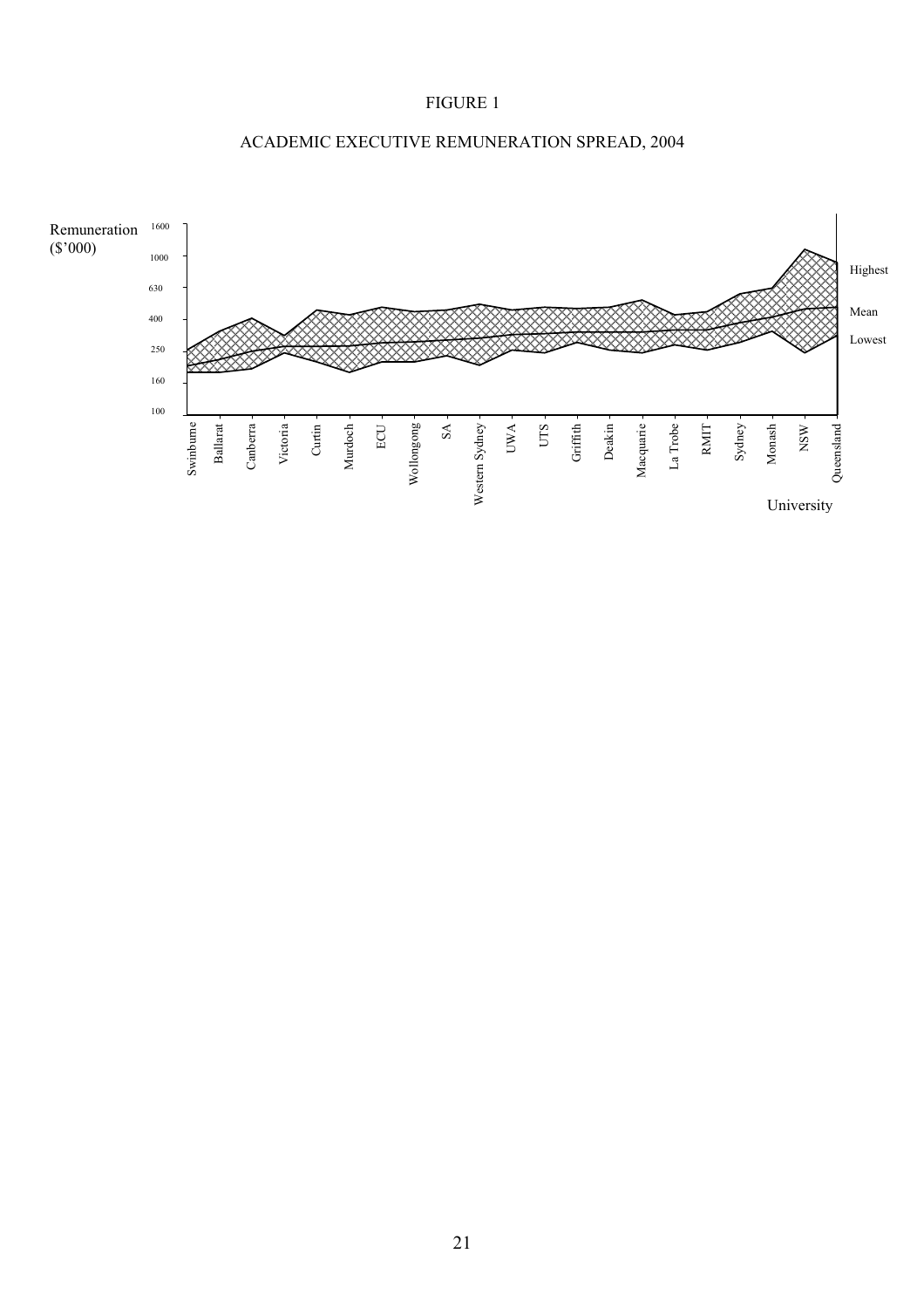## REMUNERATION PARITIES

## AUSTRALIAN UNIVERSITIES, 2004

# (Logarithmic ratios ×100)

| University         | 2nd<br>3rd<br>4th<br>highest<br>highest<br>highest |                          | Average<br>of $5^{\text{th}}$ +<br>highest | Mean                      | Standard<br>deviation |                          |
|--------------------|----------------------------------------------------|--------------------------|--------------------------------------------|---------------------------|-----------------------|--------------------------|
| 1. Adelaide        | $-28$                                              | $-80$                    | $-84$                                      | $\blacksquare$            | $-64$                 | 31                       |
| 2. ANU             | $-65$                                              | $-65$                    | $-80$                                      | $\frac{1}{2}$             | $-70$                 | 9                        |
| 3. Ballarat        | $-44$                                              | $-54$                    | $-59$                                      | $-59$                     | $-54$                 | $\boldsymbol{7}$         |
| 4. Canberra        | $-59$                                              | $-63$                    | $-63$                                      | $-73$                     | $-65$                 | 6                        |
| 5. CQ              | $-54$                                              | $-59$                    | $-63$                                      | $\overline{a}$            | $-59$                 | $\overline{4}$           |
| 6.CSU              | $-48$                                              | $-61$                    | $-123$                                     | $\overline{a}$            | $-77$                 | 40                       |
| 7. Curtin          | $-70$                                              | $-70$                    | $-70$                                      | $-75$                     | $-72$                 | $\overline{2}$           |
| 8. ECU             | $-66$                                              | $-66$                    | $-70$                                      | $-79$                     | $-71$                 | 6                        |
| 9. Deakin          | $-29$                                              | $-44$                    | $-58$                                      | $-62$                     | $-48$                 | 15                       |
| 10. Griffith       | $-39$                                              | $-42$                    | $-49$                                      | $-49$                     | $-45$                 | 5                        |
| 11. JCU            | $-43$                                              | $\overline{a}$           | $\mathbf{r}$                               | $\mathbb{Z}^{\mathbb{Z}}$ | $-43$                 | $\overline{\phantom{a}}$ |
| 12. LaTrobe        | $-21$                                              | $-24$                    | $-27$                                      | $-44$                     | $-29$                 | 10                       |
| 13. Macquarie      | $-28$                                              | $-76$                    | $-76$                                      | $-76$                     | $-64$                 | 24                       |
| 14. Melbourne      | $-32$                                              | $-43$                    | $-58$                                      | $\mathbf{r}$              | $-44$                 | 13                       |
| 15. Monash         | $-51$                                              | $-54$                    | $-57$                                      | $-62$                     | $-56$                 | 5                        |
| 16. Murdoch        | $-47$                                              | $-51$                    | $-64$                                      | $-83$                     | $-61$                 | 16                       |
| 17. Newcastle      | $-79$                                              | $-82$                    | $\frac{1}{2}$                              | $\mathbb{R}^2$            | $-80$                 | $\overline{3}$           |
| 18. NSW            | $-92$                                              | $-135$                   | $-146$                                     | $-150$                    | $-131$                | 26                       |
| 19. Queensland     | $-64$                                              | $-96$                    | $-99$                                      | $-106$                    | $-91$                 | 18                       |
| 20. QUT            | NA                                                 | NA                       | NA                                         | NA                        | NA                    | NA                       |
| 21. RMIT           | $-7$                                               | $-35$                    | $-48$                                      | $-56$                     | $-36$                 | 21                       |
| 22. SA             | $-54$                                              | $-54$                    | $-58$                                      | -66                       | $-58$                 | 6                        |
| 23. SCU            | $-25$                                              | $-29$                    | $-34$                                      | $\overline{a}$            | $-29$                 | 5                        |
| 24. SQ             | $-35$                                              | $-40$                    | $\mathbf{r}$                               | $\overline{a}$            | $-37$                 | $\overline{\mathbf{3}}$  |
| 25. Swinburne      | $-27$                                              | $-27$                    | $-32$                                      | $-32$                     | $-29$                 | $\overline{\mathbf{3}}$  |
| 26. Sydney         | $-30$                                              | $-60$                    | $-67$                                      | $-70$                     | $-57$                 | 18                       |
| 27. Tasmania       | $-50$                                              | $-50$                    | $-55$                                      | $\blacksquare$            | $-52$                 | 3                        |
| 28. USC            | $-35$                                              | $\overline{\phantom{a}}$ | $\blacksquare$                             | $\Box$                    | $-35$                 | $\overline{\phantom{a}}$ |
| 29. UTS            | $-35$                                              | $-44$                    | $-62$                                      | $-66$                     | $-52$                 | 15                       |
| 30. UWA            | $-34$                                              | $-43$                    | $-54$                                      | $-58$                     | $-47$                 | 11                       |
| 31. Victoria       | $-10$                                              | $-21$                    | $-25$                                      | $-25$                     | $-20$                 | $\tau$                   |
| 32. Western Sydney | $-59$                                              | $-59$                    | $-62$                                      | $-88$                     | $-67$                 | 14                       |
| 33. Wollongong     | $-41$                                              | $-56$                    | $-68$                                      | $-73$                     | $-59$                 | 14                       |
| Mean               | $-44$                                              | $-56$                    | $-65$                                      | $-69$                     | $-56$                 | 12                       |
| Standard deviation | 19                                                 | 23                       | 26                                         | 26                        | 22                    | $\overline{a}$           |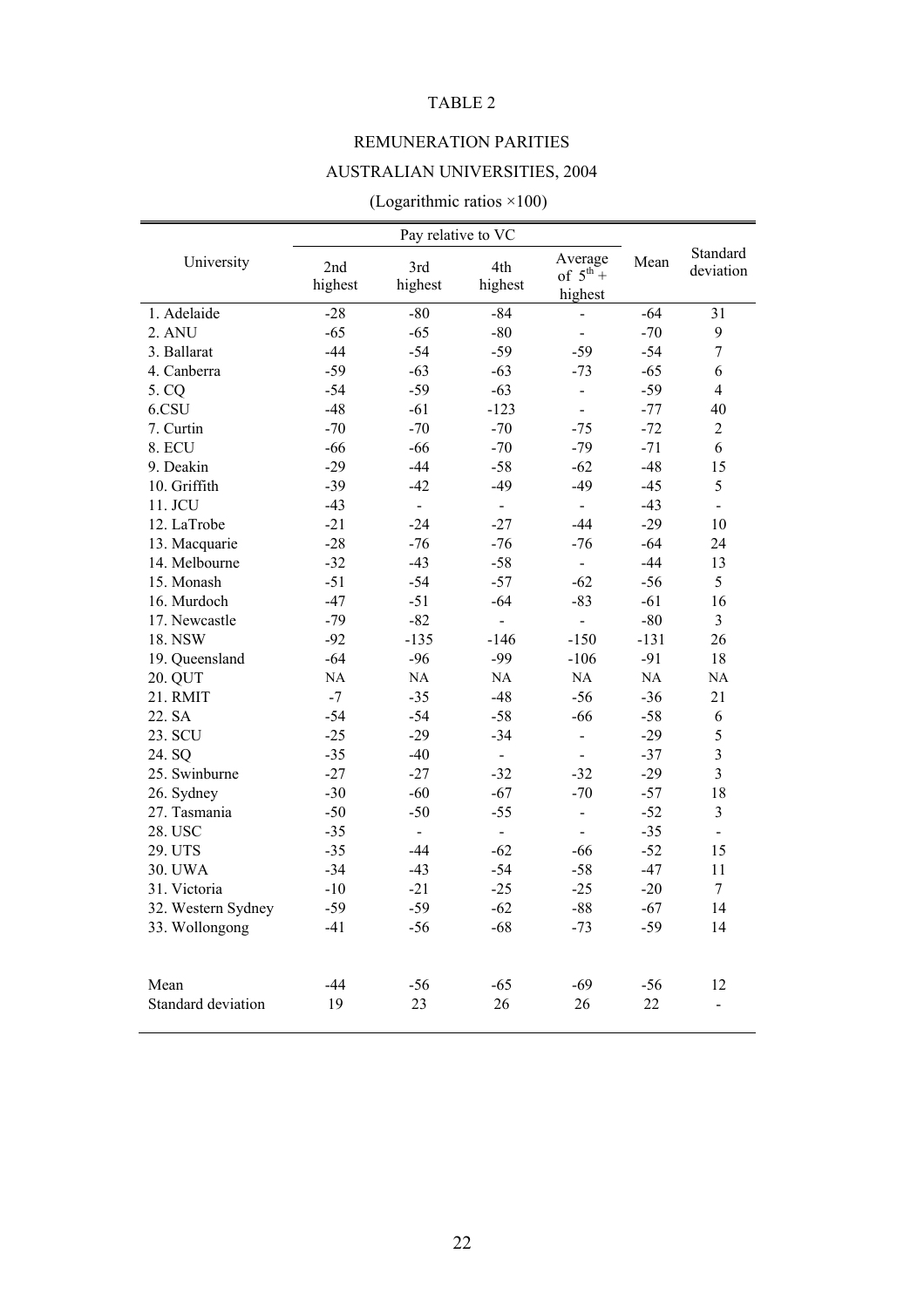#### FIGURE 2

#### STAIRWAY TO THE TOP SELECTED UNIVERSITIES, 1999-2004

#### (Logarithmic ratios ×100)

#### 1. Murdoch 2. NSW





















Notes: 1. For a given institution and a given level in the organisational hierarchy, the length of the corresponding column is the average over time of the log ratio  $(\times 100)$  of remuneration of this position to that of the top position. The solid dots indicate the values of this log ratio in the individual years.

2. For NSW, 2004 is excluded as in that year the VC's remuneration was abnormally high.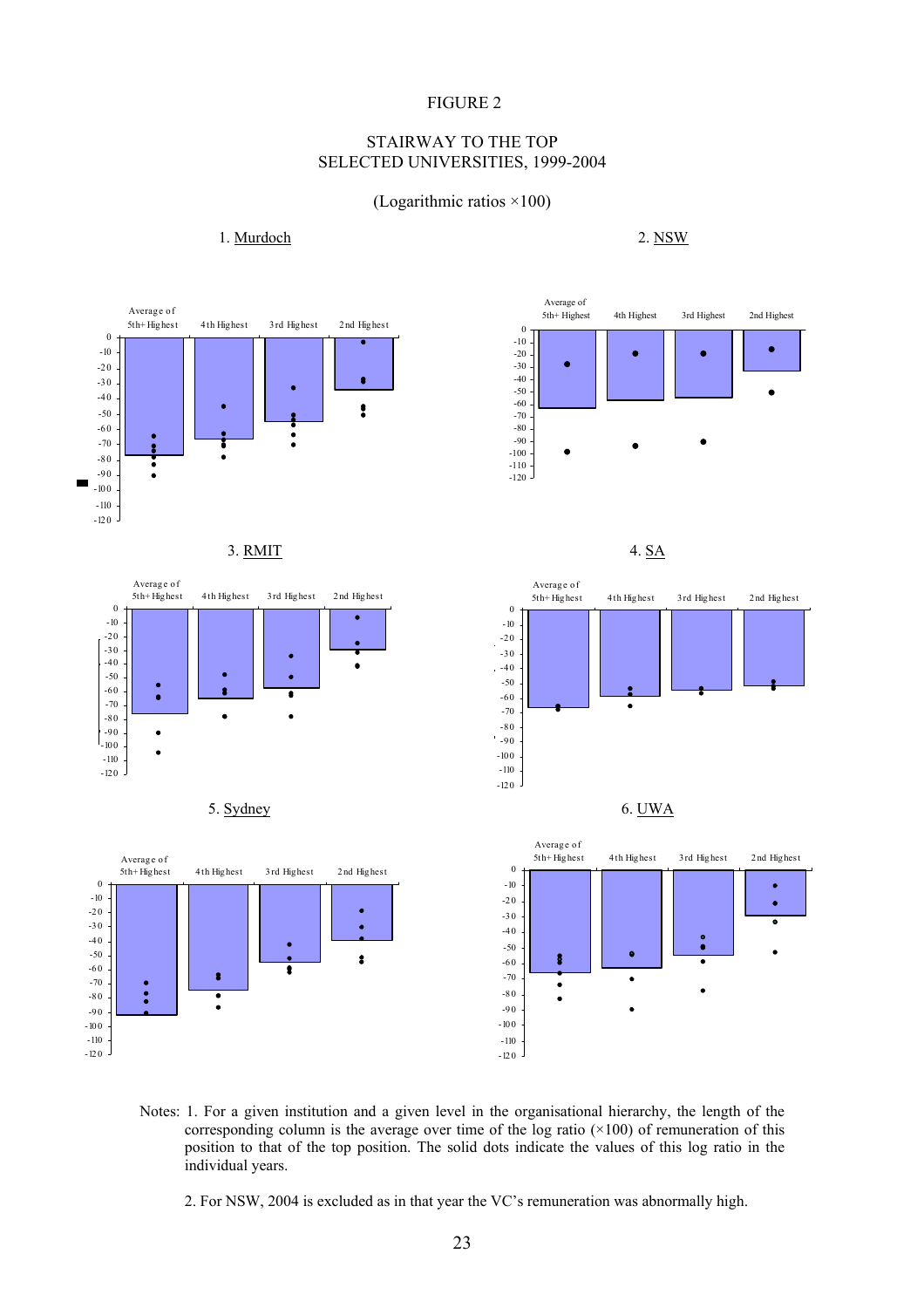## TABLE 3 PAY PARITY MATRICES, AUSTRALIAN UNIVERSITIES, 1999-2004

|                                  |                  |                                     | Level j                    |                            |                                            |
|----------------------------------|------------------|-------------------------------------|----------------------------|----------------------------|--------------------------------------------|
| Level i                          | <b>VC</b>        | 2 <sup>nd</sup><br>highest          | 3 <sup>rd</sup><br>highest | 4 <sup>th</sup><br>highest | Average of<br>$5^{\text{th}} +$<br>highest |
|                                  |                  | A. All Universities                 |                            |                            |                                            |
| 1. VC                            | $\boldsymbol{0}$ | 42.47                               | 55.80                      | 64.85                      | 74.05                                      |
| 2. 2nd Highest                   | $-42.47$         | $\boldsymbol{0}$                    | 13.33                      | 22.38                      | 31.58                                      |
| 3. 3rd Highest                   | $-55.80$         | $-13.33$                            | $\boldsymbol{0}$           | 9.05                       | 18.25                                      |
| 4. 4th Highest                   | $-64.85$         | $-22.38$                            | $-9.05$                    | $\boldsymbol{0}$           | 9.20                                       |
| 5. Average of 5th + Highest      | $-74.05$         | $-31.58$                            | $-18.25$                   | $-9.20$                    | $\boldsymbol{0}$                           |
|                                  |                  | B. Group of Eight                   |                            |                            |                                            |
| 1. VC                            | $\boldsymbol{0}$ | 43.94                               | 62.37                      | 71.93                      | 85.73                                      |
| 2. 2nd Highest                   | $-43.94$         | $\boldsymbol{0}$                    | 18.44                      | 27.99                      | 41.80                                      |
| 3. 3rd Highest                   | $-62.37$         | $-18.44$                            | 0.00                       | 9.55                       | 23.36                                      |
| 4. 4th Highest                   | $-71.93$         | $-27.99$                            | $-9.55$                    | 0.00                       | 13.81                                      |
| 5. Average of $5^{th}$ + Highest | $-85.73$         | $-41.80$                            | $-23.36$                   | $-13.81$                   | $\boldsymbol{0}$                           |
|                                  |                  | C. Australian Technology Network    |                            |                            |                                            |
| 1. VC                            | $\boldsymbol{0}$ | 36.36                               | 50.33                      | 57.70                      | 63.97                                      |
| 2. 2nd Highest                   | $-36.36$         | $\boldsymbol{0}$                    | 13.97                      | 21.35                      | 27.61                                      |
| 3. 3rd Highest                   | $-50.33$         | $-13.97$                            | $\boldsymbol{0}$           | 7.37                       | 13.64                                      |
| 4. 4th Highest                   | $-57.70$         | $-21.35$                            | $-7.37$                    | $\boldsymbol{0}$           | 6.27                                       |
| 5. Average of 5th + Highest      | $-63.97$         | $-27.61$                            | $-13.64$                   | $-6.27$                    | $\boldsymbol{0}$                           |
|                                  |                  | D. Innovative Research Universities |                            |                            |                                            |
| 1. VC                            | $\boldsymbol{0}$ | 48.42                               | 59.82                      | 67.59                      | 75.82                                      |
| 2. 2nd Highest                   | $-48.42$         | $\boldsymbol{0}$                    | 11.40                      | 19.17                      | 27.40                                      |
| 3. 3rd Highest                   | $-59.82$         | $-11.40$                            | $\boldsymbol{0}$           | 7.77                       | 16.00                                      |
| 4. 4th Highest                   | $-67.59$         | $-19.17$                            | $-7.77$                    | $\boldsymbol{0}$           | 8.23                                       |
| 5. Average of $5^{th}$ + Highest | $-75.82$<br>L    | $-27.40$                            | $-16.00$                   | $-8.23$                    | $\boldsymbol{0}$                           |
|                                  |                  | E. Other                            |                            |                            |                                            |
| 1. VC                            | $\boldsymbol{0}$ | 41.48                               | 51.26                      | 61.06                      | 70.41                                      |
| 2. 2nd Highest                   | $-41.48$         | $\boldsymbol{0}$                    | 9.78                       | 19.58                      | 28.93                                      |
| 3. 3rd Highest                   | $-51.26$         | $-9.78$                             | $\boldsymbol{0}$           | 9.80                       | 19.15                                      |
| 4. 4th Highest                   | $-61.06$         | $-19.58$                            | $-9.80$                    | $\boldsymbol{0}$           | 9.35                                       |
| 5. Average of $5^{th}$ + Highest | $-70.41$         | $-28.93$                            | $-19.15$                   | $-9.35$                    | $\boldsymbol{0}$                           |

# (Logarithmic ratios × 100)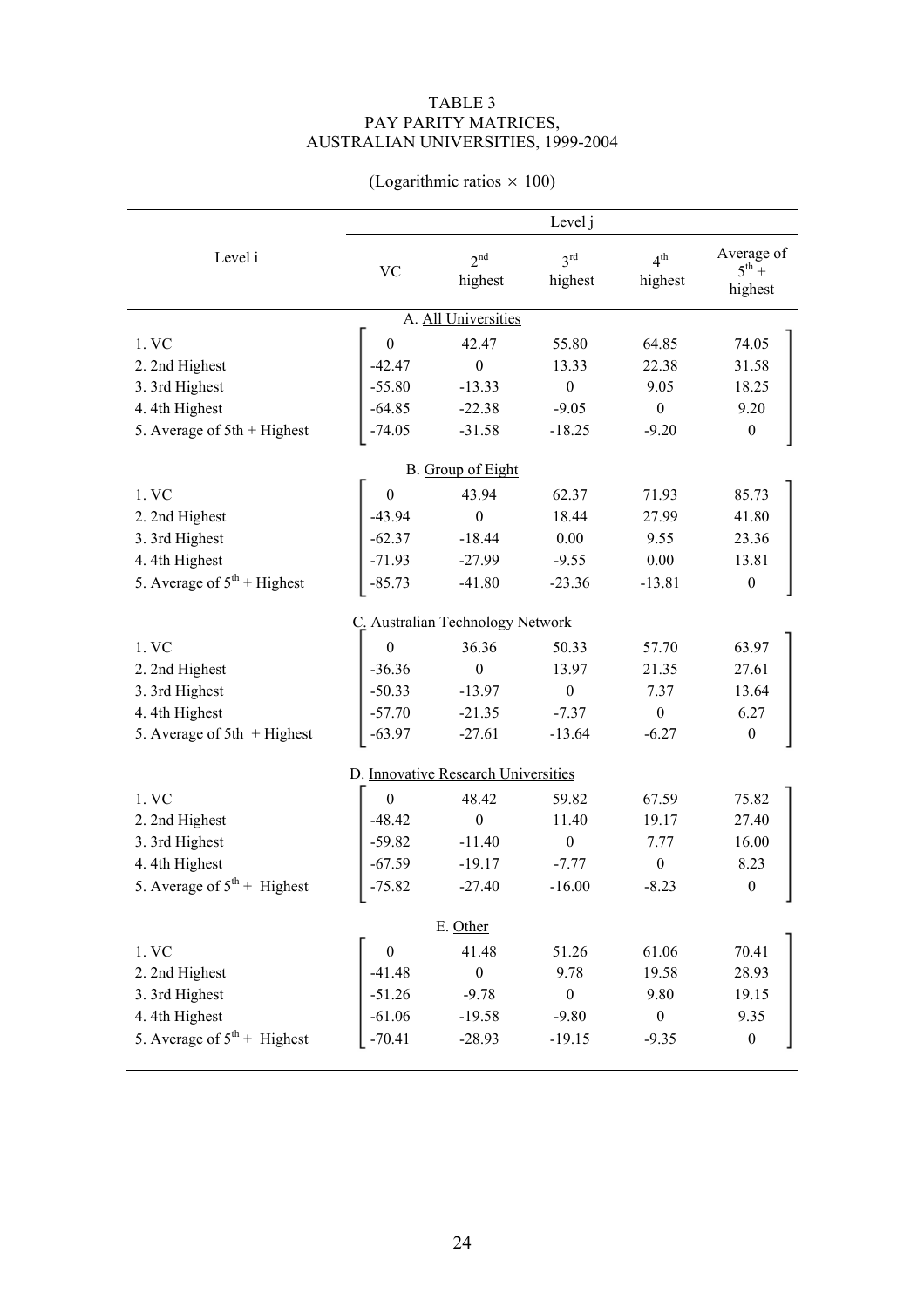## REMUNERATION AND SIZE, AUSTRALIAN UNIVERSITIES, POOLED ACROSS LEVELS AND YEARS, 1999-2004

| Variable                                     |        | A. No University group<br>dummies           |        | B. Go8 dummy                                | C. Dummies for<br>University groups |                                              |  |
|----------------------------------------------|--------|---------------------------------------------|--------|---------------------------------------------|-------------------------------------|----------------------------------------------|--|
| Intercept                                    | 8.0265 | $(37.32)$ [<0.001]                          |        | 9.3046 (38.54) $\lceil 0.001 \rceil$        | 9.3303                              | $(3.59)$ [<0.001]                            |  |
| log S                                        | 0.2414 | $(21.57)$ [<0.001]                          |        | $0.1730$ $(13.17)$ $\left[ <0.001 \right]$  | 0.1716                              | $(10.95)$ [<0.001]                           |  |
| Year dummies<br>$(Base = 1999)$              |        |                                             |        |                                             |                                     |                                              |  |
| 2000                                         | 0.0713 | (2.84)<br>[0.0046]                          | 0.0743 | $(3.03)$ $[0.0028]$                         | 0.0744                              | $(3.00)$ $[0.0028]$                          |  |
| 2001                                         | 0.1047 | (3.92)<br>$\left[$ < 0.001]                 | 0.1194 | $(4.59)$ [<0.001]                           | 0.1199                              | $(4.42)$ [<0.001]                            |  |
| 2002                                         | 0.1592 | (6.47)<br>$\left[$ < 0.001]                 | 0.1789 | $(7.36)$ [<0.001]                           | 0.1794                              | $(7.17)$ [<0.001]                            |  |
| 2003                                         | 0.2396 | $(9.36)$ [<0.001]                           | 0.2625 | $(10.46)$ [<0.001]                          | 0.2631                              | $(10.21)$ [<0.001]                           |  |
| 2004                                         | 0.2666 | $(10.80)$ [<0.001]                          |        | $0.2915$ (11.93) [<0.001]                   | 0.2922                              | $(11.49)$ [<0.001]                           |  |
| Level in hierarchy after VC<br>$(Base = VC)$ |        |                                             |        |                                             |                                     |                                              |  |
| Level 2                                      |        | $-0.4247$ $(-18.24)$ $\lceil 0.001 \rceil$  |        | $-0.4247$ ( $-18.88$ ) [ $< 0.001$ ]        |                                     | $-0.4247$ $(-18.97)$ $\lfloor 0.001 \rfloor$ |  |
| Level 3                                      |        | $-0.5568$ $(-25.30)$ $\lceil 0.001 \rceil$  |        | $-0.5543$ $(-25.97)$ $\lceil <0.001 \rceil$ |                                     | $-0.5543$ $(-26.04)$ $\lceil <0.001 \rceil$  |  |
| Level 4                                      |        | $-0.6348$ $(-28.60)$ $\lceil 50.001 \rceil$ |        | $-0.6328$ $(-29.26)$ $\lceil 50.001 \rceil$ |                                     | $-0.6328$ $(-29.38)$ $\left[<0.001\right]$   |  |
| Level 5                                      |        | $-0.7047$ $(-29.61)$ $\lceil <0.001 \rceil$ |        | $-0.6921$ $(-30.18)$ $[<0.001]$             |                                     | $-0.6922$ $(-30.42)$ $\lfloor 0.001 \rfloor$ |  |
| University group<br>$(Base = Other)$         |        |                                             |        |                                             |                                     |                                              |  |
| Go8                                          |        |                                             | 0.1419 | $(7.10)$ [<0.001]                           | 0.1439                              | $(5.21)$ [<0.001]                            |  |
| <b>ATN</b>                                   |        |                                             |        |                                             | 0.0039                              | $(0.21)$ [0.8320]                            |  |
| <b>IRU</b>                                   |        |                                             |        |                                             | $-0.0010$                           | $(-0.06)$ [0.9546]                           |  |
| Adjusted $R^2$                               | 0.7555 |                                             | 0.7719 |                                             | 0.7713                              |                                              |  |
| No. of obs.                                  | 734    |                                             | 734    |                                             | 734                                 |                                              |  |
| F-statistic                                  |        | 227.55 [< 0.001]                            |        | 226.56 [< 0.001]                            |                                     | 191.19 [< 0.001]                             |  |

log  $P_{\text{ict}} = \alpha + \beta \log S_{\text{ct}} + \text{year}$ , level and group dummies +  $\varepsilon_{\text{ict}}$ 

Note: t-values, based on White's standard errors, are given in parentheses and p- values are given in brackets.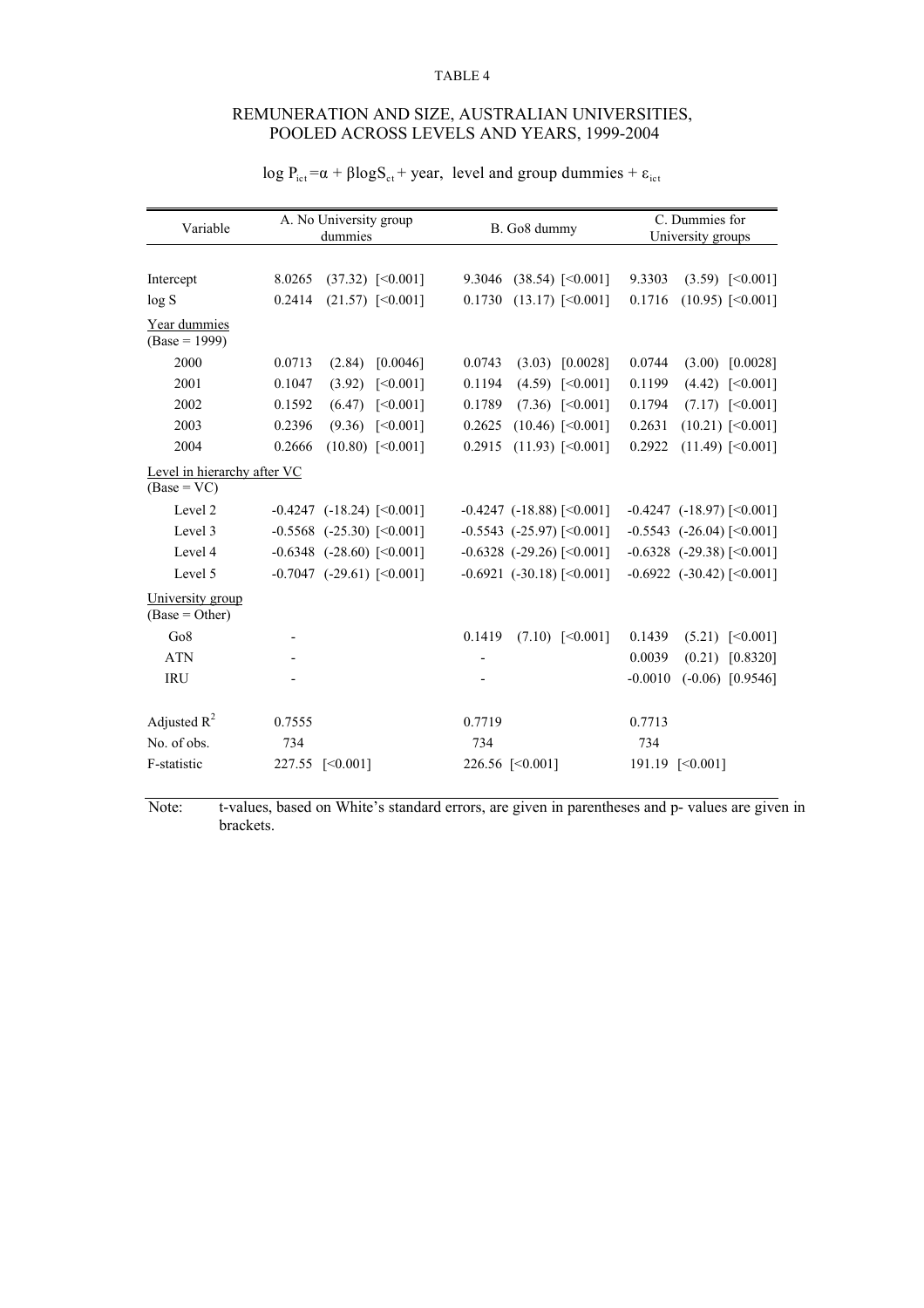#### REMUNERATION, SIZE AND INSTITUTIONS AUSTRALIAN UNIVERSITIES POOLED ACROSS LEVELS AND YEARS, 1999-2004

| Variable                                     | A. Whole sample                               | B. Vice-Chancellors only                      |
|----------------------------------------------|-----------------------------------------------|-----------------------------------------------|
| Intercept                                    | 14.7023 (7.61)<br>$\left[ \leq 0.001 \right]$ | 17.8042 (3.76)<br>$\left[ \leq 0.001 \right]$ |
| Log S                                        | $-0.1236$ $(-1.21)$<br>[0.2278]               | $-0.2898(-1.15)$<br>[0.2537]                  |
| Year dummies<br>$(Base = 1999)$              |                                               |                                               |
| 2000                                         | 0.0845<br>(3.87)<br>[<0.001]                  | $0.1026$ $(1.89)$<br>[0.0612]                 |
| 2001                                         | 0.1581<br>(5.12)<br>[<0.001]                  | 0.2655(2.63)<br>[0.0095]                      |
| 2002                                         | 0.2363<br>(7.48)<br>[<0.001]                  | $0.3238$ $(3.46)$<br>[<0.001]                 |
| 2003                                         | 0.3317<br>(9.12)<br>[<0.001]                  | 0.4525(4.46)<br>[<0.001]                      |
| 2004                                         | 0.3813<br>(8.75)<br>[<0.001]                  | $0.4878$ $(4.03)$<br>[<0.001]                 |
| Level in Hierarchy after VC<br>$(Base = VC)$ |                                               |                                               |
| Level 2                                      | $-0.4247$ $(-21.45)$ $\lceil 5.001 \rceil$    |                                               |
| Level 3                                      | $-0.5581$ ( $-29.30$ ) [ $< 0.001$ ]          |                                               |
| Level 4                                      | $-0.6454$ ( $-33.80$ ) [ $\leq 0.001$ ]       |                                               |
| Level 5                                      | $-0.7218$ $(-36.47)$ $\lceil <0.001 \rceil$   |                                               |

 $logP_{\text{ict}} = \alpha + \beta logS_{\text{ct}} + \text{year}$  and level dummies + institution dummies +  $\varepsilon_{\text{ic}}$ 

(Continued on next page)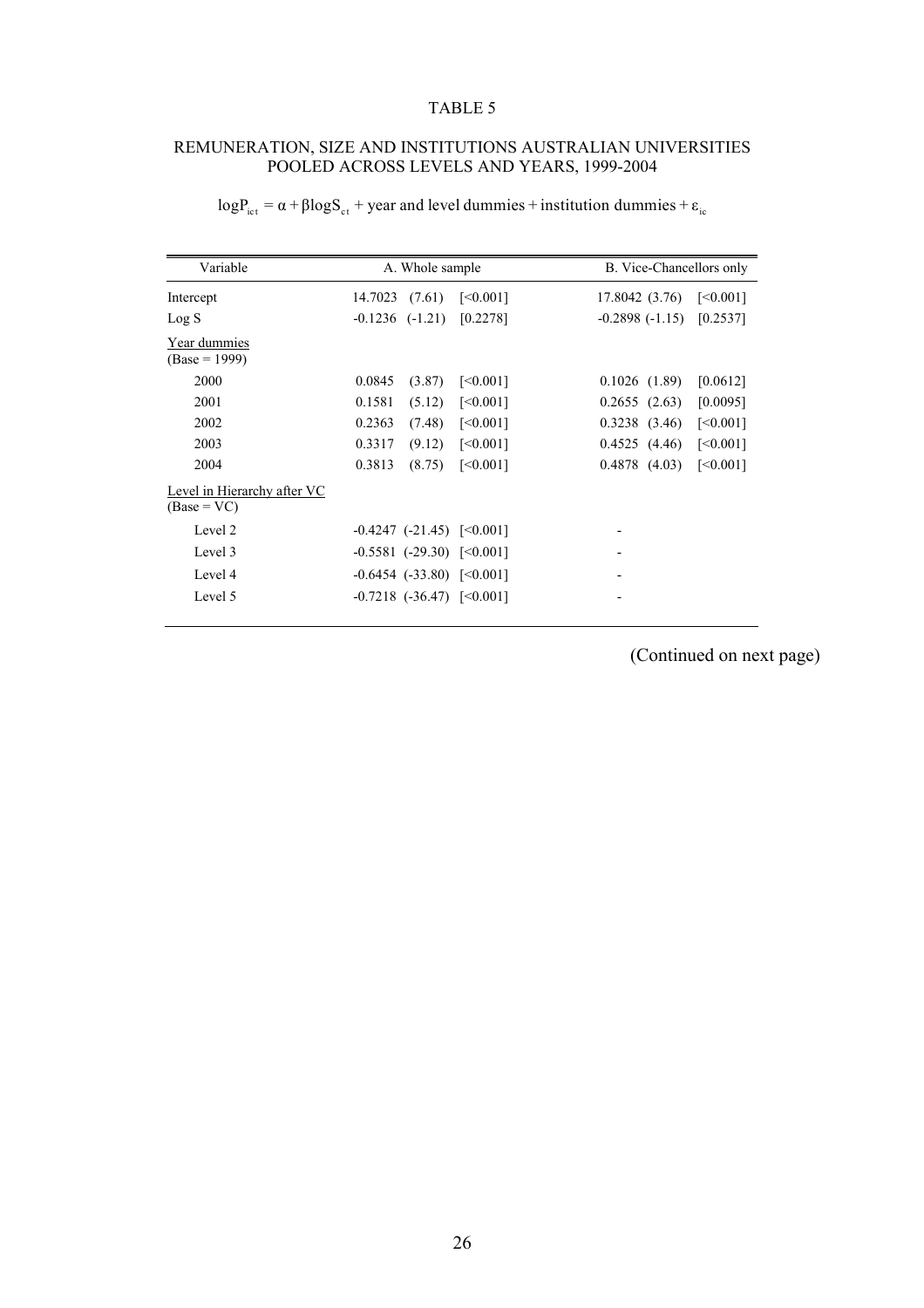#### TABLE 5 (Continued)

## REMUNERATION, SIZE AND INSTITUTIONS AUSTRALIAN UNIVERSITIES POOLED ACROSS LEVELS AND YEARS, 1999-2004

| Variable                       | A. Whole sample                          | B. Vice-Chancellors only           |  |  |  |  |
|--------------------------------|------------------------------------------|------------------------------------|--|--|--|--|
| Universities<br>$(Base = JCU)$ |                                          |                                    |  |  |  |  |
| 1. USC                         | $-0.2201$ $(-1.22)$ $[0.2210]$           | $-0.5708$<br>$(-1.36)$<br>[0.1778] |  |  |  |  |
| 2. SQ                          | $-0.0780$ $(-1.17)$ $[0.2434]$           | $-0.2947$<br>$(-1.97)$<br>[0.0512] |  |  |  |  |
| 3. Ballarat                    | $-0.0537$ $(-0.76)$<br>[0.4479]          | $-0.2530$<br>$(-1.67)$<br>[0.0981] |  |  |  |  |
| 4. SCU                         | $0.0534$ $(0.60)$<br>[0.5507]            | $-0.0343$<br>$(-0.16)$<br>[0.8758] |  |  |  |  |
| 5. CSU                         | 0.0918<br>(2.26)<br>[0.0240]             | 0.1123<br>(2.10)<br>[0.0374]       |  |  |  |  |
| 6. Murdoch                     | [0.0069]<br>0.1103<br>(2.71)             | 0.0630<br>(0.97)<br>[0.3317]       |  |  |  |  |
| 7. Tasmania                    | [0.0014]<br>0.1272<br>(3.20)             | 0.0487<br>(0.46)<br>[0.6458]       |  |  |  |  |
| 8. Canberra                    | 0.1457<br>(2.26)<br>[0.0241]             | $-0.0019$<br>$(-0.01)$<br>[0.9891] |  |  |  |  |
| 9. Swinburne                   | 0.1583<br>(3.63)<br>[<0.001]             | 0.1190<br>(1.02)<br>[0.3082]       |  |  |  |  |
| 10. Newcastle                  | (3.69)<br>0.2109<br>[<0.001]             | 0.2639<br>(1.76)<br>[0.0808]       |  |  |  |  |
| 11. CQ                         | (5.25)<br>[<0.001]<br>0.2653             | 0.0446<br>(0.48)<br>[0.6298]       |  |  |  |  |
| 12. ECU                        | 0.3104<br>(7.95)<br>[<0.001]             | 0.3152<br>(4.38)<br>[<0.001]       |  |  |  |  |
| 13. Griffith                   | 0.3266<br>(4.73)<br>[<0.001]             | 0.4067<br>(2.51)<br>[0.0134]       |  |  |  |  |
| 14. SA                         | 0.3461<br>(6.28)<br>[<0.001]             | 0.3895<br>(2.98)<br>[0.0034]       |  |  |  |  |
| 15. Wollongong                 | 0.3609<br>(7.84)<br>$\left[$ < 0.001]    | 0.4339<br>(4.08)<br>[<0.001]       |  |  |  |  |
| 16. Victoria                   | 0.3787<br>(6.00)<br>[<0.001]             | 0.5235<br>(2.33)<br>[0.0211]       |  |  |  |  |
| 17. Curtin                     | 0.3905<br>(5.22)<br>[<0.001]             | 0.4677<br>(2.41)<br>[0.0172]       |  |  |  |  |
| 18. UTS                        | (6.16)<br>0.4100<br>[<0.001]             | 0.3694<br>(2.21)<br>[0.0288]       |  |  |  |  |
| 19. Western Sydney             | 0.4157<br>(6.72)<br>[<0.001]             | [0.0002]<br>0.5687<br>(3.83)       |  |  |  |  |
| 20. La Trobe                   | 0.4174<br>(6.47)<br>[<0.001]             | 0.5384<br>[0.0015]<br>(3.24)       |  |  |  |  |
| 21. RMIT                       | 0.4368<br>(3.96)<br>[<0.001]             | 0.5676<br>(2.12)<br>[0.0359]       |  |  |  |  |
| 22. QUT                        | 0.4617<br>(6.24)<br>[<0.001]             | 0.5293<br>(2.86)<br>[0.005]        |  |  |  |  |
| 23. Macquarie                  | 0.4774<br>(7.67)<br>[<0.001]             | [<0.001]<br>0.6521<br>(4.51)       |  |  |  |  |
| 24. Deakin                     | 0.5167<br>(7.76)<br>[<0.001]             | 0.5721<br>(3.26)<br>[0.0014]       |  |  |  |  |
| 25. ANU                        | 0.5346<br>(4.96)<br>[<0.001]             | 0.6455<br>(2.38)<br>[0.0191]       |  |  |  |  |
| 26. Adelaide                   | 0.5416<br>(4.83)<br>$\left[$ < 0.001]    | 0.7779<br>(2.13)<br>[0.0353]       |  |  |  |  |
| 27. UWA                        | $0.5517$ (6.96) [<0.001]                 | 0.6136<br>(3.00)<br>[0.0033]       |  |  |  |  |
| 28. Sydney                     | $0.6796$ $(4.45)$ $\lceil <0.001 \rceil$ | 0.9569<br>(2.49)<br>[0.0139]       |  |  |  |  |
| 29. Melbourne                  | $(4.51)$ [<0.001]<br>0.7534              | 0.9199<br>(2.21)<br>[0.0289]       |  |  |  |  |
| 30. NSW                        | $(4.55)$ [<0.001]<br>0.7686              | 1.1419<br>(2.51)<br>[0.0133]       |  |  |  |  |
| 31. Queensland                 | $(6.07)$ [<0.001]<br>0.8780              | (3.70)<br>[0.003]<br>1.3201        |  |  |  |  |
| 32. Monash                     | $(6.16)$ [<0.001]<br>0.9462              | 1.2078<br>[0.0042]<br>(2.92)       |  |  |  |  |
| Adjusted $R^2$                 | 0.8301                                   | 0.5999                             |  |  |  |  |
| No of observations             | 734                                      | 164                                |  |  |  |  |
| F-Statistic                    | $86.27$ [<0.001]                         | 7.43<br>[<0.001]                   |  |  |  |  |

 $log P_{\text{ict}} = \alpha + \beta log S_{\text{ct}} + \text{year}$  and level dummies + institution dummies +  $\varepsilon_{\text{ic}}$ 

Note: t-values, based on White's standard errors, are given in parentheses and p-values are given in brackets.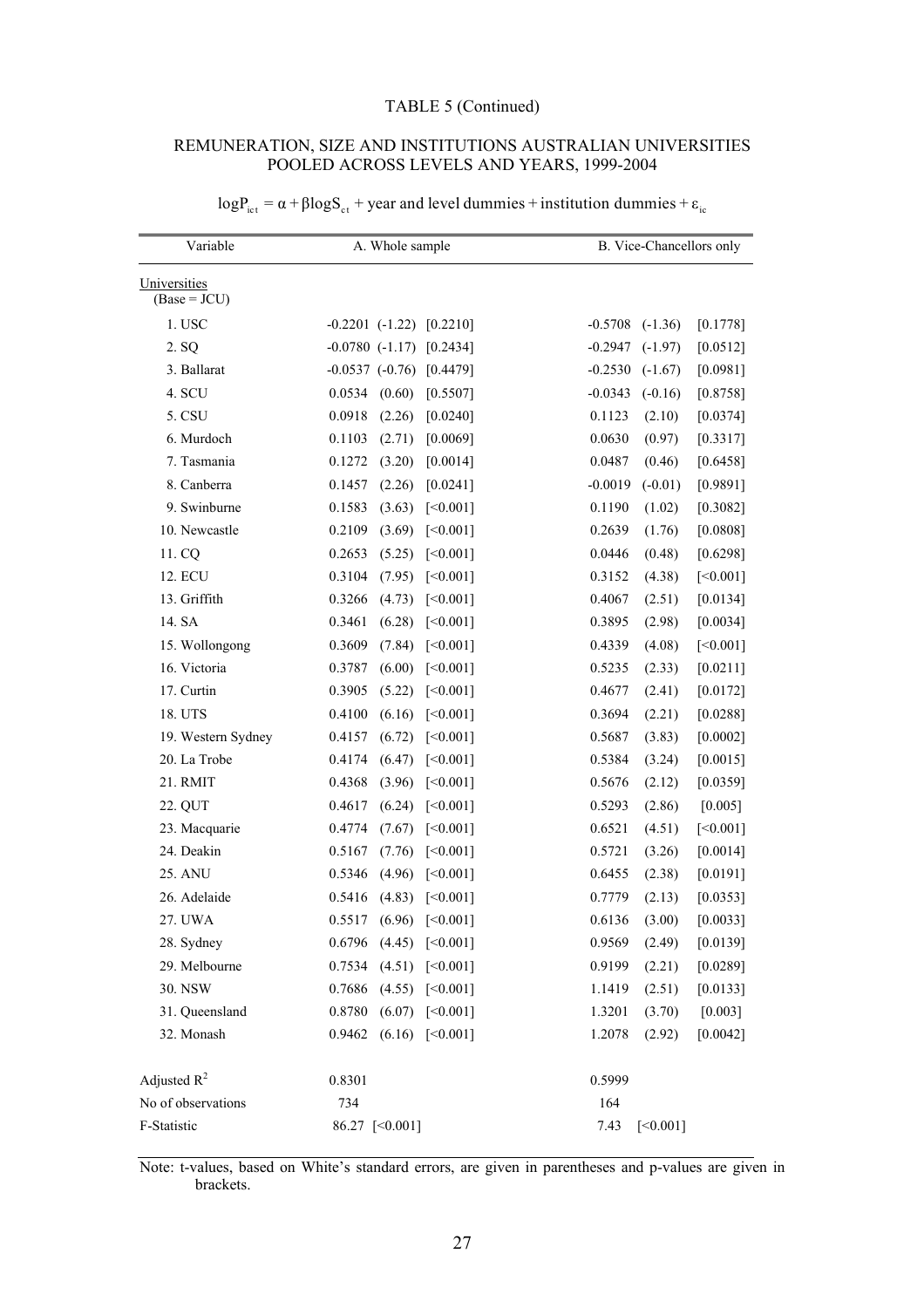#### REMUNERATION AND SIZE:

### AUSTRALIAN COMPANIES AND UNIVERSITIES, BY LEVEL, 2004

#### $\log \rm P_c = \alpha + \beta \log S_c +$  private sec tor dummy +  $\varepsilon_c$

|                      | Level One                             | Level Two                     | Level Three                        | Level Four                            | Level Five                               |
|----------------------|---------------------------------------|-------------------------------|------------------------------------|---------------------------------------|------------------------------------------|
| Intercept            | 7.9669 (20.53) $\lceil 50.001 \rceil$ | 7.6841 $(22.48)$ [<0.001]     | 7.4616 $(22.11)$ [<0.001]          | 6.9501 (20.29) $\lceil <0.001 \rceil$ | 6.9428 (19.10) $\lceil < 0.001 \rceil$   |
| log S                | $0.2580(13.69)$ [<0.001]              | $0.2501$ (15.05) [<0.001]     | $0.2555$ (15.64) [<0.001]          | $0.2767$ (16.75) [<0.001]             | $0.2758$ (15.85) [<0.001]                |
| Private sector dummy | $0.8977$ (7.06) [<0.001]              | $(6.87)$ [<0.001]<br>0.7643   | $(5.60)$ [<0.001]<br>0.6207        | $(4.72)$ [<0.001]<br>0.5354           | $0.4606$ $(3.66)$ $\lceil <0.001 \rceil$ |
| Adjusted $R^2$       | 0.4477                                | 0.4891                        | 0.5004                             | 0.5350                                | 0.5269                                   |
| No. of obs           | 289                                   | 282                           | 271                                | 260                                   | 237                                      |
| F-statistic          | $117.74$ [ $\leq 0.001$ ]             | 135.48 $\lceil 50.001 \rceil$ | 136.23 $\left[ \leq 0.001 \right]$ | 149.96 [< 0.001]                      | 132.43 $\left[ < 0.001 \right]$          |

Note: t-values, based on White's standard errors, are given in parentheses and p-values are given in brackets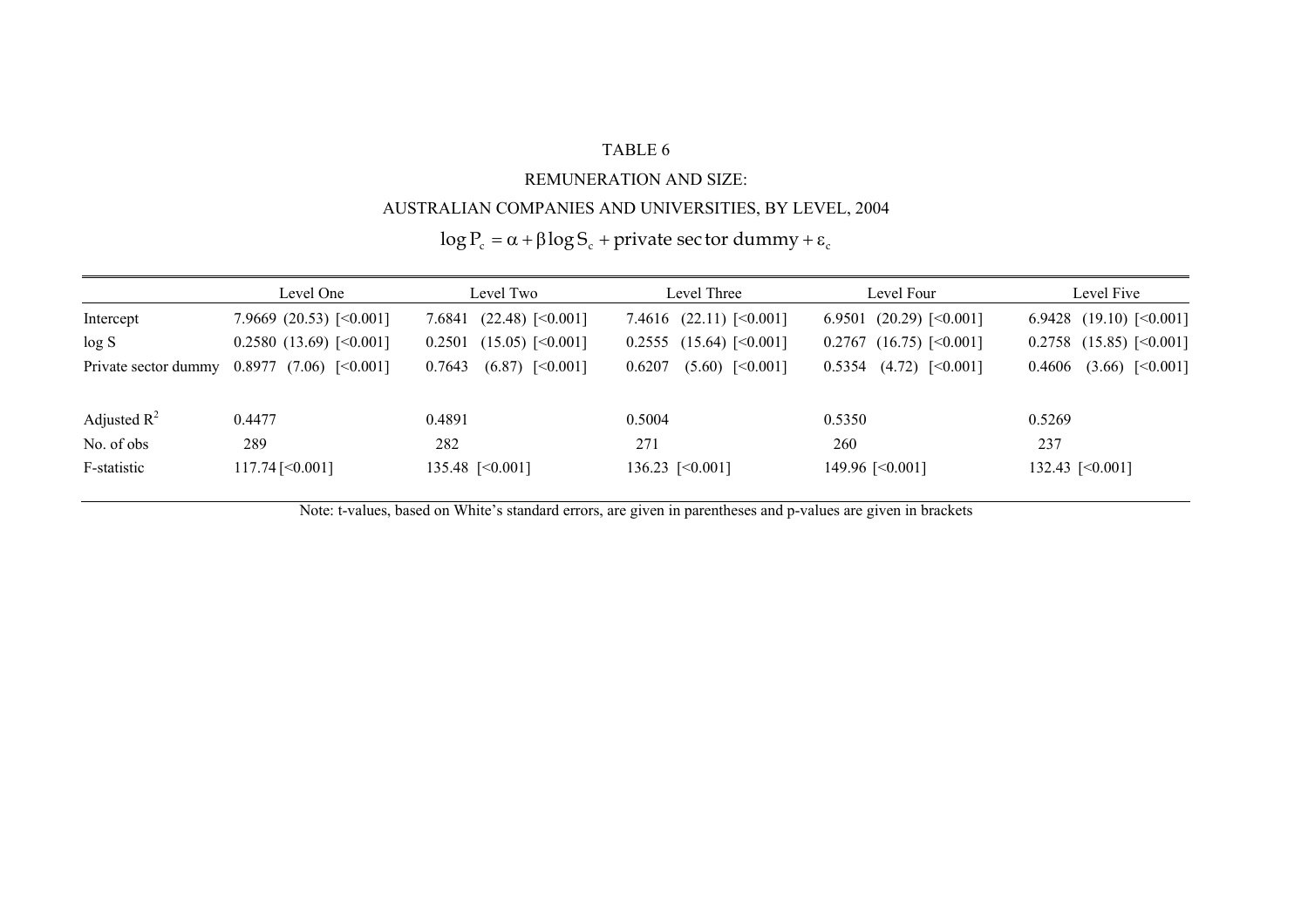

FIGURE 4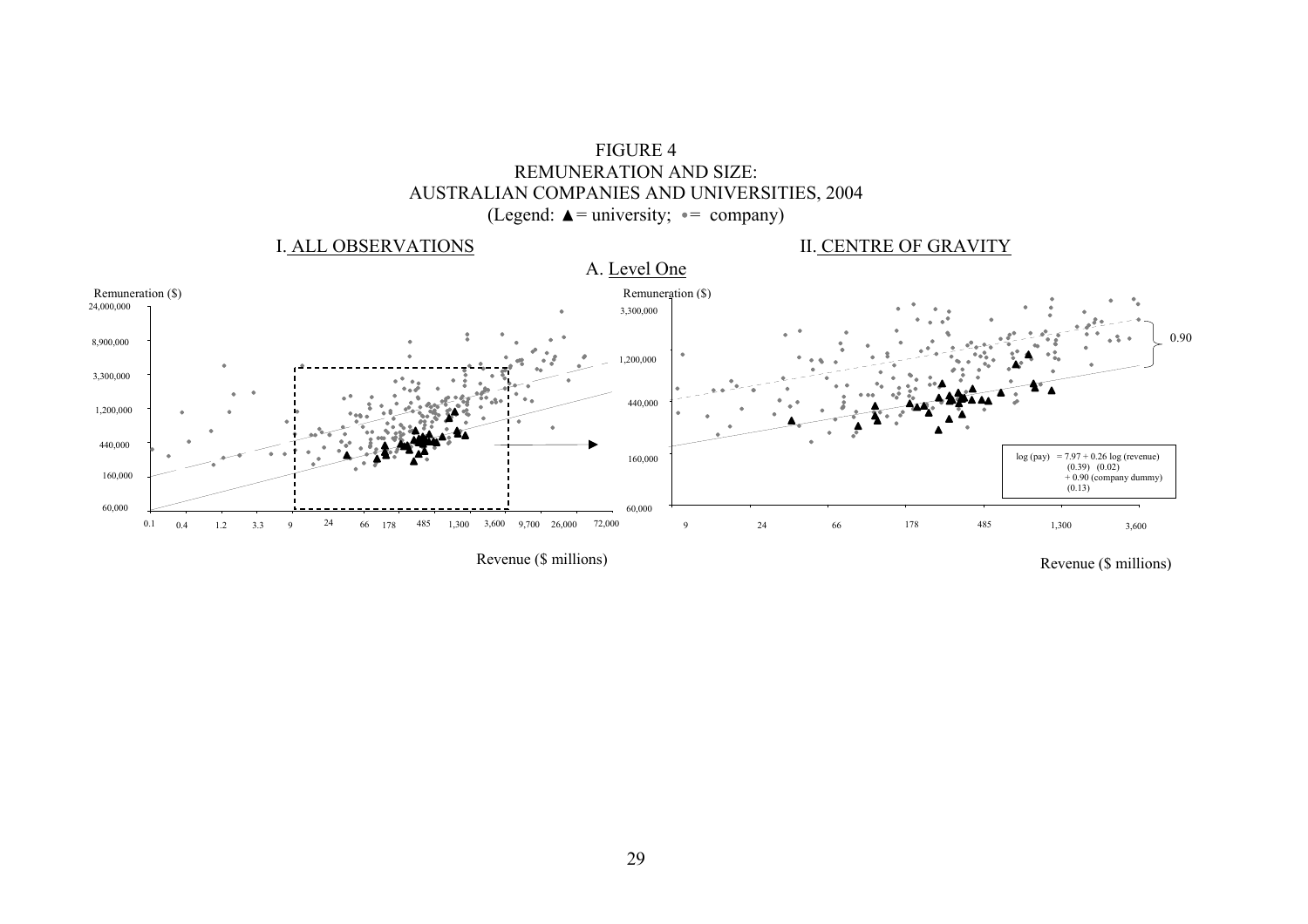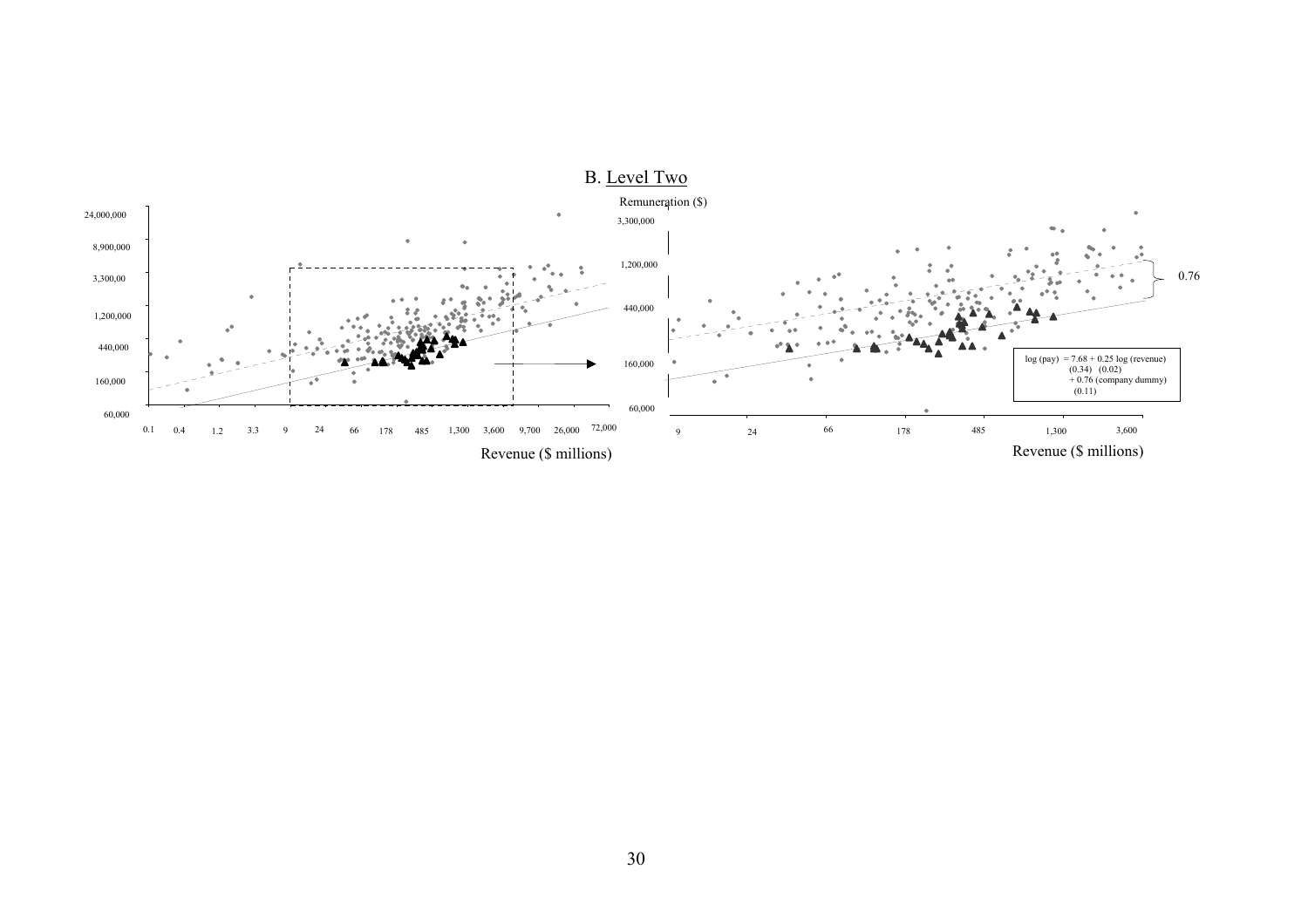## REMUNERATION AND SIZE, AUSTRALIAN COMPANIES, POOLED ACROSS YEARS AND LEVELS, 2004-2005

 $log P_{\text{ict}} = \alpha + \beta log S_{\text{ct}} + \text{year}$ , level and industry dummies +  $\varepsilon_{\text{ict}}$ 

| Variable                                    | A. Whole sample                     | <b>B.</b> CEOs                  |  |  |
|---------------------------------------------|-------------------------------------|---------------------------------|--|--|
|                                             |                                     |                                 |  |  |
| Intercept                                   | 8.9254 $(52.23)$ [<0.001]           | $8.7037$ (21.66) [<0.001]       |  |  |
| log S                                       | $(30.10)$ [<0.001]<br>0.2417        | (13.50)<br>0.2536<br>[<0.001]   |  |  |
| 2005 dummy (Base = $2004$ )                 | $(4.27)$ [<0.001]<br>0.1108         | 0.0726<br>(1.16)<br>[0.2470]    |  |  |
| Level dummies<br>$(Base = CEO)$             |                                     |                                 |  |  |
| Level 2                                     | $-0.5537$ $(-13.03)$ $\leq 0.001$   |                                 |  |  |
| Level 3                                     | $-0.7990$ $(-19.11)$ $\leq 0.001$   |                                 |  |  |
| Level 4                                     | $-0.9728$ $(-23.15)$ $\leq 0.001$ ] |                                 |  |  |
| Level 5                                     | $-1.0928$ $(-25.43)$ $\leq 0.001$   |                                 |  |  |
| <b>Industry Dummies</b><br>$(Base = Other)$ |                                     |                                 |  |  |
| <b>IT</b>                                   | $(1.36)$ $[0.1747]$<br>0.0823       | $-0.0398$ $(-0.25)$<br>[0.8042] |  |  |
| Materials                                   | $(2.25)$ $[0.0243]$<br>0.1383       | $0.1110 (-0.75)$<br>[0.4535]    |  |  |
| Industrials                                 | $(2.61)$ [0.0090]<br>0.1609         | 0.2440<br>$(-1.54)$<br>[0.1234] |  |  |
| Energy                                      | $(2.80)$ [0.0052]<br>0.1988         | 0.2149<br>$(-1.22)$<br>[0.2214] |  |  |
| <b>Consumer Discretionary</b>               | $(3.77)$ $[0.0002]$<br>0.2314       | 0.2494<br>[0.0962]<br>(1.67)    |  |  |
| <b>Consumer Staples</b>                     | $(3.60)$ [0.0003]<br>0.2643         | 0.3230<br>(1.75)<br>[0.0813]    |  |  |
| Health care                                 | 0.3247<br>$(4.92)$ [<0.001]         | [0.0166]<br>0.3981<br>(2.40)    |  |  |
| Financial                                   | 0.5887<br>$(8.22)$ [<0.001]         | [0.0009]<br>0.5508<br>(2.40)    |  |  |
| Adjusted $R^2$                              | 0.5433                              | 0.4327                          |  |  |
| No. of observations                         | 2478                                | 519                             |  |  |
| F-statistic                                 | 211.53 [<0.001]                     | 40.52 $\left[ < 0.001 \right]$  |  |  |

Note: t-statistics, based on White's standard errors, are given in parentheses and p-values are given in brackets.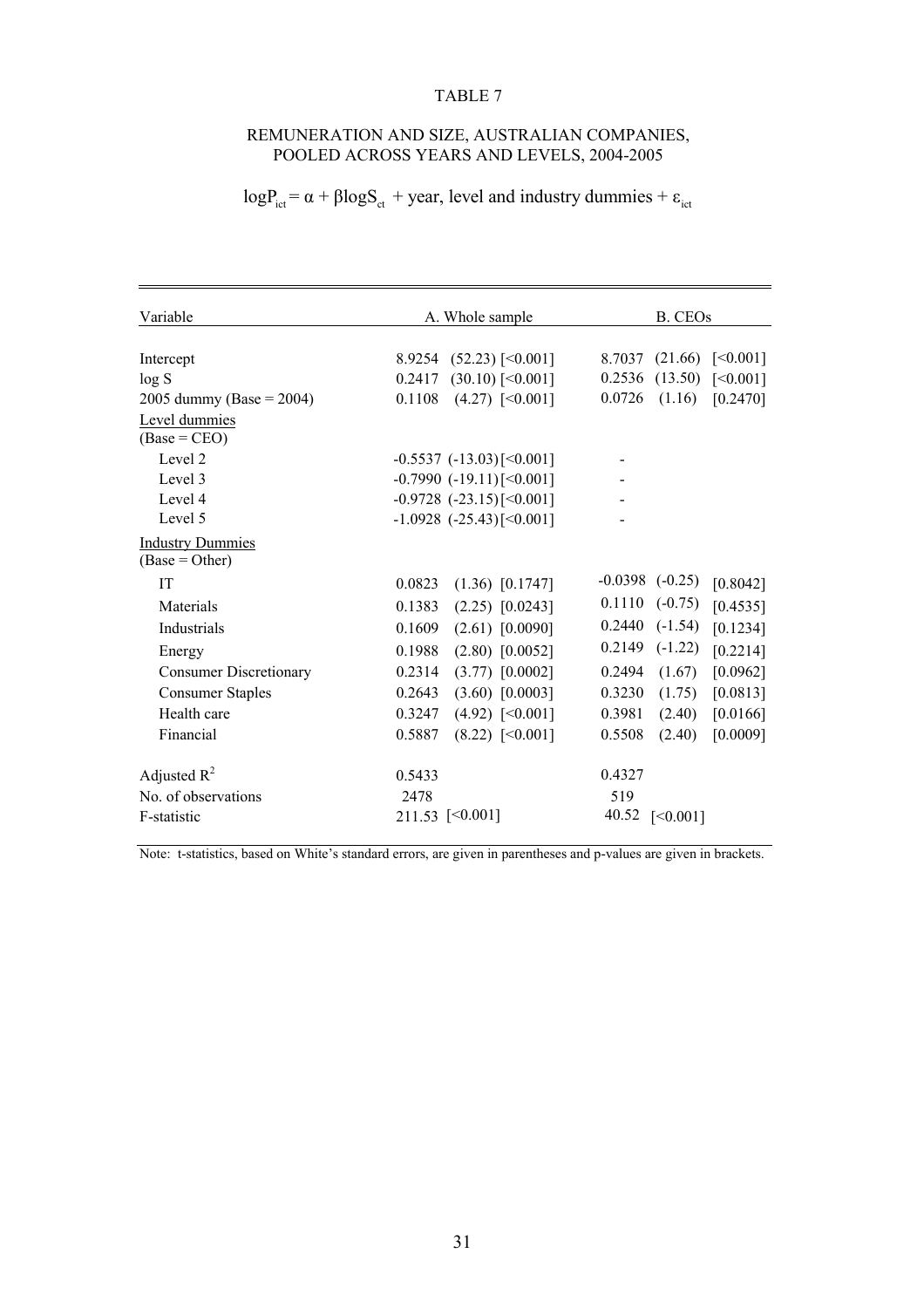### PAY PARITY MATRICES

## (Logarithmic ratios × 100)

|                                  |                                            |                                            | Level j          |                  |                                  |
|----------------------------------|--------------------------------------------|--------------------------------------------|------------------|------------------|----------------------------------|
| Level i                          | Highest                                    | 2nd<br>highest                             | 3rd<br>highest   | 4th<br>highest   | Average of<br>$5th +$<br>highest |
|                                  | A. Australian Universities                 |                                            |                  |                  |                                  |
| 1. VC                            | $\theta$                                   | 42.27                                      | 55.68            | 63.48            | 70.47                            |
| 2. $2nd$ Highest                 | $-42.27$                                   | $\boldsymbol{0}$                           | 13.41            | 21.21            | 28.20                            |
| 3. $3^{\text{rd}}$ Highest       |                                            | $-55.68 -13.41$                            | $\boldsymbol{0}$ | 7.80             | 14.79                            |
| 4. 4 <sup>th</sup> Highest       |                                            | $-63.48$ $-21.21$                          | $-7.80$          | $\overline{0}$   | 6.99                             |
| 5. Average of $5^{th}$ + Highest | $-70.47$                                   | $-28.20$                                   | $-14.79$         | $-6.99$          | $\boldsymbol{0}$                 |
|                                  |                                            |                                            |                  |                  |                                  |
|                                  | <b>B.</b> Private Sector                   |                                            |                  |                  |                                  |
| 1. CEO                           | $\theta$                                   | 55.37                                      | 79.90            | 97.28            | 109.28                           |
| 2. $2nd$ Highest                 |                                            |                                            | 24.53            | 41.91            | 53.91                            |
| 3. $3^{\text{rd}}$ Highest       |                                            | -55.37 0<br>-79.90 -24.53<br>-97.28 -41.91 | $\boldsymbol{0}$ | 17.38            | 29.38                            |
| 4. 4 <sup>th</sup> Highest       |                                            |                                            | $-17.38$         | $\boldsymbol{0}$ | 12.00                            |
| 5. Average of $5^{th}$ + Highest | $-109.28$                                  | $-53.91$                                   | $-29.38$         | $-12.00$         | $\boldsymbol{0}$                 |
|                                  |                                            |                                            |                  |                  |                                  |
|                                  | C. Private Sector- Australian Universities |                                            |                  |                  |                                  |
| $1$ . CEO – VC                   |                                            | 13.13                                      | 24.38            | 33.98            | 39.06                            |
| 2. $2nd$ Highest                 | $-13.13$                                   | $\boldsymbol{0}$                           | 11.25            | 20.85            | 25.93                            |
| 3. $3^{\text{rd}}$ Highest       | $-24.38$                                   | $-11.25$                                   | $\boldsymbol{0}$ | 9.60             | 14.68                            |

4.  $4^{\text{th}}$  Highest  $\begin{vmatrix} -33.98 & -20.85 & -9.60 & 0 & 5.08 \end{vmatrix}$ 5. Average of  $5^{th}$  Highest  $\begin{bmatrix} -39.06 & -25.93 & -14.68 & -5.08 \end{bmatrix}$  0

Notes: 1. Panel A is based on Table 4, Panel A. 2. Panel B is based on Table 7, Panel A.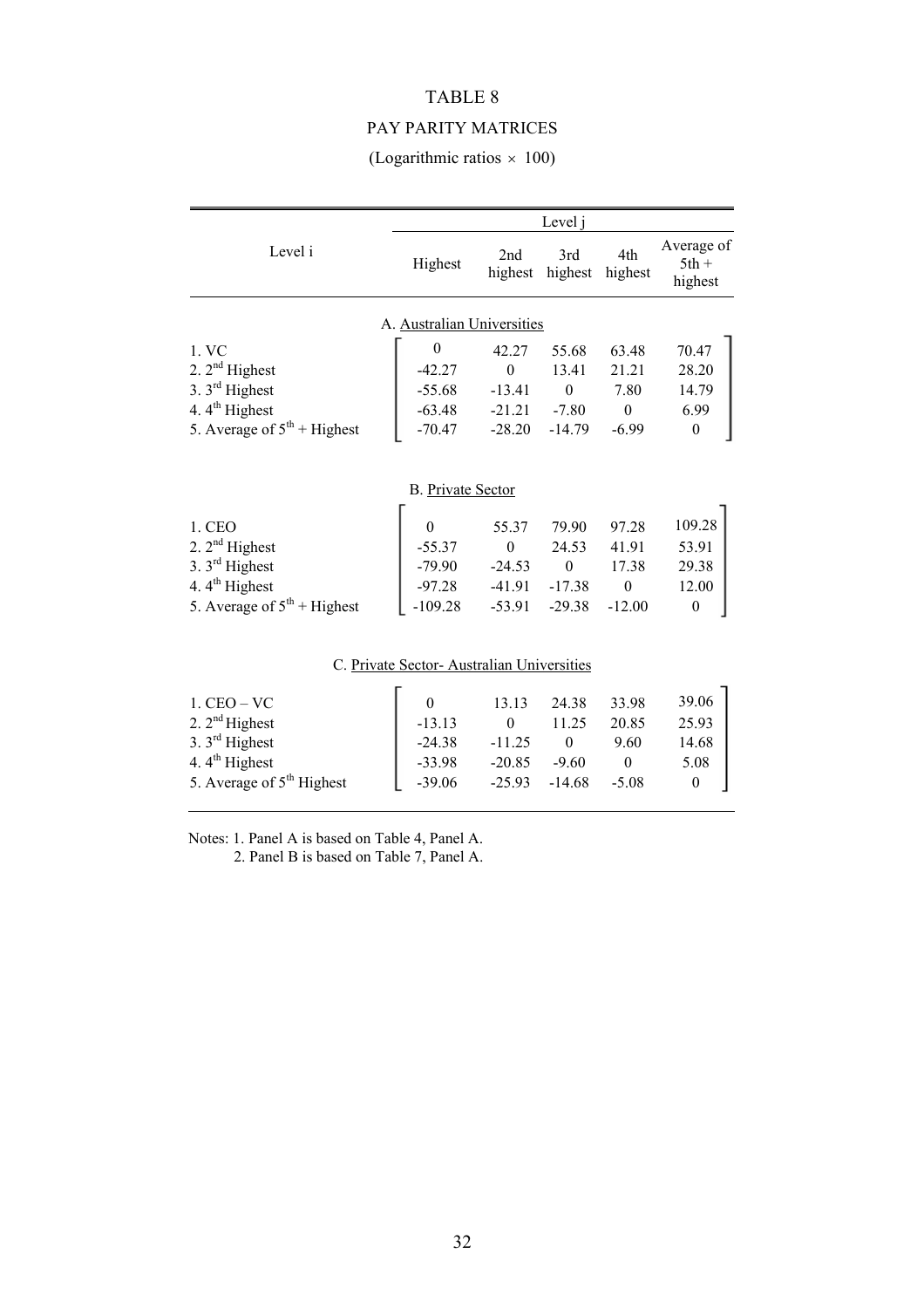## TABLE 9 PAY PARITY MATRICES

## AUSTRALIAN UNIVERSTIIES BALANCED PANEL, FOUR LEVELS

# 2001-2004

|                                  |                  | Level j                             |                                     |                  |  |  |  |  |  |
|----------------------------------|------------------|-------------------------------------|-------------------------------------|------------------|--|--|--|--|--|
| Level i                          | VC               |                                     | 2nd highest 3rd highest 4th highest |                  |  |  |  |  |  |
|                                  |                  | A. All Universities                 |                                     |                  |  |  |  |  |  |
| $\mathbf{1}$                     | $\boldsymbol{0}$ | 45.00                               | 58.14                               | 67.28            |  |  |  |  |  |
| $\overline{c}$                   | $-45.00$         | $\overline{0}$                      | 13.14                               | 22.28            |  |  |  |  |  |
| $\overline{3}$                   | $-58.14$         | $-13.14$                            | $\mathbf{0}$                        | 9.14             |  |  |  |  |  |
| $\overline{4}$                   | $-67.28$         | $-22.28$                            | $-9.14$                             | $\mathbf{0}$     |  |  |  |  |  |
| B. Group of Eight                |                  |                                     |                                     |                  |  |  |  |  |  |
| $\mathbf{1}$                     | $\boldsymbol{0}$ | 46.65                               | 64.12                               | 75.5             |  |  |  |  |  |
| $\overline{c}$                   | $-46.65$         | $\boldsymbol{0}$                    | 17.47                               | 28.85            |  |  |  |  |  |
| $\overline{\mathbf{3}}$          | $-64.12$         | $-17.46$                            | $\boldsymbol{0}$                    | 11.38            |  |  |  |  |  |
| $\overline{4}$                   | $-75.50$         | $-28.84$                            | $-11.38$                            | $\mathbf{0}$     |  |  |  |  |  |
|                                  |                  |                                     |                                     |                  |  |  |  |  |  |
| C. Australian Technology Network |                  |                                     |                                     |                  |  |  |  |  |  |
| $\mathbf{1}$                     | $\boldsymbol{0}$ | 35.00                               | 50.85                               | 59.63            |  |  |  |  |  |
| $\overline{c}$                   | $-35.00$         | $\boldsymbol{0}$                    | 15.85                               | 24.63            |  |  |  |  |  |
| $\overline{\mathbf{3}}$          | $-50.85$         | $-15.85$                            | $\mathbf{0}$                        | 8.78             |  |  |  |  |  |
| $\overline{4}$                   | $-59.63$         | $-24.62$                            | $-8.77$                             | $\boldsymbol{0}$ |  |  |  |  |  |
|                                  |                  | D. Innovative Research Universities |                                     |                  |  |  |  |  |  |
| 1                                | $\boldsymbol{0}$ | 46.52                               | 60.84                               | 67.46            |  |  |  |  |  |
| $\overline{c}$                   | $-46.52$         | $\boldsymbol{0}$                    | 14.32                               | 20.94            |  |  |  |  |  |
| $\overline{\mathbf{3}}$          | $-60.84$         | $-14.31$                            | $\boldsymbol{0}$                    | 6.62             |  |  |  |  |  |
| $\overline{4}$                   | $-67.46$         | $-20.94$                            | $-6.63$                             | $\boldsymbol{0}$ |  |  |  |  |  |
|                                  |                  |                                     |                                     |                  |  |  |  |  |  |
|                                  |                  | E. Other                            |                                     |                  |  |  |  |  |  |
| 1                                | $\boldsymbol{0}$ | 46.55                               | 54.3                                | 62.88            |  |  |  |  |  |
| $\overline{c}$                   | $-46.55$         | $\boldsymbol{0}$                    | 7.75                                | 16.33            |  |  |  |  |  |
| 3                                | $-54.30$         | $-7.75$                             | $\boldsymbol{0}$                    | 8.58             |  |  |  |  |  |
| $\overline{4}$                   | $-62.88$         | $-16.32$                            | $-8.57$                             | $\boldsymbol{0}$ |  |  |  |  |  |
|                                  |                  |                                     |                                     |                  |  |  |  |  |  |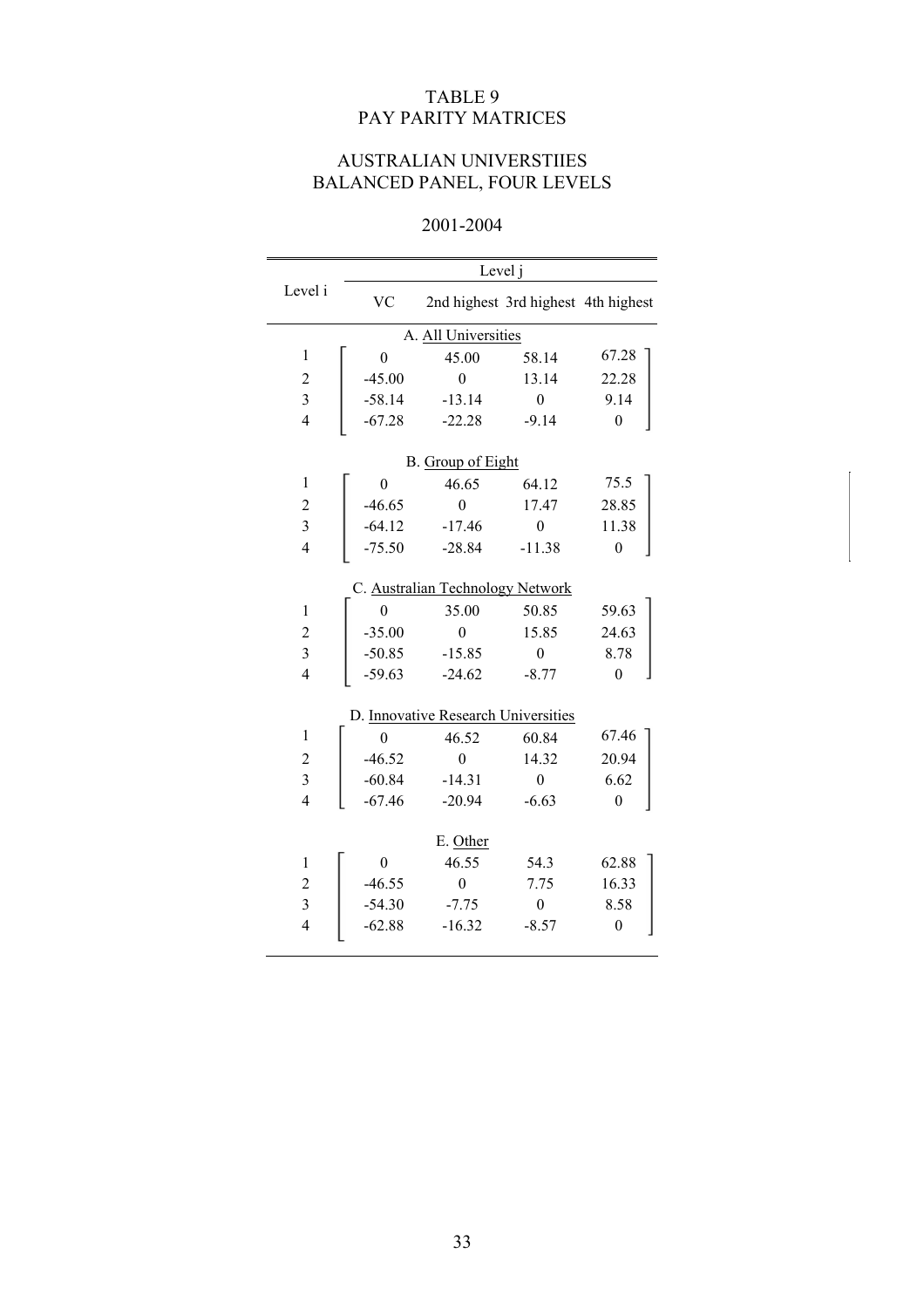## REMUNERATION AND SIZE, AUSTRALIAN UNIVERSITIES POOLED ACROSS LEVELS AND YEARS, 2001-2004

## BALANCED PANEL, FOUR LEVELS

| Variable                                     |        | A. No University group<br>dummies           |        | B. Go8 dummy                                |        | C. Dummies for<br>University groups         |          |  |
|----------------------------------------------|--------|---------------------------------------------|--------|---------------------------------------------|--------|---------------------------------------------|----------|--|
|                                              |        |                                             |        |                                             |        |                                             |          |  |
| Intercept                                    | 7.9131 | $(25.77)$ [<0.001]                          | 9.7290 | $(22.69)$ [<0.001]                          | 9.8698 | (18.67)                                     | [<0.001] |  |
| log S                                        | 0.2550 | $(16.33)$ [<0.001]                          | 0.1594 | $(7.40)$ [<0.001]                           | 0.1513 | (5.59)                                      | [0.0120] |  |
| Year dummies<br>$(Base = 2001)$              |        |                                             |        |                                             |        |                                             |          |  |
| 2002                                         | 0.0437 | $(1.52)$ $[0.1292]$                         | 0.0505 | $(1.89)$ $[0.0591]$                         | 0.0511 | (1.91)                                      | [0.0566] |  |
| 2003                                         | 0.1300 | (4.51)<br>[<0.001]                          | 0.1419 | $(5.45)$ [<0.001]                           | 0.1429 | (5.58)                                      | [<0.001] |  |
| 2004                                         | 0.1327 | $(4.90)$ [<0.001]                           | 0.1494 | $(5.97)$ [<0.001]                           | 0.1508 | (6.18)                                      | [<0.001] |  |
| Level in hierarchy after VC<br>$(Base = VC)$ |        |                                             |        |                                             |        |                                             |          |  |
| Level 2                                      |        | $-0.4586$ $(-13.79)$ $\lceil <0.001 \rceil$ |        | $-0.4586$ $(-14.51)$ $\leq 0.001$           |        | $-0.4586$ $(-14.55)$ $\lceil <0.001 \rceil$ |          |  |
| Level 3                                      |        | $-0.5838$ $(-18.69)$ $\lceil 0.001 \rceil$  |        | $-0.5838$ $(-19.44)$ $\lceil <0.001 \rceil$ |        | $-0.5838$ $(-19.46)$ $[<0.001]$             |          |  |
| Level 4                                      |        | $-0.6729$ $(-21.39)$ $\lceil 50.001 \rceil$ |        | $-0.6729$ $(-22.22)$ $\lceil <0.001 \rceil$ |        | $-0.6729$ $(-22.28)$ $\lceil <0.001 \rceil$ |          |  |
| University group<br>$(Base = Other)$         |        |                                             |        |                                             |        |                                             |          |  |
| Go <sub>8</sub>                              |        |                                             | 0.1743 | $(5.22)$ [<0.001]                           | 0.1956 | (4.47)                                      | [<0.001] |  |
| <b>ATN</b>                                   |        |                                             |        |                                             | 0.0086 | (0.28)                                      | [0.7814] |  |
| <b>IRU</b>                                   |        |                                             |        |                                             | 0.0492 | (2.00)                                      | [0.0459] |  |
| Adjusted $R^2$                               | 0.7373 |                                             | 0.7618 |                                             | 0.7627 |                                             |          |  |
| No. of obs.                                  | 368    |                                             | 368    |                                             | 368    |                                             |          |  |
| F-statistic                                  |        | 148.11 [<0.001]                             | 147.68 | $\left[ <0.001 \right]$                     |        | 118.95 $\lceil$ < 0.001]                    |          |  |
|                                              |        |                                             |        |                                             |        |                                             |          |  |

log  $P_{\text{ict}} = \alpha + \beta \log S_{\text{ct}} + \gamma$  year, level and group dummies +  $\varepsilon_{\text{ict}}$ 

Note: t-values, based on White's standard errors, are given in parentheses and p-values are given in brackets.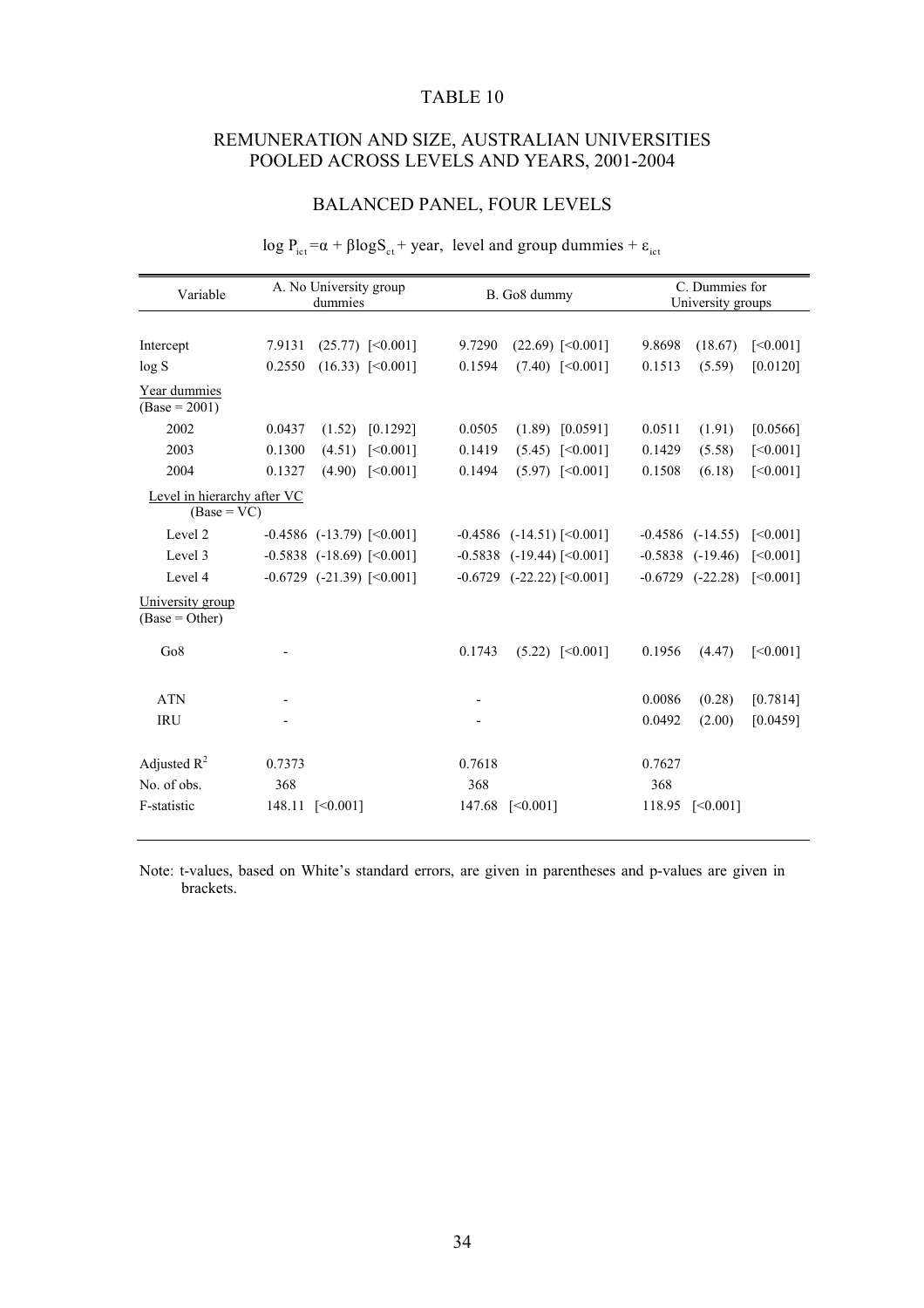## REMUNERATION, SIZE AND INSTITUTIONS, AUSTRALIAN UNIVERSITIES POOLED ACROSS LEVELS AND YEARS, 2001-2004 BALANCED PANEL, FOUR LEVELS

| Variable                                     | A. Whole sample |            |          | B. Vice-Chancellors only |           |           |          |
|----------------------------------------------|-----------------|------------|----------|--------------------------|-----------|-----------|----------|
| Intercept                                    | 12.2020         | (3.58)     | [0.0004] |                          | 16.6859   | (1.69)    | [0.0960] |
| Log S                                        | 0.0214          | (0.12)     | [0.9037] |                          | $-0.2145$ | $(-0.42)$ | [0.6773] |
| Year dummies<br>$(Base = 2001)$              |                 |            |          |                          |           |           |          |
| 2002                                         | 0.0603          | (2.33)     | [0.0201] |                          | 0.0648    | (0.83)    | [0.4098] |
| 2003                                         | 0.1590          | (5.13)     | [<0.001] |                          | 0.1895    | (2.01)    | [0.0481] |
| 2004                                         | 0.1736          | (4.48)     | [<0.001] |                          | 0.1506    | (1.33)    | [0.1890] |
| Level in Hierarchy after VC<br>$(Base = VC)$ |                 |            |          |                          |           |           |          |
| Level 2                                      | $-0.4586$       | $(-16.28)$ | [<0.001] |                          |           |           |          |
| Level 3                                      | $-0.5838$       | $(-22.29)$ | [<0.001] |                          |           |           |          |
| Level 4                                      | $-0.6729$       | $(-26.00)$ | [<0.001] |                          |           |           |          |
| Universities<br>$(Base = Swinburne)$         |                 |            |          |                          |           |           |          |
| 1. Tasmania                                  | 0.0037          | (0.06)     | [0.9489] |                          | $-0.0871$ | $(-0.46)$ | [0.6485] |
| 2. SCU                                       | 0.0914          | (0.52)     | [0.6044] |                          | $-0.0188$ | $(-0.04)$ | [0.9714] |
| 3. CQ                                        | 0.0953          | (1.49)     | [0.1374] |                          | $-0.0908$ | $(-0.47)$ | [0.6426] |
| 4. Murdoch                                   | 0.1264          | (1.49)     | [0.1365] |                          | 0.0306    | (0.12)    | [0.9086] |
| 5. Canberra                                  | 0.1364          | (0.93)     | [0.3512] |                          | 0.0055    | (0.01)    | [0.9901] |
| 6. Griffith                                  | 0.1653          | (2.15)     | [0.0320] |                          | 0.3125    | (1.32)    | [0.1922] |
| 7. ECU                                       | 0.1839          | (3.86)     | [0.0001] |                          | 0.3173    | (1.76)    | [0.0830] |
| 8. RMIT                                      | 0.2172          | (1.45)     | [0.1486] |                          | 0.4016    | (0.96)    | [0.3385] |
| 9. Curtin                                    | 0.2234          | (2.55)     | [0.0112] |                          | 0.3834    | (1.31)    | [0.1956] |
| 10. Wollongong                               | 0.2417          | (5.70)     | [<0.001] |                          | 0.3681    | (2.10)    | [0.0394] |
| 11. Victoria                                 | 0.2605          | (4.00)     | [<0.001] |                          | 0.4557    | (2.53)    | [0.0139] |
| 12. Western Sydney                           | 0.2787          | (4.42)     | [<0.001] |                          | 0.4907    | (2.26)    | [0.0270] |
| 13. UTS                                      | 0.2931          | (4.04)     | [<0.001] |                          | 0.3439    | (1.45)    | [0.1510] |
| 14. La Trobe                                 | 0.2999          | (4.17)     | [<0.001] |                          | 0.4732    | (2.21)    | [0.0303] |
| 15. ANU                                      | 0.3294          | (2.40)     | [0.0170] |                          | 0.5663    | (1.35)    | [0.1817] |
| 16. Macquarie                                | 0.3402          | (5.24)     | [<0.001] |                          | 0.5747    | (2.68)    | [0.0093] |
| 17. UWA                                      | 0.3791          | (4.05)     | [<0.001] |                          | 0.5283    | (1.82)    | [0.0734] |
| 18. Sydney                                   | 0.4148          | (1.81)     | [0.0713] |                          | 0.7939    | (1.18)    | [0.2422] |
| 19. Adelaide                                 | 0.4355          | (3.06)     | [0.0024] |                          | 0.7605    | (2.85)    | [0.0059] |
| 20. Melbourne                                | 0.5034          | (2.04)     | [0.0426] |                          | 0.8254    | (1.15)    | [0.2564] |
| 21. Queensland                               | 0.6601          | (3.22)     | [0.0014] |                          | 1.1722    | (1.97)    | [0.0533] |
| 22. Monash                                   | 0.6818          | (3.09)     | [0.0021] |                          | 1.0895    | (1.73)    | [0.0877] |
| Adjusted $R^2$                               | 0.8184          |            |          |                          | 0.4711    |           |          |
| No of observations                           | 368             |            |          |                          | 92        |           |          |
| F-Statistic                                  | 58.04           | [<0.001]   |          |                          | 4.11      | [<0.001]  |          |

 $log P_{\text{ict}} = \alpha + \beta log S_{\text{ct}} + \text{year}$  and level dummies + institution dummies +  $\varepsilon_{\text{ic}}$ 

Note: t-values, based on White's standard errors, are given in parentheses and p-values are given in brackets